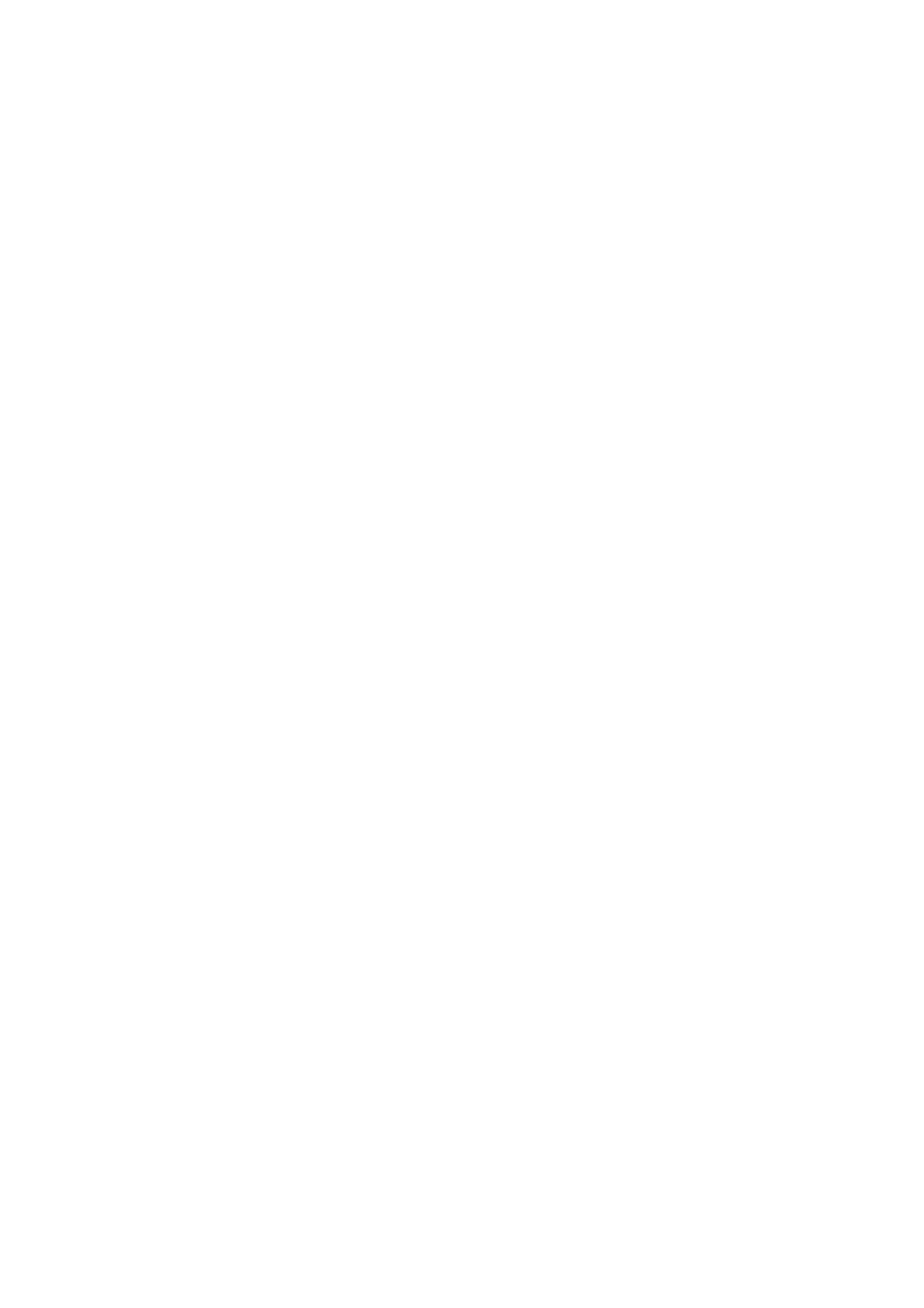Fraunhofer IESE is an institute of the Fraunhofer Gesellschaft.

The institute transfers innovative software development techniques, methods and tools into industrial practice, assists companies in building software competencies customized to their needs, and helps them to establish a competitive market position.

Fraunhofer IESE is directed by Prof. Dr. Dieter Rombach (Executive Director) Prof. Dr. Peter Liggesmeyer (Director) Fraunhofer-Platz 1 67663 Kaiserslautern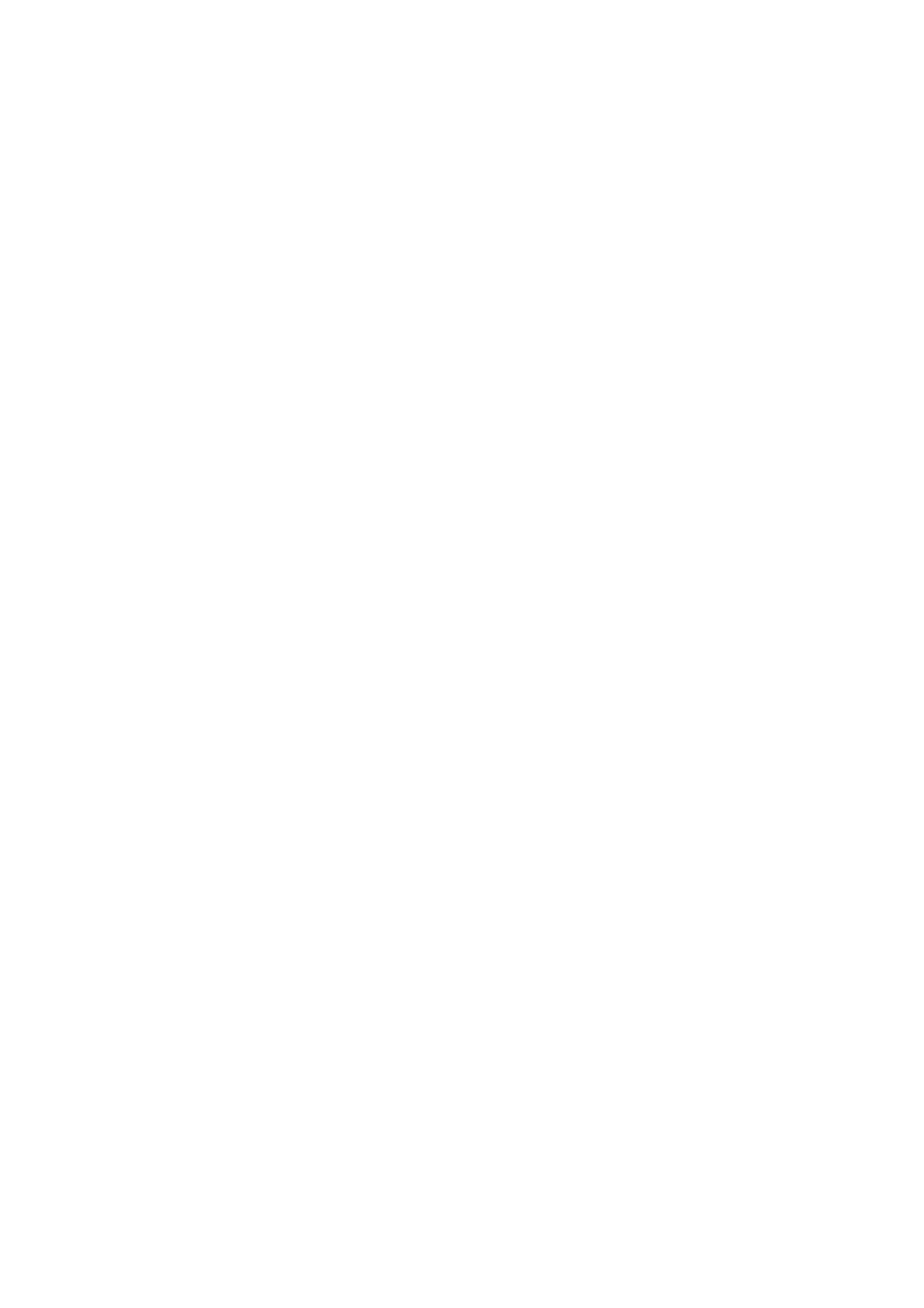# Abstract

According to its proponents, model-based and component-oriented software development has the capacity to compete successfully, and perhaps in many cases displace, traditional commercial development methods even for embedded system development. In order to investigate these claims, the development of a small embedded system (i.e., control of an exterior mirror) using the MARMOT development approach is presented. To evaluate the promised ease of reuse by following a component-oriented approach the components of the mirror system are used in the context of different projects. Thereby, several aspects of reuse, application size, adaptation, and development effort are quantified. This analysis reveals that model-based and component-oriented development performs well for small embedded systems. This allows the conclusion that applying model-based development for small embedded systems lead to adaptable systems and a higher-than-normal reuse rate.

**Keywords:** Embedded Systems, UML. Case Study, MARMOT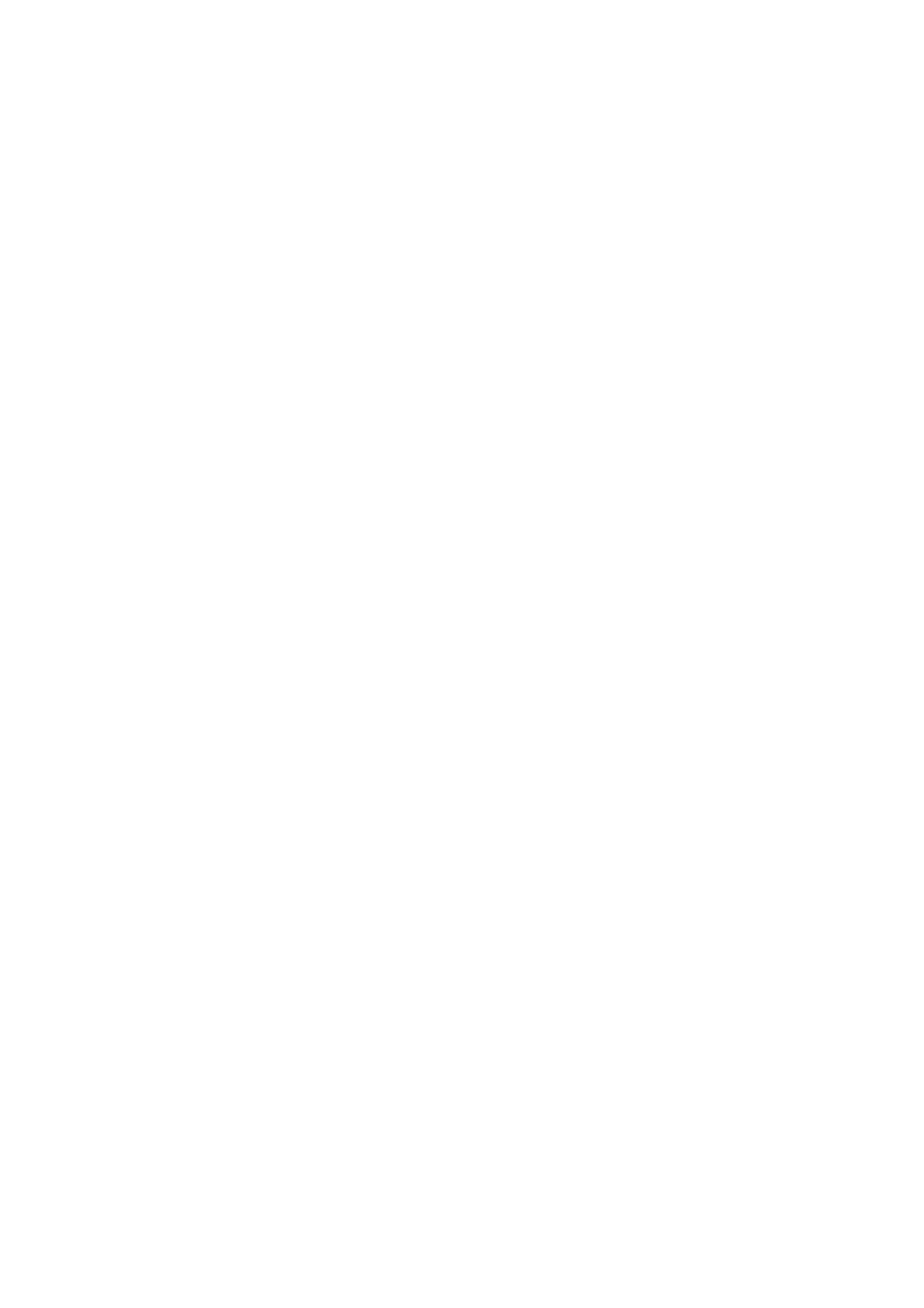# Table of Contents

| 1                                                                        | Introduction                                                                                                                                                                                                                                                                              | 1                                                        |
|--------------------------------------------------------------------------|-------------------------------------------------------------------------------------------------------------------------------------------------------------------------------------------------------------------------------------------------------------------------------------------|----------------------------------------------------------|
| $\overline{2}$                                                           | <b>Related Work</b>                                                                                                                                                                                                                                                                       | 3                                                        |
| 3<br>3.1<br>3.2                                                          | <b>Research Approach</b><br><b>Research Questions</b><br>Research Procedure                                                                                                                                                                                                               | 4<br>4<br>5                                              |
| 4<br>4.1<br>4.2<br>4.2.1<br>4.2.2<br>4.2.3<br>4.2.4<br>4.3               | <b>Overview of MARMOT</b><br>Principles of MARMOT<br><b>MARMOT Process Model</b><br>Decomposition<br>Embodiment<br>Composition<br>Validation<br>The Basic MARMOT Product Model                                                                                                            | 7<br>7<br>8<br>9<br>9<br>9<br>10<br>10                   |
| 5<br>5.1<br>5.2<br>5.3<br>5.4<br>5.4.1<br>5.4.2<br>5.4.3<br>5.4.4<br>5.5 | <b>CASE-Study</b><br>Mirror-Control System<br><b>System Description</b><br>Hardware<br><b>Embedded Software</b><br>Requirements Modeling - Context Realization<br><b>Application Engineering</b><br>Embodiment & Model Transformation to C<br>Testing and Debugging<br>Follow-Up Projects | 12<br>12<br>12<br>14<br>15<br>15<br>21<br>51<br>53<br>54 |
| 6                                                                        | <b>Results</b>                                                                                                                                                                                                                                                                            | 56                                                       |
| 7                                                                        | <b>Summary and Conclusions</b>                                                                                                                                                                                                                                                            | 59                                                       |
| <b>References</b>                                                        |                                                                                                                                                                                                                                                                                           | 60                                                       |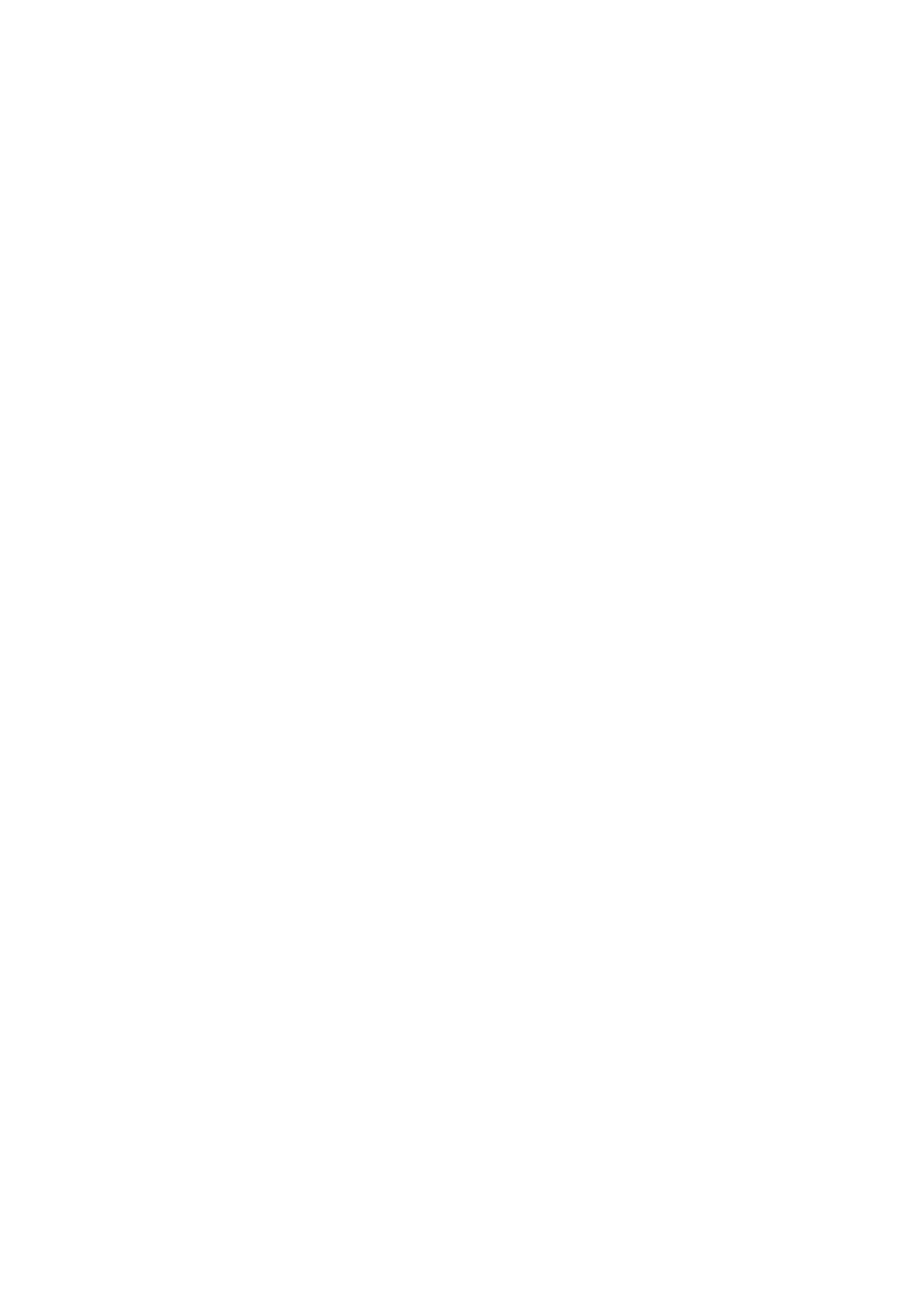## 1 Introduction

One of the most important motivations for the application of object technology and subsequently component-based software engineering techniques in practice is that new applications can be created with significantly less effort than in traditional approaches, simply by assembling the appropriate prefabricated parts. However, contemporary object and component technologies are still some way from realizing the vision of rapid application assembly, in particular when embedded system development is considered. Even today, a high number of embedded system development projects are targeted at small systems with 8/16 bit processors and limited memory resources. However, the complexity of these systems is continuously increasing. Thus, engineers used to applying informal but structured development techniques are now resorting to investigate the use of object-oriented development methods, component technology, and, as a unifying link, the application of UML [25] as the emerging standard notation in software development. The underlying hypothesis is that the use of such techniques will help to control the complexity of embedded systems more easily, to improve maintainability, adaptability and portability, as well as time-tomarket [11].

Component-based development and reuse are as attractive in the embedded system domain as they are in other software domains, and they may be considered the single most important basis technologies to appease the ever increasing demand in new and more complex systems. Component-based development methods, technologies, and tools have come along way in the past years to meet the increasing demand of most con-temporary information systems. However, in the embedded domain, the impact that component technology, in particular, and software engineering methods, in general, could have, is not readily exploited for an apparent reason: The disciplines that are dealing with embedded system development, mechanical-, electronic-, and software engineering, are not in sync. Moreover, most embedded systems are implemented in ways leading to the conclusion that the last ten years of advances in the field of software engineering were entirely meaningless for the embedded world. This situation cannot really be attributed to one of these fields alone. As a matter of fact, engineers are struggling hard to master the pitfalls of modern, complex embedded systems, but they only approach the problems from their individual perspectives. What is really lacking in embedded system development is a vehicle to transport the recent advances in software engineering and component technologies into the embedded world in a way that engineers of the three disciplines can actually communicate and understand each other.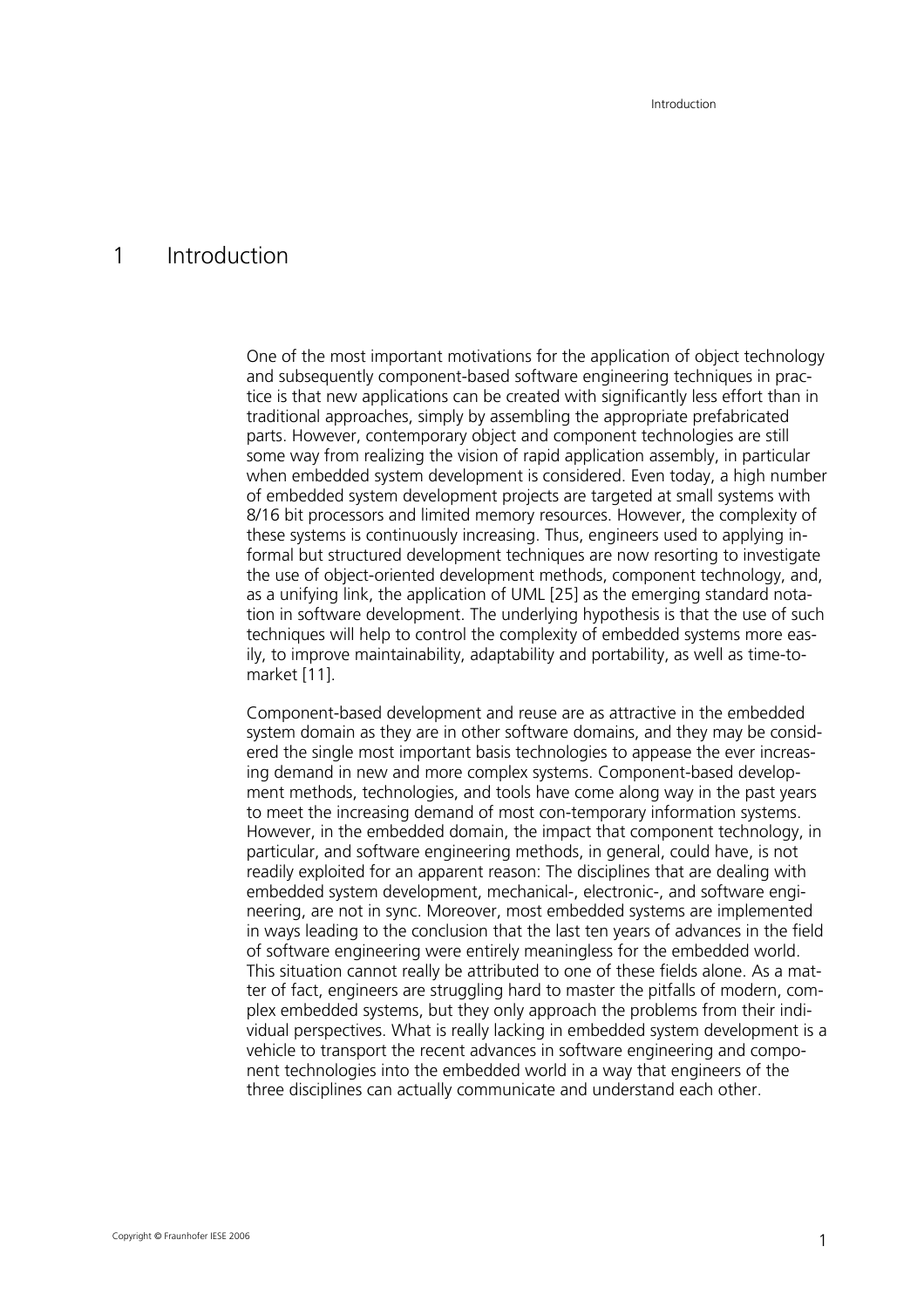This report introduces and describes a new system development method, known as MARMOT, intended to provide all the ingredients to master the multi-disciplinary effort of developing component-based embedded systems. A development method provides templates, models and guidelines for the artifacts describing a (software) system, the product model, and how these how these artifacts are related throughout the development life-cycle, the process model. Furthermore, the paper presents a case-study on applying MARMOT to the development, adaptation and reuse of components in the context of small embedded systems. In specific, a control system for an exterior car mirror is developed, ported to other target platforms, adapted concerning changed functionality, and reused within a larger project. To validate expected benefits concerning reuse, time-to-market, adaptability, etc. several aspects are quantified and analyzed such as number and size of models, amount of reuse, defect numbers, etc.

The remainder of the report is structured as follows: In Section 2, a overview on related work is presented, while Section 3 describes the research methodology as well as the relevant research questions, followed by a description of the MARMOT development process in Section 4. Section 5 presents the case study in more detail including example UML models, and Section 6 presents the evaluation of the case study and describes its quantitative results. Finally, Section 7 presents a brief summary, conclusions drawn, and the hypotheses for future research.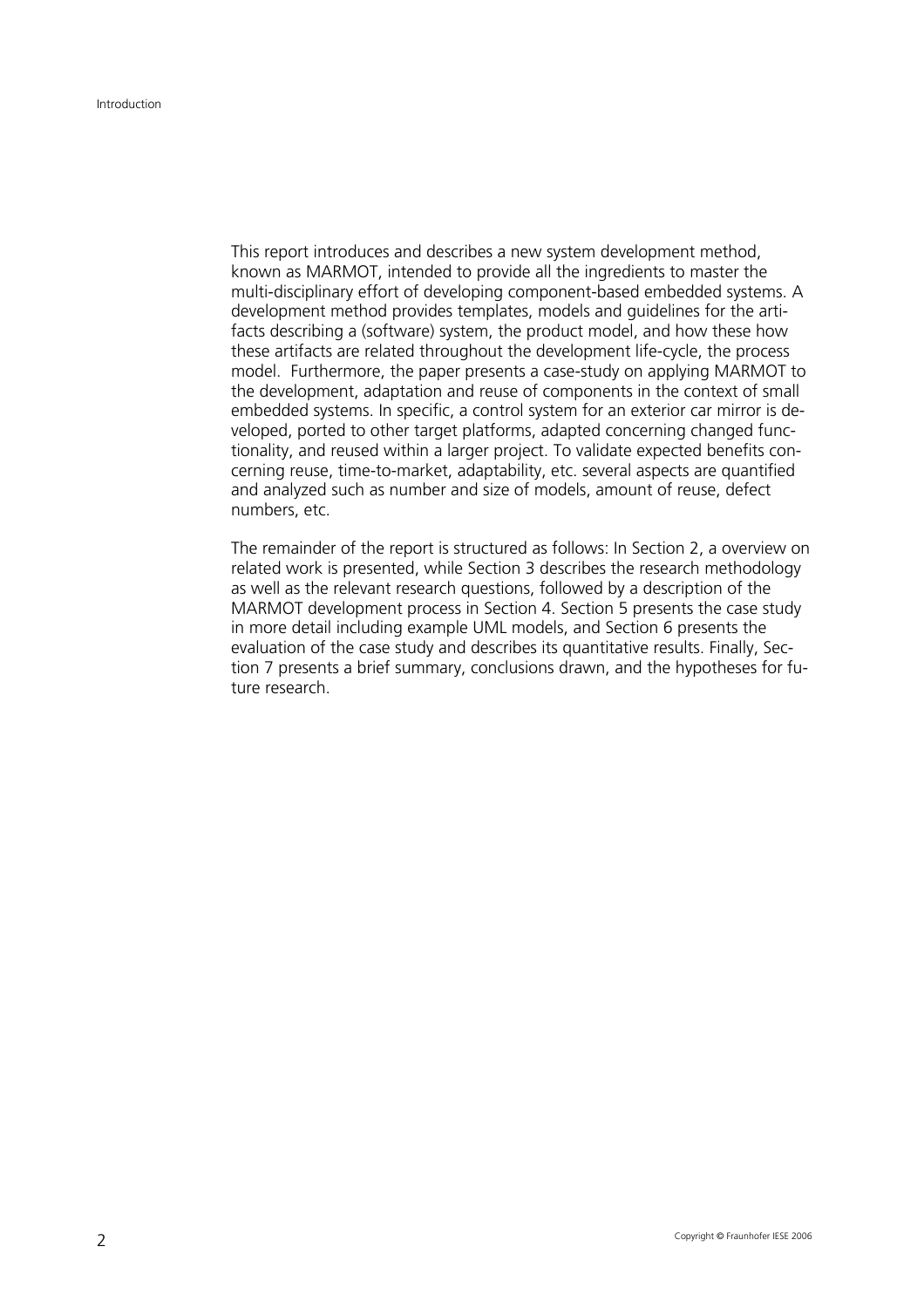# 2 Related Work

The growing complexity and the short release cycles of embedded systems stimulated the transfer of model-driven development techniques to the domain of embedded systems. Research in this area focuses primarily on two general directions: Modeling Languages for embedded system design, and approaches using standard notations such as UML.

As a first step, formal languages such as Z [16], functional decomposition [23], or state-based notations [10] were used. However, these approaches are lacking proper tool support, and do not facilitate reuse on higher level of abstractions than the implementation level. Newer developments such as MATLAB [21] or MODELICA [8] provide sufficient tool and (additional) methodological support. However, they lack effective means for reuse and adaptation compared to those provided by component-oriented approaches. Recently the Unified Modeling Language (UML) [25] was adapted for modeling embedded and real-time systems. However, UML still lacks precise semantics unlike more formal modeling notations such as SDL, and being a mere language, it requires a systematic method which defines what should be modeled, when and how it should be modeled.

Approaches such as OMEGA [12], HIDOORS [29], or FLEXICON [19], or the work presented in [6], [7], [17], [20], [27] define development methods for realtime and embedded systems using the UML. Although, a step in the right direction, they often do not use the enhanced features of UML 2.0 concerning embedded systems, do not establish systematic means for handling complexity, nor do they address reuse according to the component paradigm. In addition, they often neglect the specific requirements of small embedded systems that run on a microcontroller and that have scarce resources.

Another problem, as stated by Khan et al [13], is that the support for mapping UML (2.0) models to code is still inadequate. Typically, embedded system developers are used to developing systems according to the procedural paradigm. In general, a complete transition to object- or component-orientation is impossible due to the required time and space efficiency of the product, or due to standards to be followed (e.g., DO-178B in the civil aviation domain). However, embedded system development would benefit from the advantages of MDD [13] if the advocated technologies can be integrated into the existing development processes (i.e., keep C as target language). But, most approaches and tools either map models to languages such as Java (i.e., resulting in run-time performance, memory, or timing problems [13]), or use straightforward mapping strategies (UML to C) that neglect concepts such as inheritance or dynamic binding.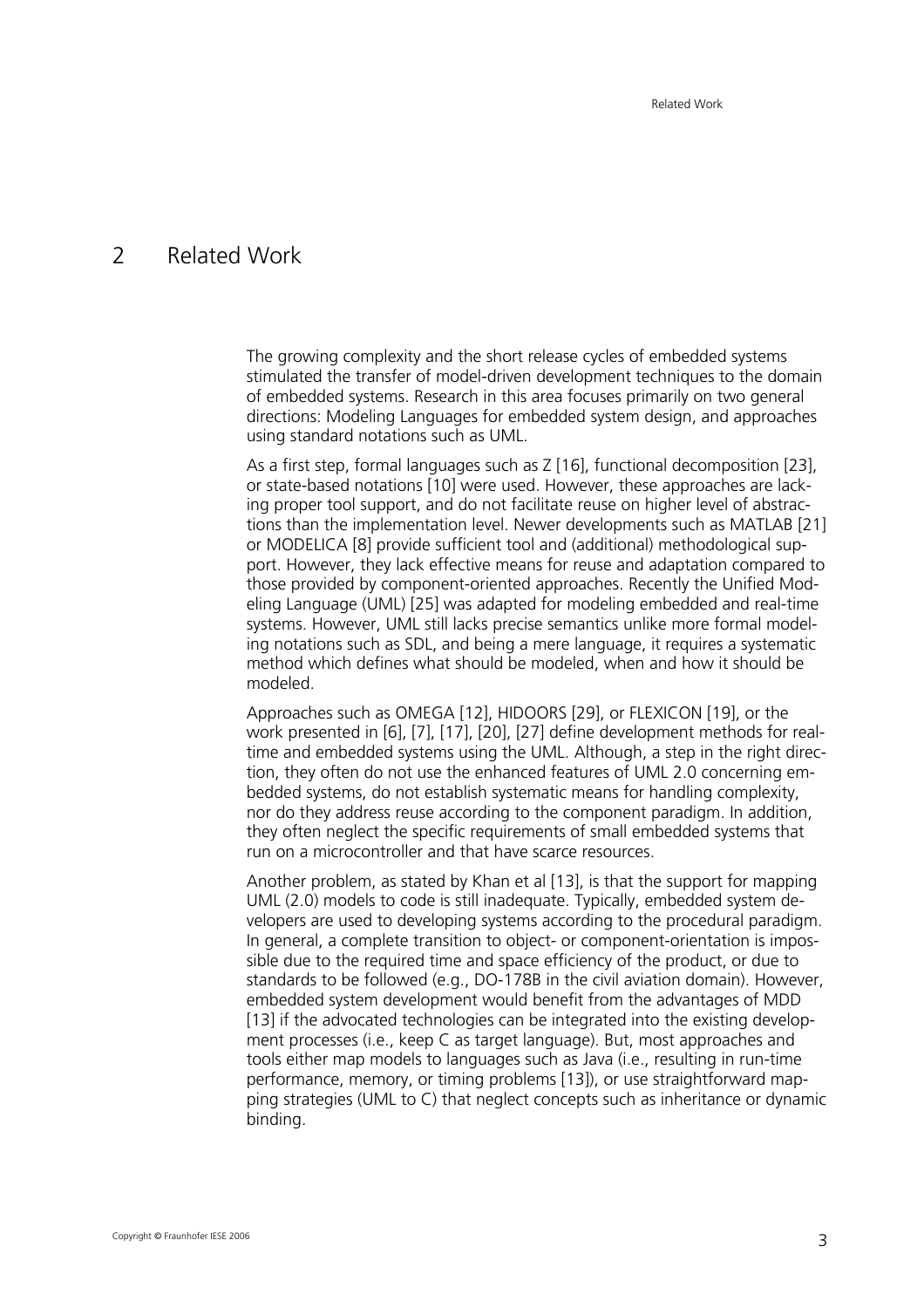# 3 Research Approach

By applying MDD and CBSE, engineers expect an increase of model or component reuse, and, thus, shorter time-to-market, improved adaptability, and higher quality. However, introducing MDD and CBSE principles in an organization is generally a slow and incremental procedure [18]. Typically a company will build some reusable components in the beginning, and, in case of successful reuse, more and more code will be encapsulated into reusable components. The motivation for performing the case-study presented in this paper is to investigate the relationship between initial component developments and later reuse for a real system, as well as the impact of reuse technologies on quality and time-to-market.

### **3.1 Research Questions**

Several factors concerning the development process and its resulting product are recorded throughout the case study in order to gain knowledge about using MDD and CBSE for the development of small embedded systems. The research questions of this case-study focus on two key sets of properties of MDD in the context of component-oriented development. The first set of questions (Q1-Q4) will lead to an understanding of basic and/or general properties of a methodological approach to embedded system development:

- *Q1*: Which process was used to develop the system? Answering this question will give a brief qualitative description of the method used for developing the initial 'Exterior Mirror System'.
- Q2: Which types of diagrams have been used? The UML standard, in its current form, offers 13 different diagram types for modeling software system properties. Are all diagram types needed within system development or is there a specific subset sufficient for a domain.
- O3: How were models transferred to source-code? Embedded system developers typically work in a procedural language environment (i.e., C). They often have difficulties to start MDD using UML since the transformation of UML concepts into C language concepts is tricky [13].
- Q4: How was reuse applied and organized? Reuse is a central element of MDD and CBSE and it is generally recognized as the most relevant factor concerning quality, time-to-market, and effort. How-ever, reuse does not simply happen, rather it must be systematically built-in and supported (i.e., components have to be developed for reuse).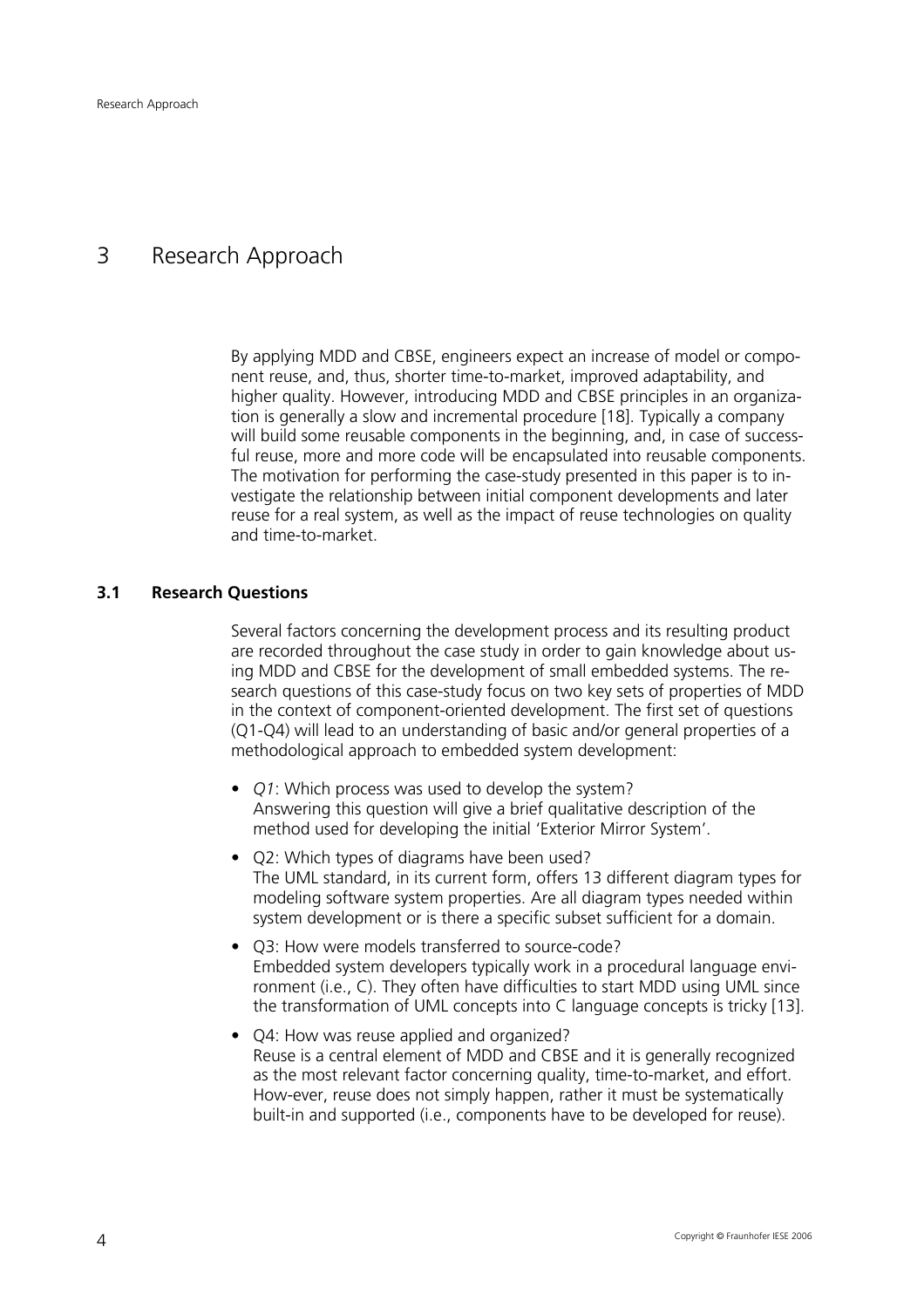The second set of questions (Q5-Q9) is concerned with the resulting product of the MDD/CBSE approach. The developed systems are examined from a customer's point of view, with respect to code-size, defect density of the released code, and time-to-market.

- *Q5: What is the model-size of the systems?*  MDD often has the smell of creating a large overhead of models even for tiny projects, assuming more complexity and problems in understanding and communication. Model-Size is calculated by using standard metrics as defined in [15].
- *Q6: What is the defect density of the code?*  Defect density is computed per one hundred lines of code.
- *Q7: How long did it take to develop the systems and how is this effort distributed over the requirements, design, implementation, and test phases?*  Savings in effort are one major promises of MDD and CBSE [28], though it is expected that these do not occur immediately (i.e., in the first project), but in follow-up projects (re-) using pre-defined components. Effort is measured for all development phases to identify where savings are realized.
- *Q8: What is the size of the resulting systems?*  In embedded-system development, memory space is a sparse resource (e.g., often below 10Kbyte) and program size of uttermost interest. MDD for embedded systems will only be successful if the resulting code size, obtained from the models, is small.
- *Q9: How much reuse did take place?*  Reuse is one of the central success factors of MDD and CBSE. However, reuse has to be viewed as an upfront investment which pays-off in follow-up projects. Thus, reuse must be examined between projects and not within a project.

### **3.2 Research Procedure**

The focus of this paper is on methodological support for the component-based and model-driven development of embedded systems with UML. The assumption thereby is that by using a systematic method, such as MARMOT, efficient reuse, including other benefits such as shorter time-to-market, can be obtained. However, such claims need to be evaluated (e.g., in form of a case study). Since it is expected that the benefits of MDD and CBSE are first realized in follow-up projects, an initial mirror control system was developed and documented, to be used as basis for further application engineering.

For the case study, students of the Department of Computer Science at the Technical University of Kaiserslautern used the initial system documentation and MARMOT as method in the context of different embedded systems develop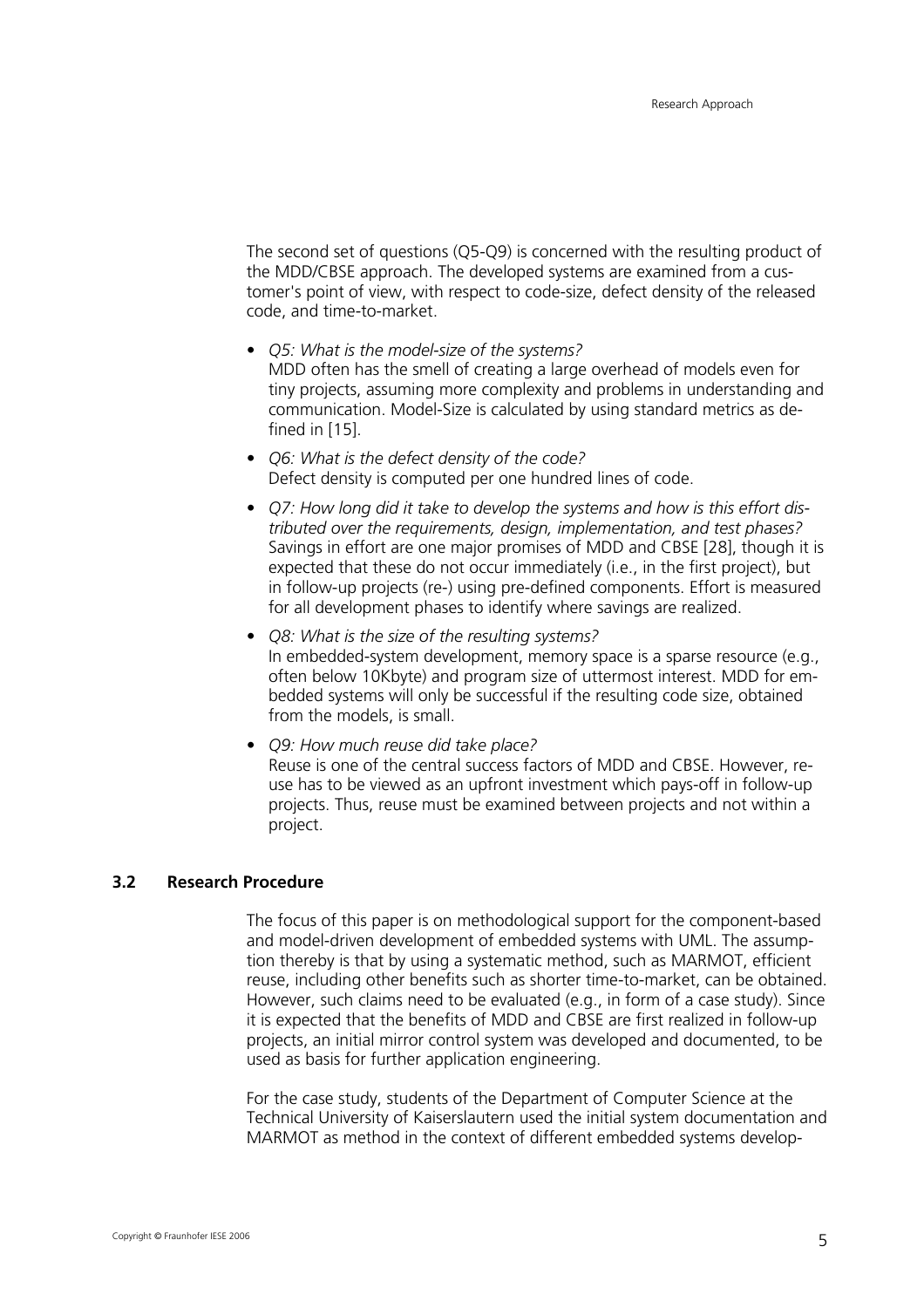ment projects. The students were taught basic software engineering principles, object-oriented development techniques, and UML. All students already had a good, industrial-level, knowledge of developing micro-controller based applications due to part-time employment at local companies. Students knew that data would be collected and that an analysis would be performed on the data. However, they were unaware of the concrete nature of questions/hypotheses being tested.

The student projects were organized according to typical reuse-situations in component-based development. In the context of these projects, a number of measurements to answer the research questions of section 3.1 were performed. In detail, the data comprised the following measures:

- *Model-Size* measured using the absolute and relative size measures proposed in [15]. In addition, figures on the number of classes in a model (NCM), number of components in a model (NCOM), number of diagrams (ND), etc. were used. In an embedded project NCOM describes the number of hardware and software components within the system. Since CBSE views every entity with a significant functionality as a component, NCM is used to denote the number of software components. In general, these metrics are comparable to the traditional LOC or McCabe's cyclomatic complexity (MVG) metric for estimating the size and nesting of a system's program code [14]. They can be used to compare sizes of implementations.
- *Code-Size* measured in normalized LOC (i.e., without comment and blank lines).
- The *amount of reused elements* within a system is described as the proportion of the system which can be reused without any changes or with small adaptations. Measures are taken at the model and the code level and are normalized using the system size (model, LOC).
- *Defect density* is measured in defects per 100 LOC.
- *Development effort* and its distribution over development phases are measured as development time. Since all projects are quite small, development hours are used as the unit for measurement. Effort data was gathered by filing effort sheets every day.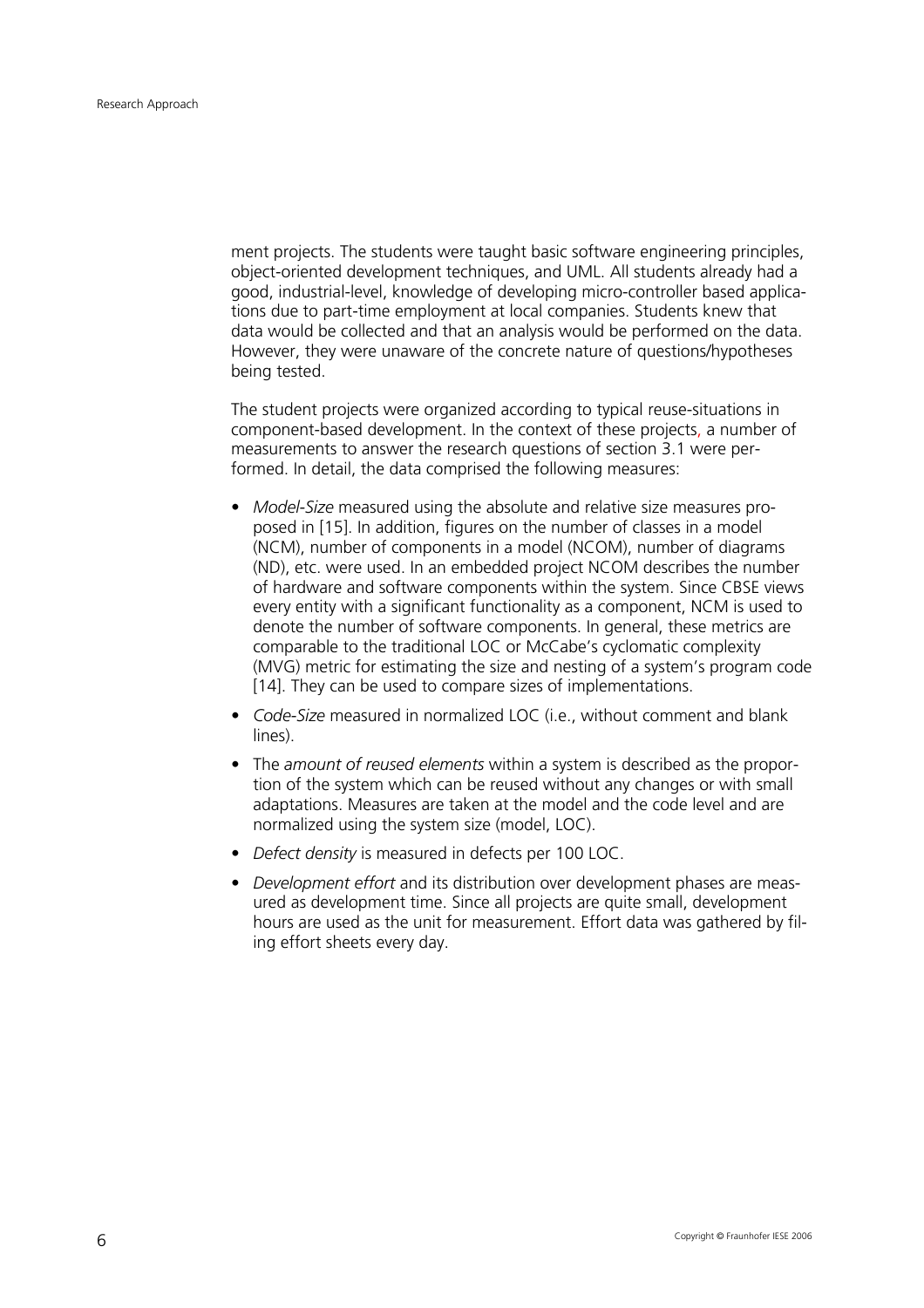# 4 Overview of MARMOT

Reuse is a key success factor in industry today, and it can be seen as a major driving force in hardware and software development. Reuse is pushed forward mainly by the growing complexity of systems. This section introduces a methodology for the component-based development of embedded systems, referred to as MARMOT that is specifically geared toward facilitating reuse in embedded systems development. MARMOT is an extension to the KobrA method [2], a component-based development framework for information systems, and it adds concepts addressing the specific requirements of developing embedded systems.

### **4.1 Principles of MARMOT**

Composition is a key activity in component-based development. MARMOT recognizes this fact in that it advocates composition as the single most important engineering activity. A system can be viewed as a tree-shaped hierarchy of components, in which the parent/child relationship represents composition, i.e., a super-ordinate component is composed out of its contained sub-ordinate components.



A long established principle of software engineering is the separation of the description of what a software unit does from the description of how it does it.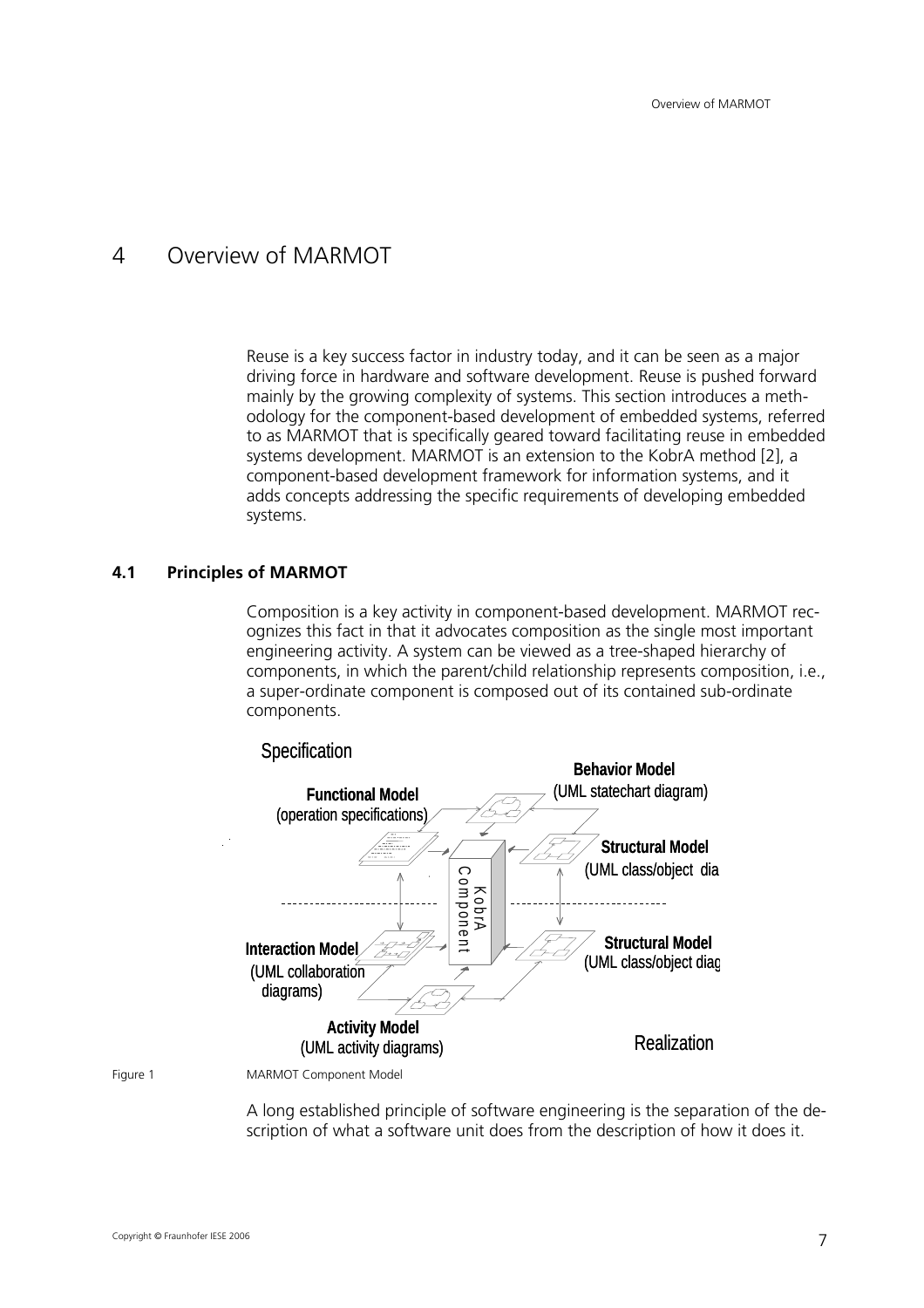This facilitates a "divide-and-conquer" approach to modeling in which a component can be developed independently. It also allows new versions of a component to be interchanged with old versions provided that they do the same thing and abide by the same interface. Following this principle, each component within a system can be described through a suite of models, for example UML diagrams or other textual documents, as if it was an independent system in its own right (see Figure 1).

### **4.2 MARMOT Process Model**

The core principle of MARMOT is separation of concerns, so it associates its main development effort with two basic dimensions that map to four basic activities [2]. These are depicted in Figure 2:





Figure 2 Development dimensions of MARMOT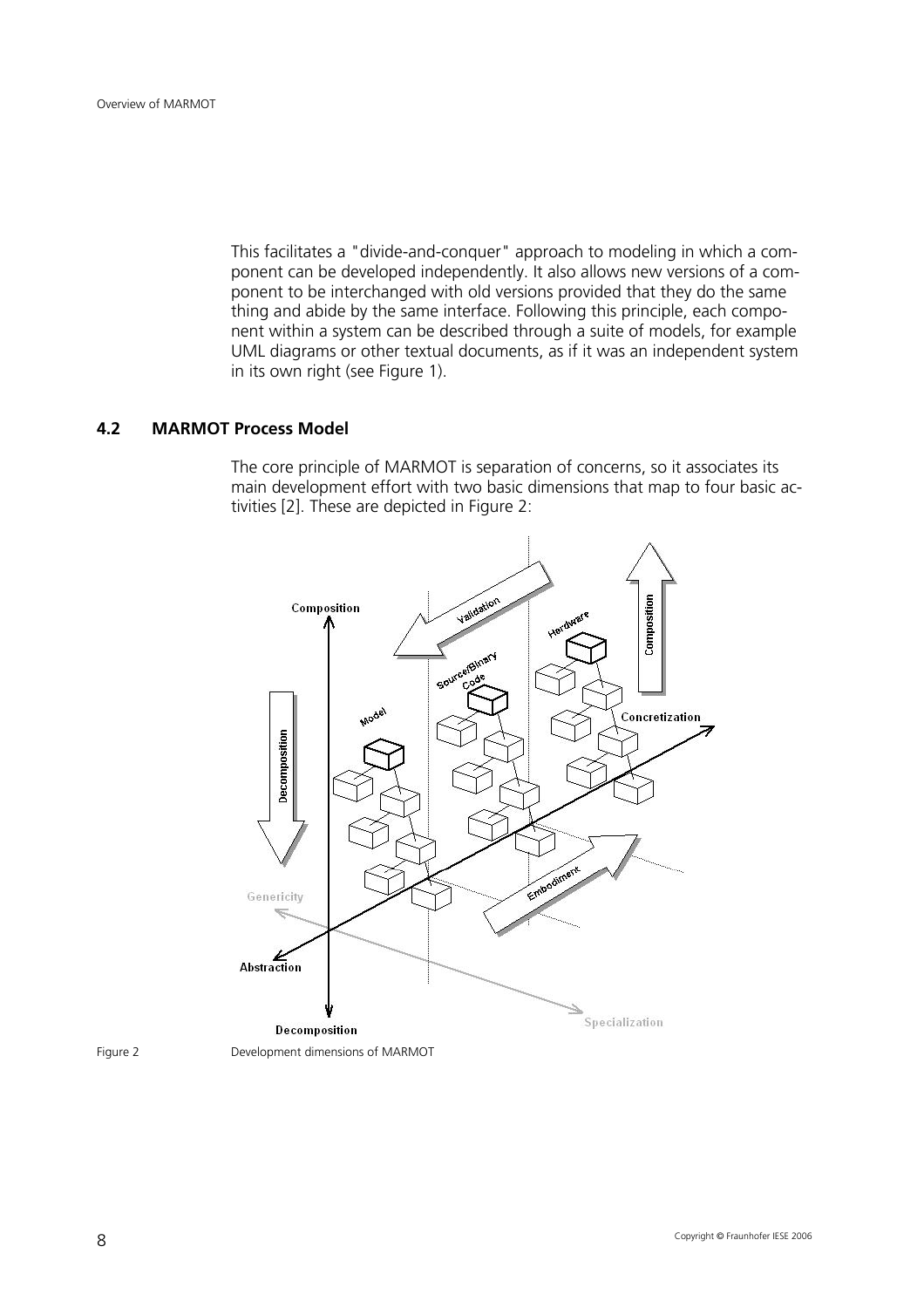### • **Composition/Decomposition dimension**.

Decomposition follows the "divide-and-conquer" paradigm, and it is performed to subdivide the entire embedded system into smaller parts that are easier to understand and control. Composition represents the opposite activity, which is performed when the individual components have been implemented, or some others reused, and the system is put together.

### • **Abstraction/Concretization dimension**.

This is concerned with the implementation of a system and a move toward more and more executable representations. The activity is called *embodiment*, and it turns the abstract system represented by models into more concrete representations that can be executed by a computer. The move back is called *validation*. This activity checks whether the concrete representations are in line with the abstract ones.

### **4.2.1 Decomposition**

An embedded system development project always starts above the top lefthand side box in Figure 2. The box represents the entire system to be built. Before the specification of the box, the concepts of the domain or the physical world in which the system is supposed to operate have to be determined. This comprises descriptions of all entities relevant in the domain including standard hardware components that will eventually appear on the right-hand side towards concretization. In embedded systems, these implementation-specific entities often determine the way in which a system is divided into smaller parts [9]. During decomposition, newly identified logical parts of the system are mapped to existing components. Whether these are hard- or software does not play a role at this early phase because of the way all components are treated in terms of collections of descriptive artifacts, that is, models.

### **4.2.2 Embodiment**

During decomposition, the shapes of each identified individual component are defined in an abstract and logical way. The system, or its parts thereof, can then be moved towards more concrete representations. This means they become platform specific.

### **4.2.3 Composition**

After having implemented some of the boxes and having some others reused, the system can be assembled according to the abstract model. Therefore, the subordinate with their respective super-ordinate boxes have to be coordinated in a way that exactly follows the component standard previously described.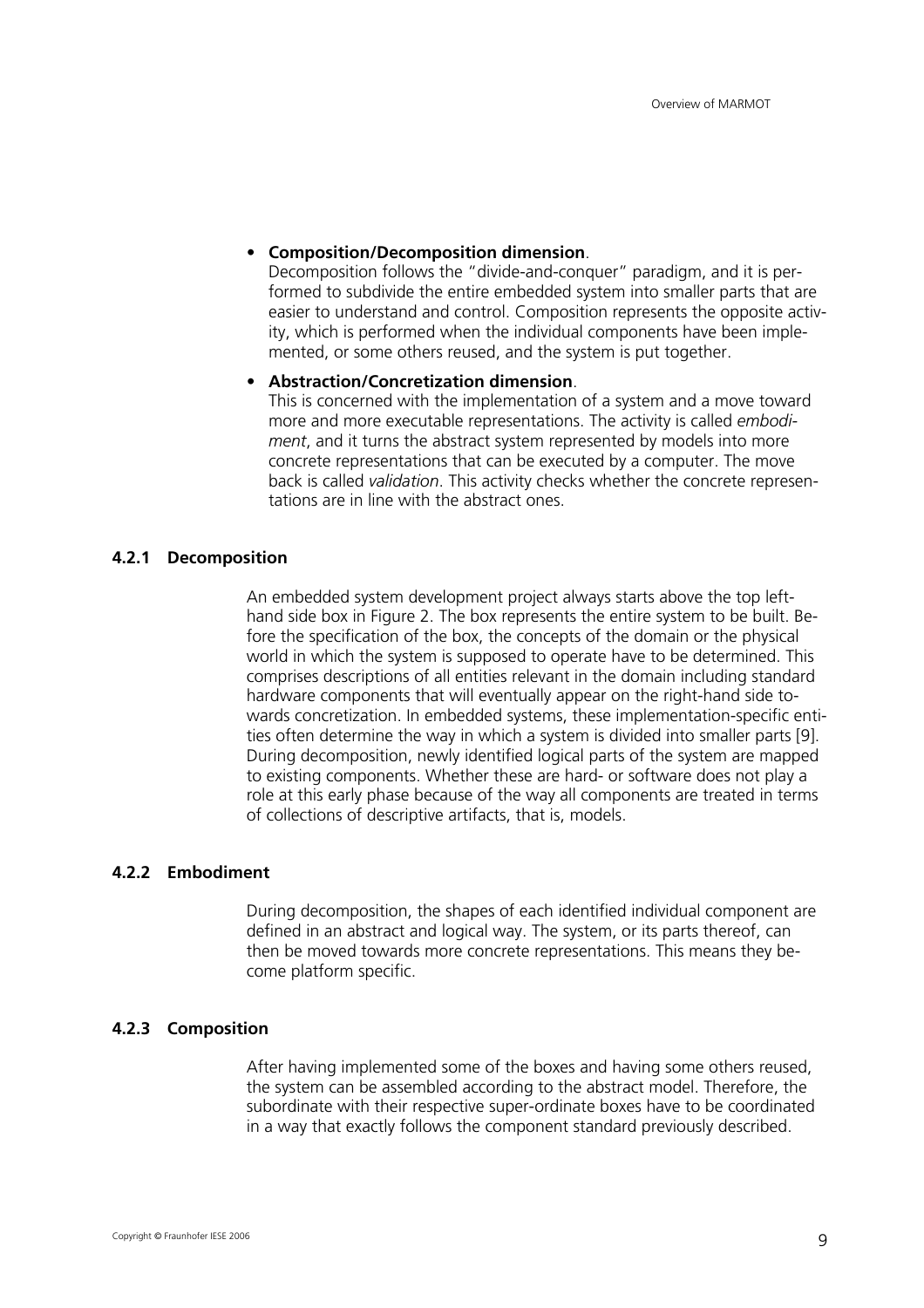### **4.2.4 Validation**

A final activity, validation, is carried out in order to check whether the concrete composition of the embedded system corresponds to its abstract description.

### **4.3 The Basic MARMOT Product Model**

With MARMOT, components are built on the same fundamental principles that are coming from object technology. Therefore components follow the principles of encapsulation, modularity and unique identity that most component definitions put forward [28], and these lead to a number of obligatory properties:

- Composability is the primary property of a MARMOT component, and it can be applied recursively: components make up components, which make up components, and so on.
- Reusability is the second key property that can be separated into development for reuse, which deals with how components have to be specified and treated, so that they can be reused, and development with reuse, dealing with the integration and adaptation of existing components in a new application.
- Having unique identities requires that a component may be uniquely identifiable within its development environment as well as within its runtime environment. MARMOT provides the principles for that.
- Modularity/encapsulation refer to a component's scoping property as an assembly of services, which is also true for a hardware component, and as an assembly of common data, which is true for the hardware and the software parts of an embedded component. Here, the software only represents an abstraction of the hardware that essentially provides the memory for the data.
- An additional important property is communication through interface contracts which becomes feasible in the hardware or embedded world through typical software abstractions. Here, the additional hardware wrapper of MARMOT realizes that the typical hardware communication protocol is translated into a typical component communication contract.

Composition along the Composition/Decomposition dimension turns a MARMOT project into a tree-shaped structure with consecutively nested abstract component representations. Such a tree is called containment tree. Every box in the tree, each representing a component or a system in its own right, is made up of a component specification and a component realization. The specification is a suite of descriptive artifacts that collectively define everything externally knowable about a component. These descriptions fully specify a com-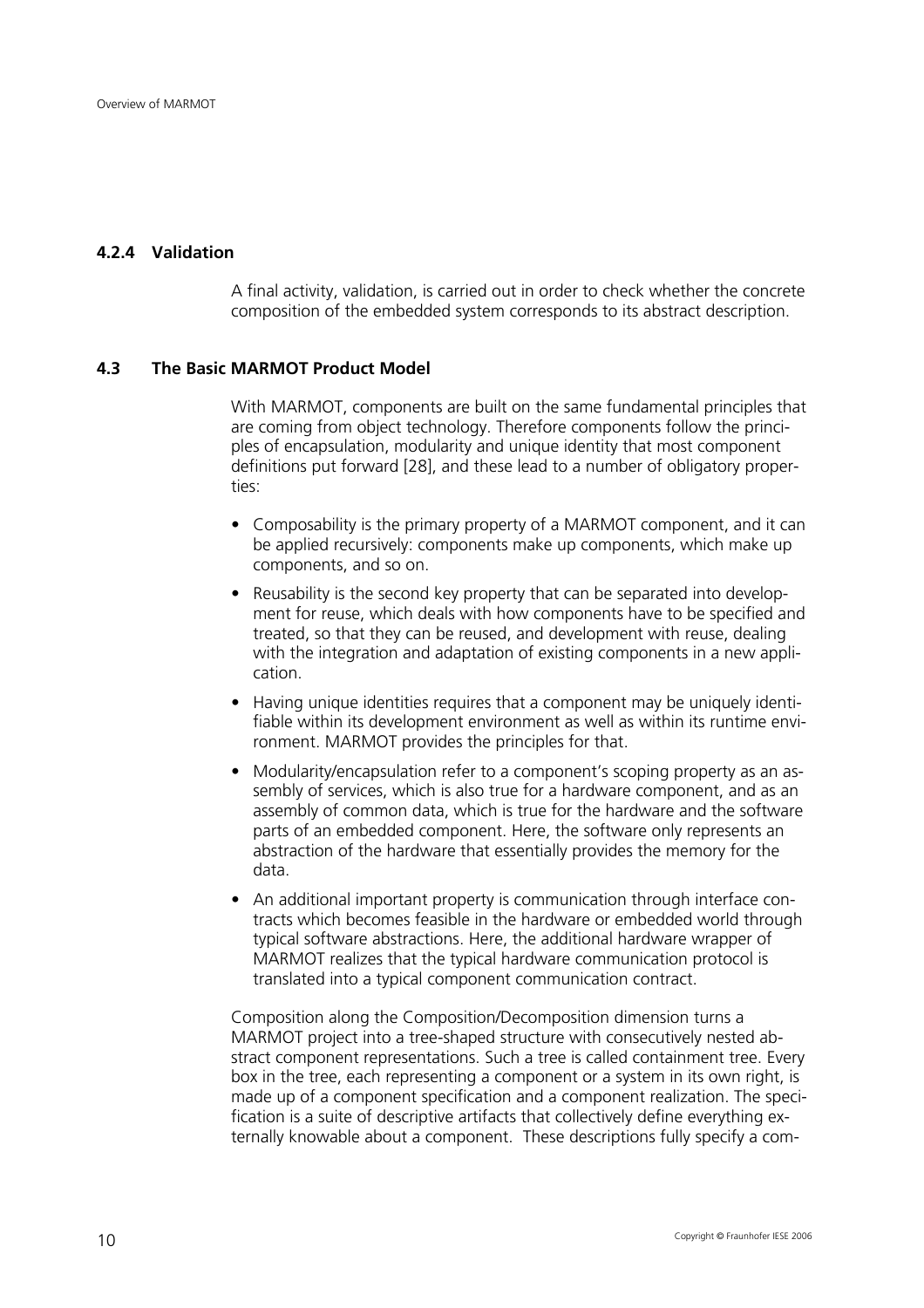ponent in a way that it can be assembled in a system and used by the system. The realization is a suite of descriptive artifacts that collectively define how a component is internally realized. According to the composition principles, components can be made up of other components. Any component in a MARMOT containment tree can therefore be a containment tree in its own right, and, as a consequence, another MARMOT project.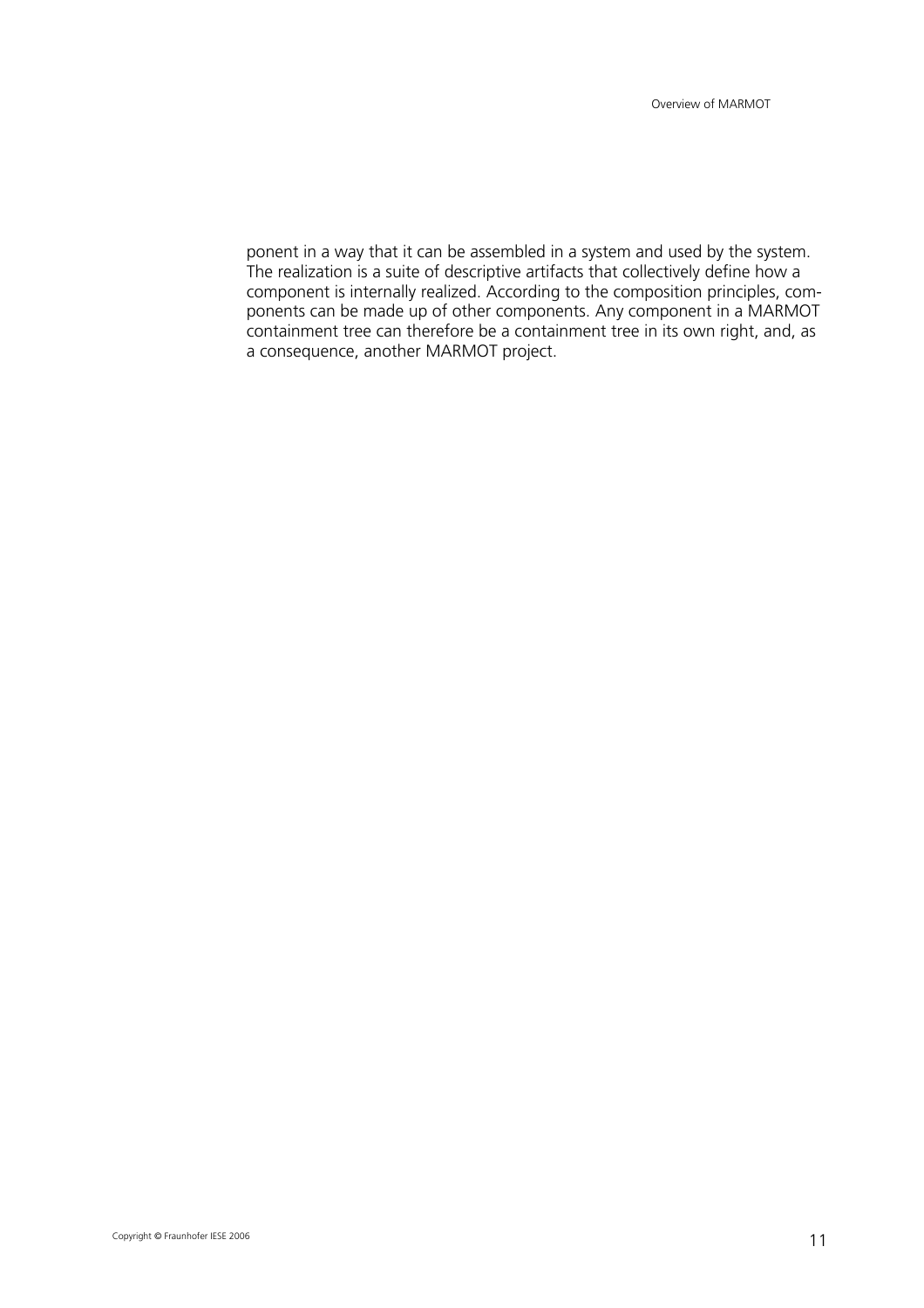# 5 CASE-Study

### **5.1 Mirror-Control System**

The Mirror-Control system is an embedded system composed of electrical and mechanical components and is used to control the movement of an exterior mirror of a car (see Figure 3). The system allows the mirror to be moved horizontally and vertically to a convenient position for a driver. Cars supporting different driver profiles can store the mirror position and recall as soon as the profile is activated. Within this paper a simplified version is used in order to illustrate the approach without going into the very detail.



Figure 3 Exterior Mirror

### **5.2 System Description**

The Mirror-Control system was realized in a simplified version using a microcontroller, a button, and two servos (aka the Servo-Control System). The microcontroller (i.e., an ATMELTM Mega8) has limited performance (i.e., 1-8 Mhz) and I/O capabilities. In detail, the system controls two servo-drives1 via potentiometers, and indicates their movement (-45 — +45 degrees) on a small LCD panel.

In detail, this system requires the microcontroller to read in values from the potentiometers (requires an analog-digital conversion), converts them to the turn-

<sup>&</sup>lt;sup>1</sup> A servo drive receives a command signal from a control system, amplifies the signal, and transmits electric current to a servo motor in order to produce motion proportional to the command signal. Typically the command signal represents a desired velocity. A velocity sensor attached to the servo motor transmits the actual motor velocity to the servo drive. The servo drive continually compares the actual motor velocity with the commanded motor velocity to generate an output to the motor that will tend to correct any error in the velocity. [wikipedia]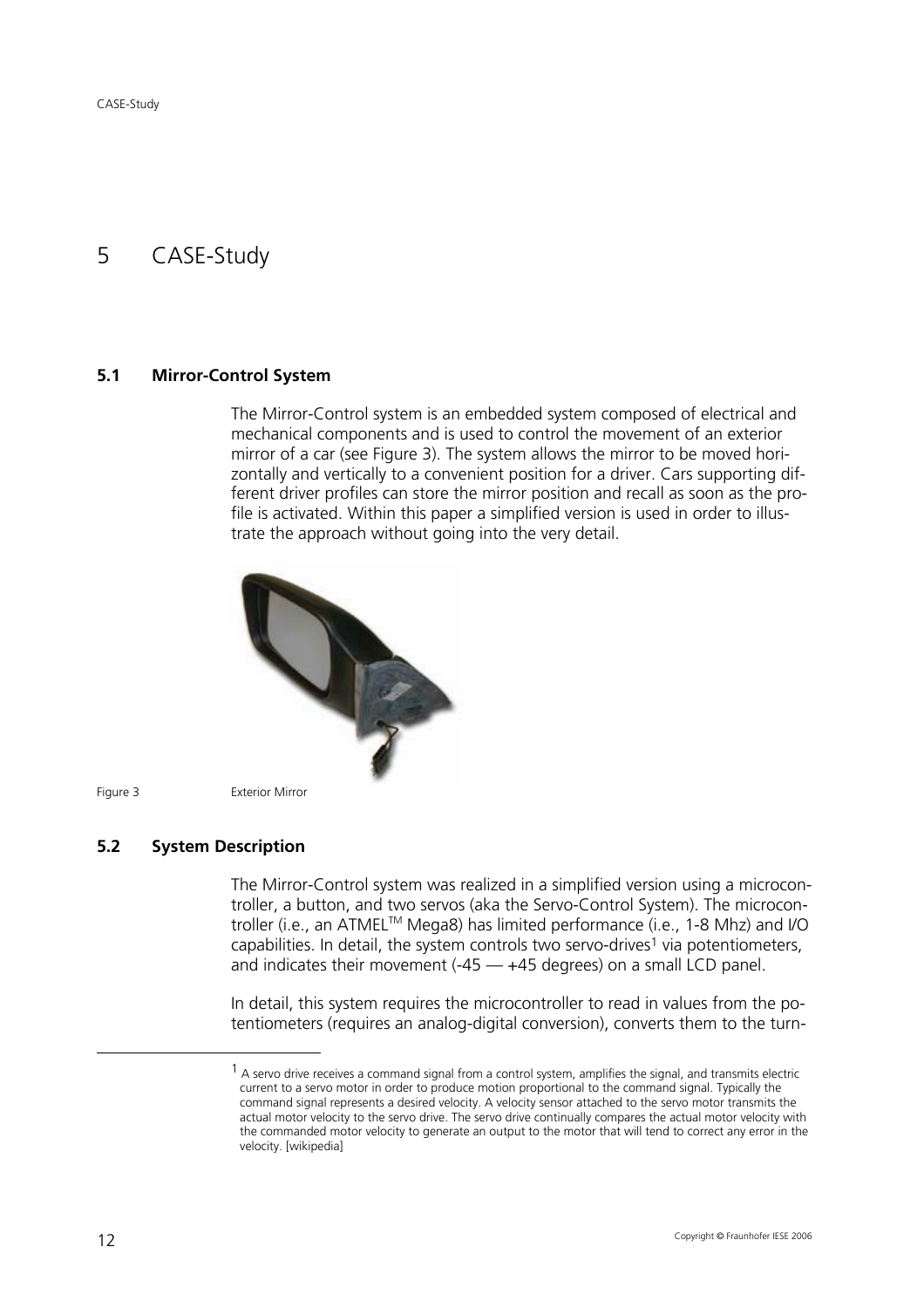ing degree, and generates the needed servo control signals (i.e., this requires PWM signal generation using timers and interrupts), while at the same time indicating movement and degree on the LCD display. In addition, the system can store a position which can be recalled by simply pressing the button. Positions are stored by pressing the button for more than five seconds. Storing and recalling is also visualized on the LCD display. Figure 4 shows the system based on the MyAVR-Board.





Figure 4 Example System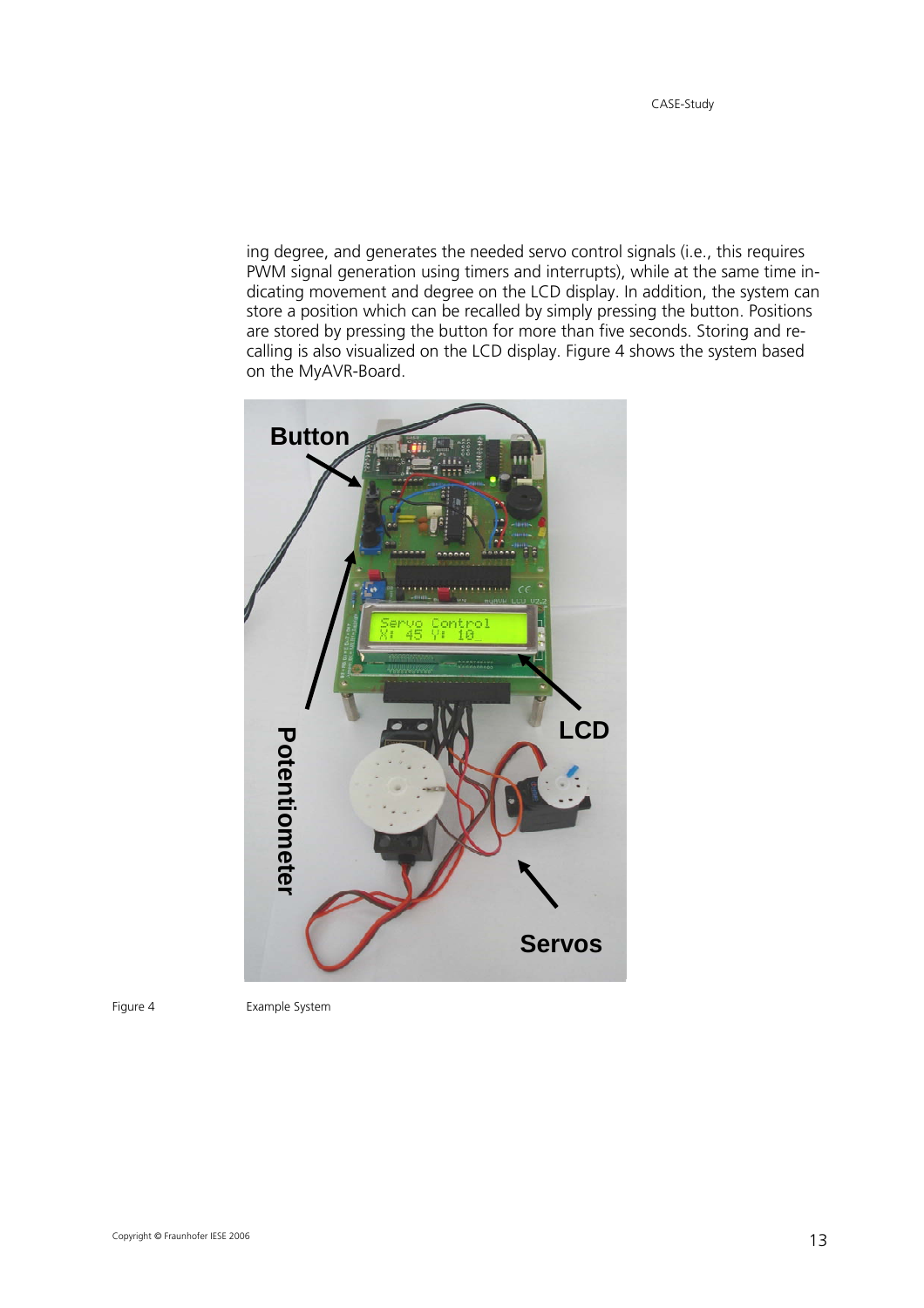### **5.3 Hardware**

Figure 5 shows a simplified circuit diagram of the board used for the Servo-Control system. However, the diagram, it is not complete. In detail, external components such as the servos or the LCD display are missing. In addition, unused components, which are part of the commercial (e.g., three LEDs and a beeper) are still contained. The missing components are meant to be attached to the female connectors. Connections between the processor, the button, and the potentiometers are simply realized using patch cables.



Figure 5 Electronic Circuit – Servo Control [myAVR06]

The control circuitry inside the servo must receive a stream of pulses whose widths may vary between about 1 ms and 2 ms. These pulses must occur at intervals of about 10 to 20 ms. A potentiometer coupled to the rotation of the output shaft produces a voltage corresponding to the angle of the shaft. The control circuitry compares the "average" (i.e., low pass filtered) voltage of the control signal with the voltage from the potentiometer, and the shaft rotates until the two voltages are the same.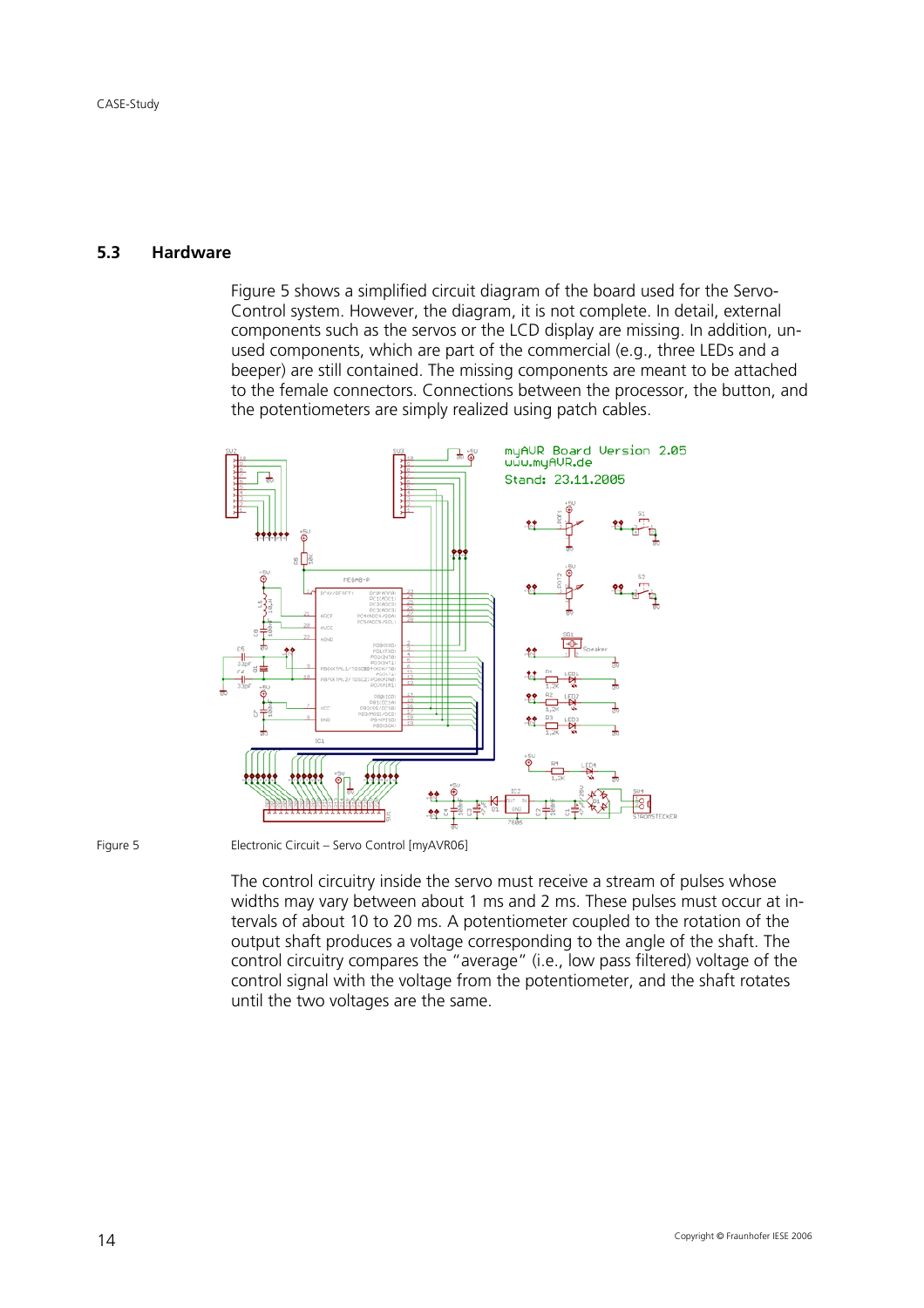



Figure 6 Timing and Servo Rotation

As shown in Figure 6 the servo needs a pulse-width modulated (PWM) control signal in order to position the output shaft. Pulse-widths vary between approximately 1ms - 2 ms, and have a period of 10 ms - 20 ms. The Atmega8 can produce these signals directly, however, the timing of these signals must be very precise in order to keep the servos from jittering. This is not a problem when all the microcontroller is doing is running servos (as in this system). However, for more complex systems a multiplexer has to be used.

### **5.4 Embedded Software**

### **5.4.1 Requirements Modeling – Context Realization**

The requirements of the servo control system are described by use case diagrams consisting out of a textual and a graphical representation and an activity diagram representing the general flow of control. Figure 7 presents the use case diagram for the servo control system. The actor 'User' initiates the task of controlling the servo rotation, represented by the 'Control Rotation' use case. This use case requires …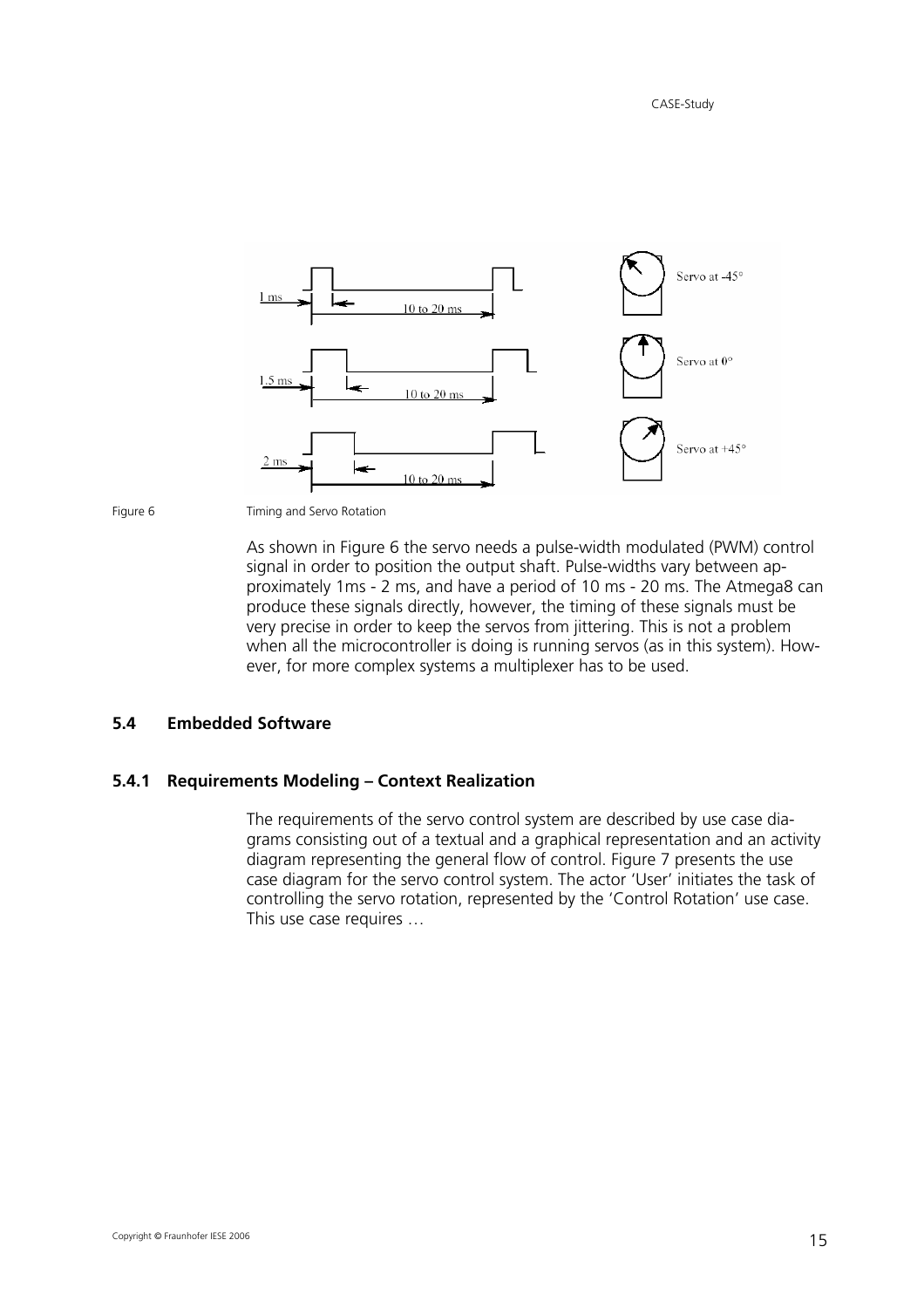



Figure 7 Use Case Diagram – Servo Control System

In addition to the graphical depiction every use case is also textually specified in order to capture necessary details, not contained in the UML diagram. Table 1, Table 2, and Table 3 presented these textual representations using a tabular notation. In general, the system has to provide three different functionalities: (1) Control the horizontal and vertical aptitude (Table 1), (2) Persistently store the current mirror position (Table 2), and (3) Move the mirror to a previously stored position (Table 3).

| Name                 | Control Aptitude                                                                                                                                                                                                                              |
|----------------------|-----------------------------------------------------------------------------------------------------------------------------------------------------------------------------------------------------------------------------------------------|
| Actor                | User                                                                                                                                                                                                                                          |
| Goal                 | To control the vertical and horizontal aptitude of an exterior<br>mirror.                                                                                                                                                                     |
| Description          | The user controls the rotation of two servos (i.e., horizontal<br>and vertical aptitude), and can store or recall a specific posi-<br>tion by pressing a button. All activities are additionally visual-<br>ized via a connected LCD display. |
| Exceptions           | • The aptitude is limited to a range in degrees of -45 to $+45$<br>in every direction.<br>• Direct servo control (using the potentiometer) is disabled<br>while the button is pressed                                                         |
| Rules                | NА                                                                                                                                                                                                                                            |
| Quality Requirements | Timing issues are highly important since controlling servos<br>requires the generation of PWM signals.                                                                                                                                        |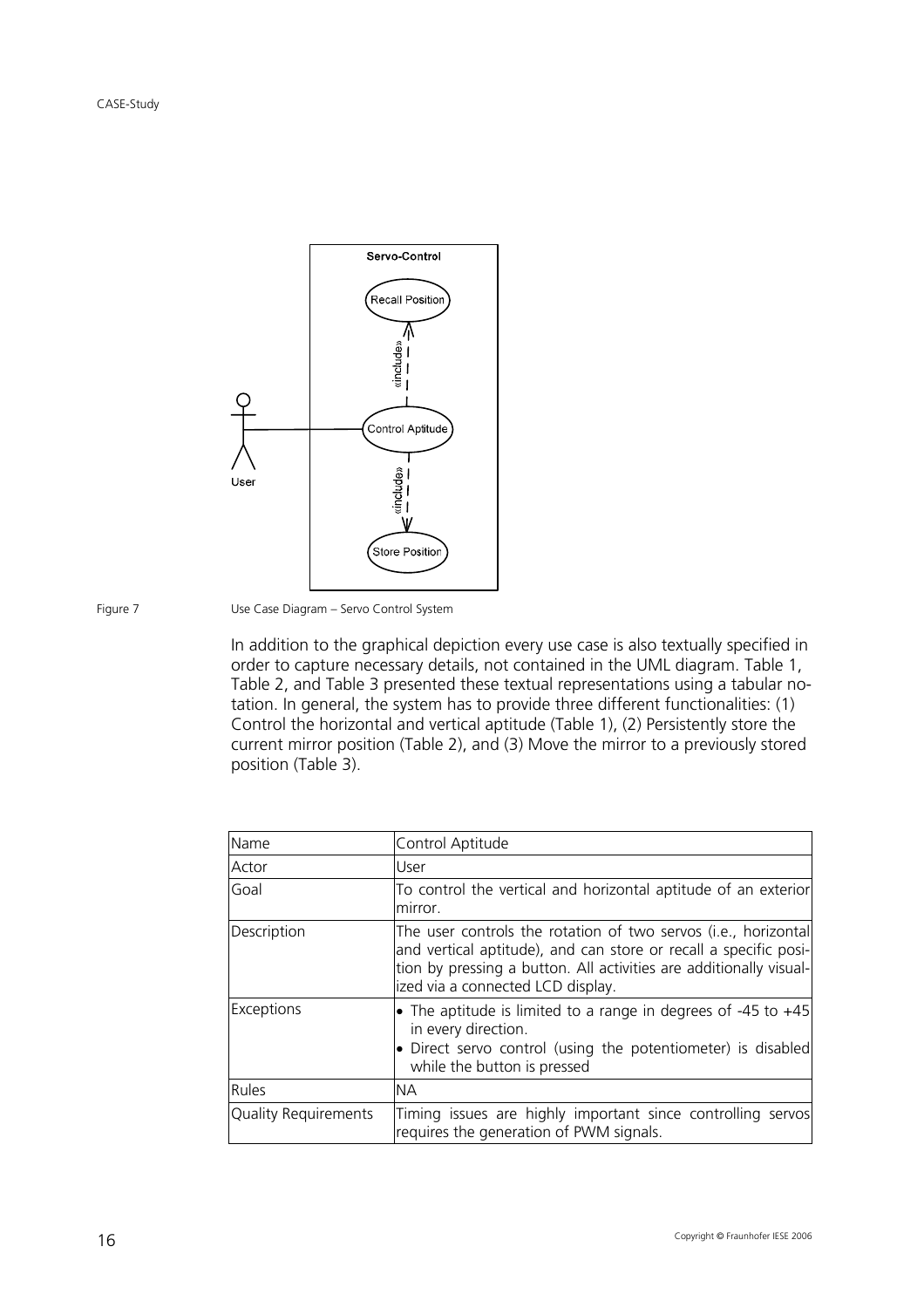| V <sup>O</sup>  | Input<br>• Potentiometer (2x)<br>Output<br>• LCD Display |
|-----------------|----------------------------------------------------------|
| Pre-Conditions  | System is powered and initialized                        |
| Post-Conditions | The vertical and horizontal aptitudes are controlled.    |

Table 1 Use Case Description – Control Aptitude

| Name                        | <b>Store Position</b>                                                                                                                                                            |
|-----------------------------|----------------------------------------------------------------------------------------------------------------------------------------------------------------------------------|
| Actor                       | User                                                                                                                                                                             |
| Goal                        | To persistently store the vertical and horizontal aptitude of an<br>exterior mirror.                                                                                             |
| Description                 | By pressing the button for more than 5 sec the current rota-<br>tion degree for both servos (i.e., aptitude) is persistently<br>stored. Storing is indicated on the LCD display. |
| Exceptions                  | <b>NA</b>                                                                                                                                                                        |
| <b>Rules</b>                | <b>NA</b>                                                                                                                                                                        |
| <b>Quality Requirements</b> | <b>NA</b>                                                                                                                                                                        |
| $IVO$                       | Input<br>Button<br>Output<br>• LCD Display                                                                                                                                       |
| Pre-Conditions              | System is powered and initialized                                                                                                                                                |
| Post-Conditions             | The current mirror position has been persistently stored.                                                                                                                        |
|                             |                                                                                                                                                                                  |

Table 2 Use Case Description – Store Position

| Name                        | <b>Recall Position</b>                                                                                                                                                           |
|-----------------------------|----------------------------------------------------------------------------------------------------------------------------------------------------------------------------------|
| Actor                       | User                                                                                                                                                                             |
| Goal                        | To recall a stored mirror position (vertical and horizontal apti-<br>tude).                                                                                                      |
| Description                 | By pressing the button not longer than 5 sec the rotation<br>degree of both servos is brought to the stored, persistent,<br>position. Recalling is indicated on the LCD display. |
| Exceptions                  | Assumes that there is a position stored. If not (i.e., at first<br>start-up) a default position has to be used and stored.                                                       |
| Rules                       | NА                                                                                                                                                                               |
| <b>Quality Requirements</b> | <b>NA</b>                                                                                                                                                                        |
| I/O                         | Input<br><b>Button</b>                                                                                                                                                           |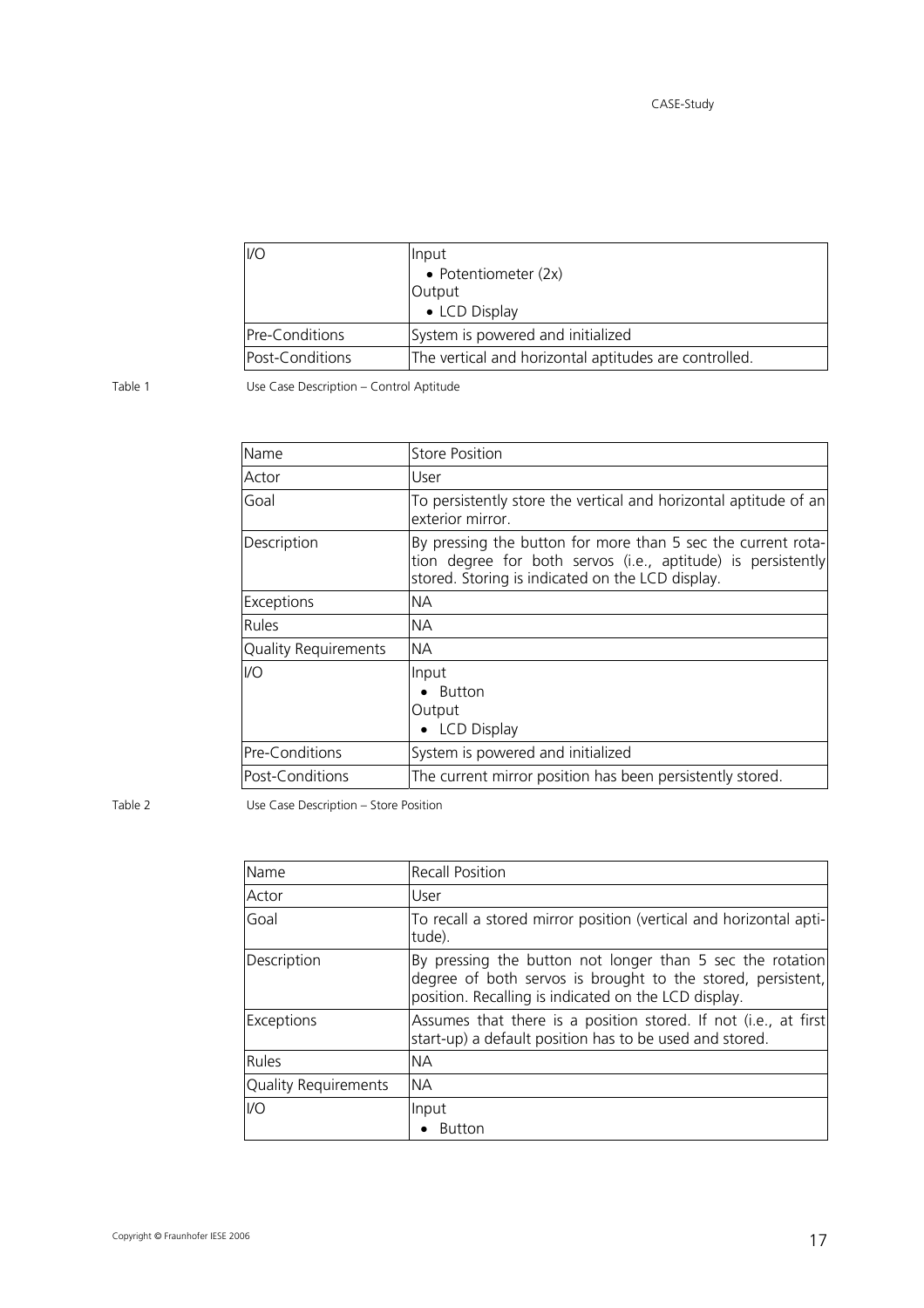|                       | Output<br>• LCD Display                                   |
|-----------------------|-----------------------------------------------------------|
| <b>Pre-Conditions</b> | System is powered and initialized                         |
| Post-Conditions       | The mirror was moved to the persistently stored position. |

Table 3 Use Case Description – Recall Position

Figure 8 visualizes the interaction diagram related to the context realization of the Servo-Control system. It provides an alternative view of the way in which user tasks are performed and shows the typical sequence of operations concerning the overall system. In addition, the figure shows the signals that, created by user events, are send from the micro-controller to the software system. To keep things consistent user and hardware events are named equally.



Figure 8 **Interaction Model – Servo-Control System** 

Figure 9 shows two UML representations of the electronic circuit shown in Figure 5. These diagrams represent the structural model of the context realization. Electronic components are mapped to UML classes marked by the stereotypes "Component", to indicate their nature, and "Hardware" to distinguish them from later driver classes using the same name. This fact is also depicted in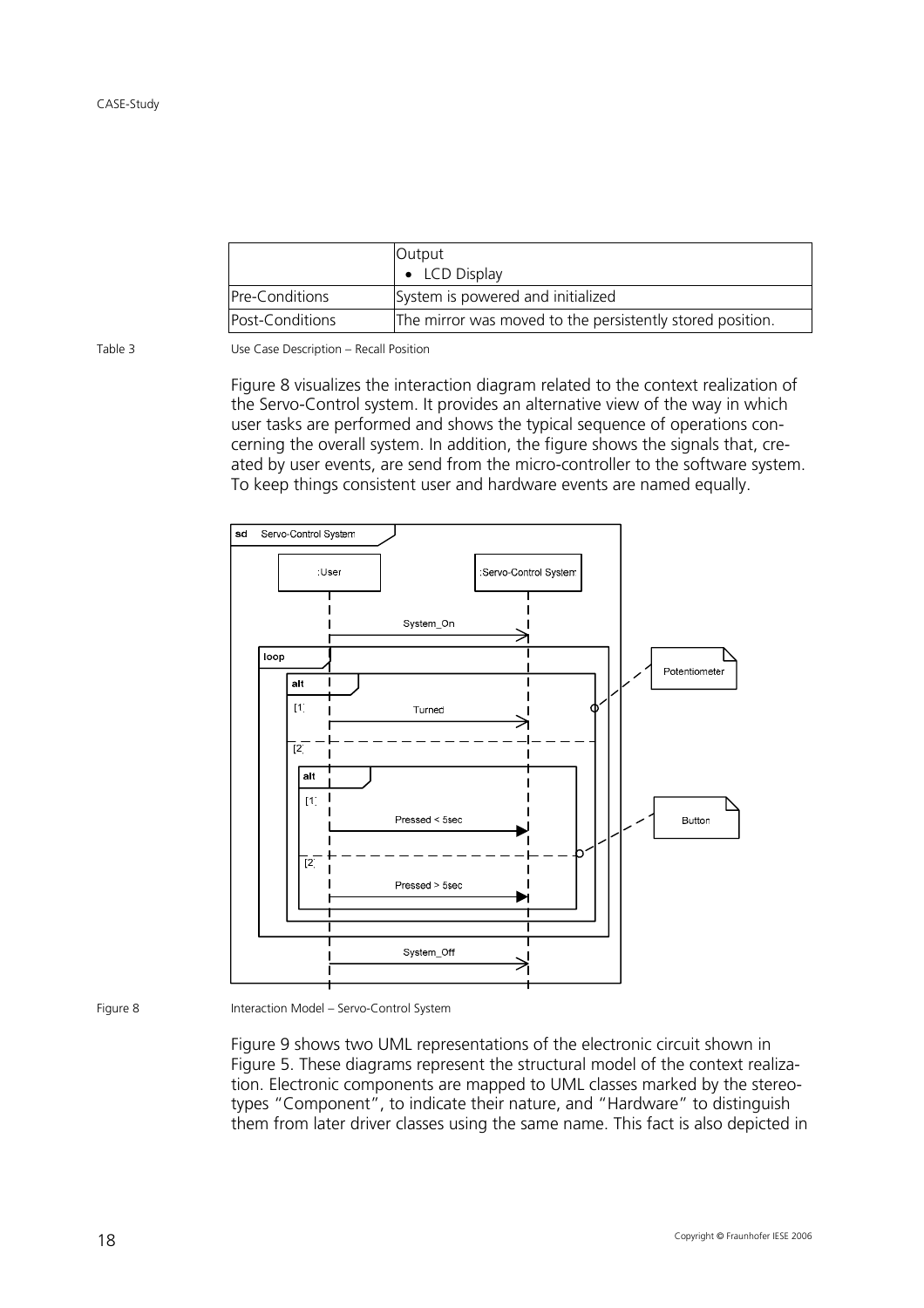Figure 10 by distinguishing hardware and software components. In order to ensure consistency software components addressing hardware functions (i.e., driver components) are named according to the controlled hardware component.



Figure 9 UML Representation – Hardware

The diagrams of Figure 9 were manually translated from the circuit diagram (partly shown in Figure 5) using specific mapping rules and guidelines. In fu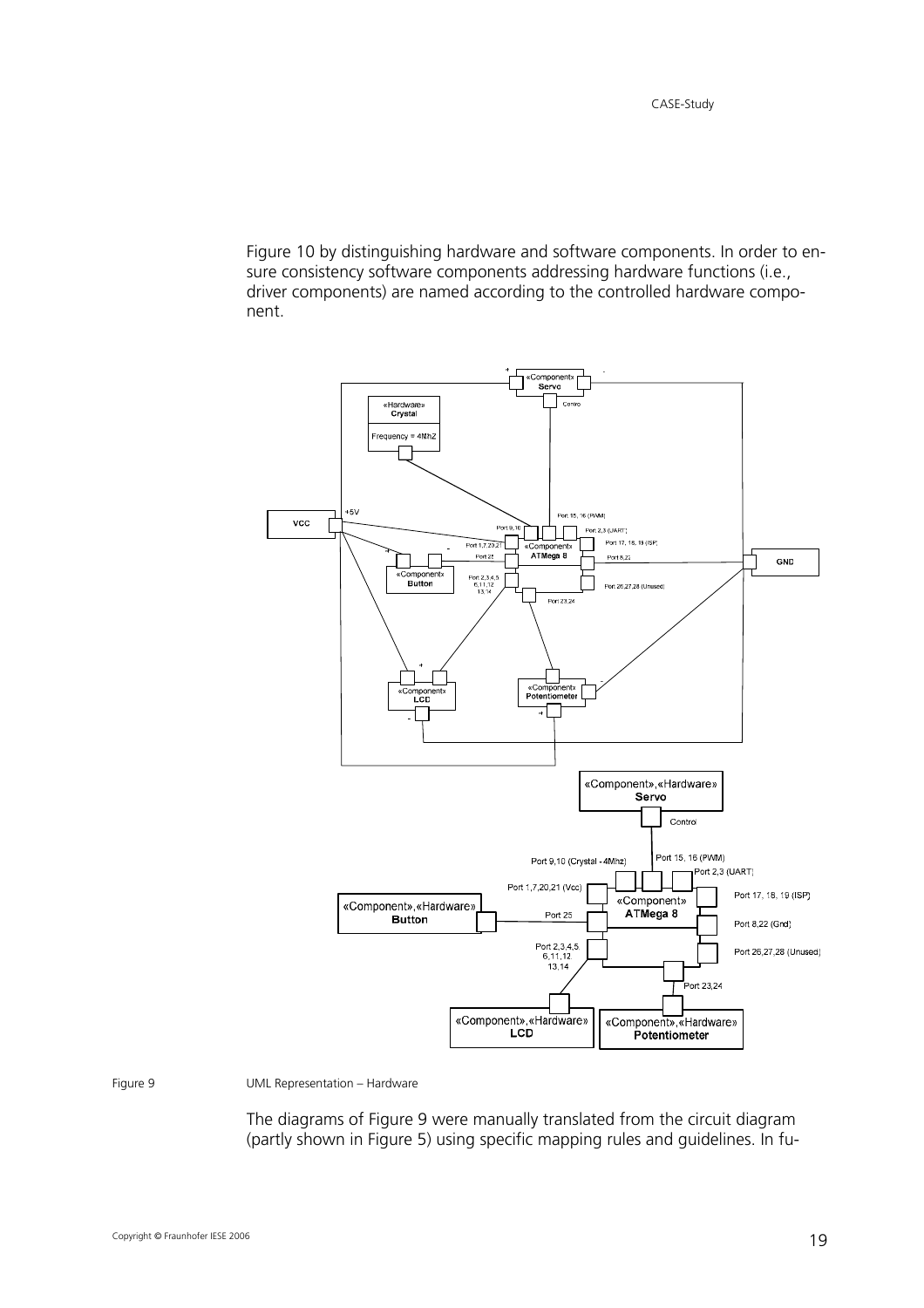ture, mappings (EAGLE format circuit diagrams to XMI based UML diagrams) will be performed automatically, using the *HERMES* toolkit currently developed at Fraunhofer IESE.

*HERMES* based mappings are performed in three semi-automatic steps. The first step results in a one-to-one mapping of the circuit to a UML diagram. In the second step, relevant components and their ports are identified, whereby all other elements (e.g., resistors, capacitators, etc.) are removed This step then results in a diagram as that shown on the top of Figure 9. In a final step, component ports are minimized, e.g., by removing ground (GND) ports. This then results in a diagram as that shown on the bottom of Figure 9.

Please note that the class 'Crystal' represents a quartz oscillator which determines the processor clock speed<sup>2</sup>, and which is therefore needed for timing and signaling (e.g., PWM signals) issues. However, the 'Crystal' class has been removed from the final diagram since it is sufficient to determine the port and speed at the processor side.

The previously defined diagrams and textual specifications form the 'context realization' of the servo control system. In a sense the "context" can be viewed as a pseudo component at the root of the development tree. The system is then treated as a regular component, since the context provides the encapsulating realization against which it can be specified. Using the preliminary information together with the planned system architecture (see Figure 10), allows the definition of a preliminary containment hierarchy of the Servo-Control system (see Figure 10). This hierarchy specifies how course-grained components are "made up of" finer-grained components, in a recursive manner, down to the level of small, primitive components.

 <sup>2</sup> The processor used for the Servo Control System is a ATMEL Mega8L designed for low-power and clock speeds up to 8Mhz. Concerning the Servo Control system a 4Mhz oscillator is used.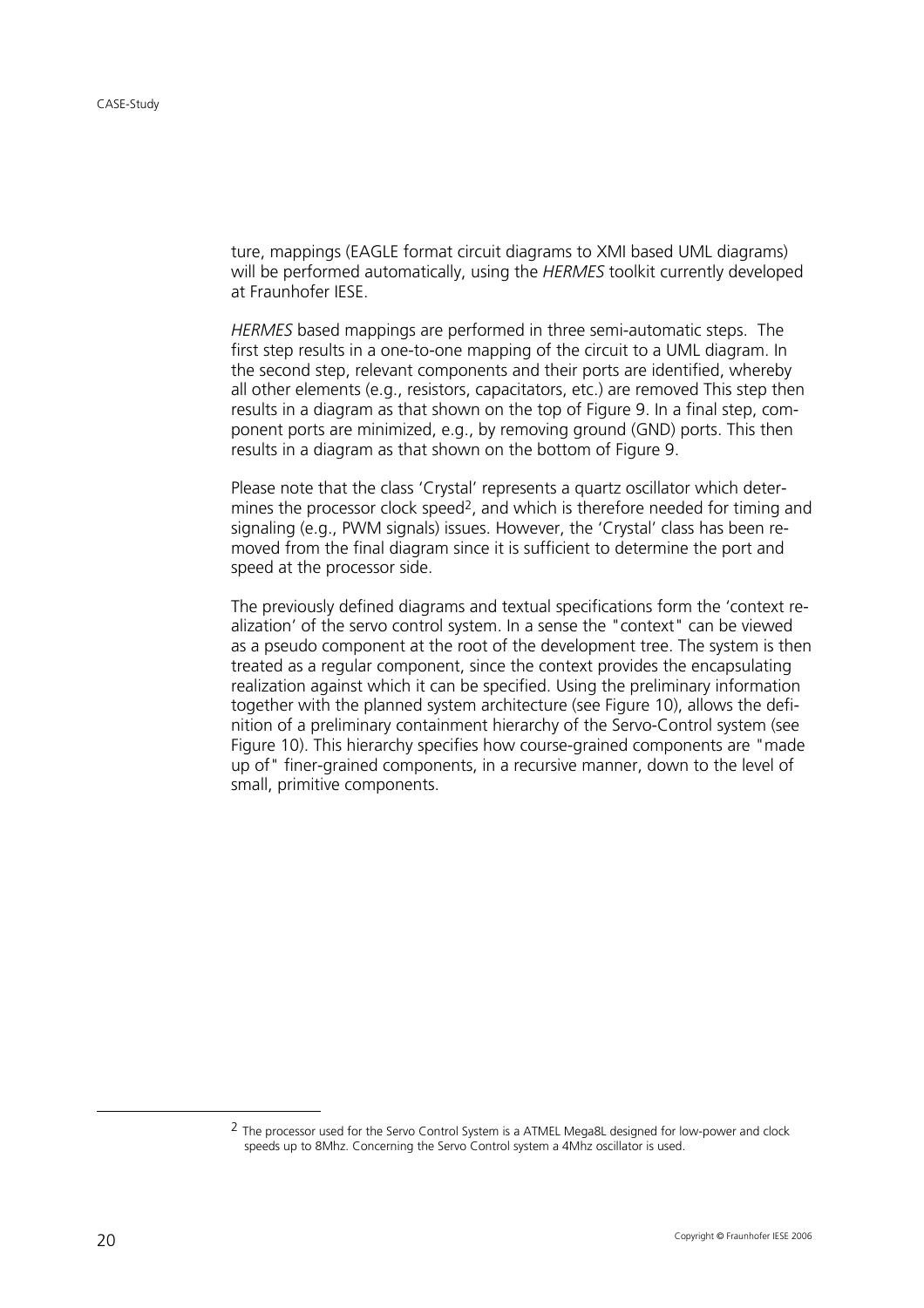CASE-Study



### **5.4.2 Application Engineering**

The purpose of the application engineering activity is to generate a specific set of modeling artifacts that meet the needs of a specific system. Since the hardware environment is pre-defined, development focuses on the software part, namely the *Driver* and *Application*, components. The *Controller* component is a container without any software functionality.

### 5.4.2.1 Application

Figure 11 shows the specification level class-diagram of the *Application* component and denotes its context. Since this is an embedded system, the component does not offer any operations to the outer world, but reacts to signals. This is denoted by the UML 2.0 stereotype  $\lt$  signal>>.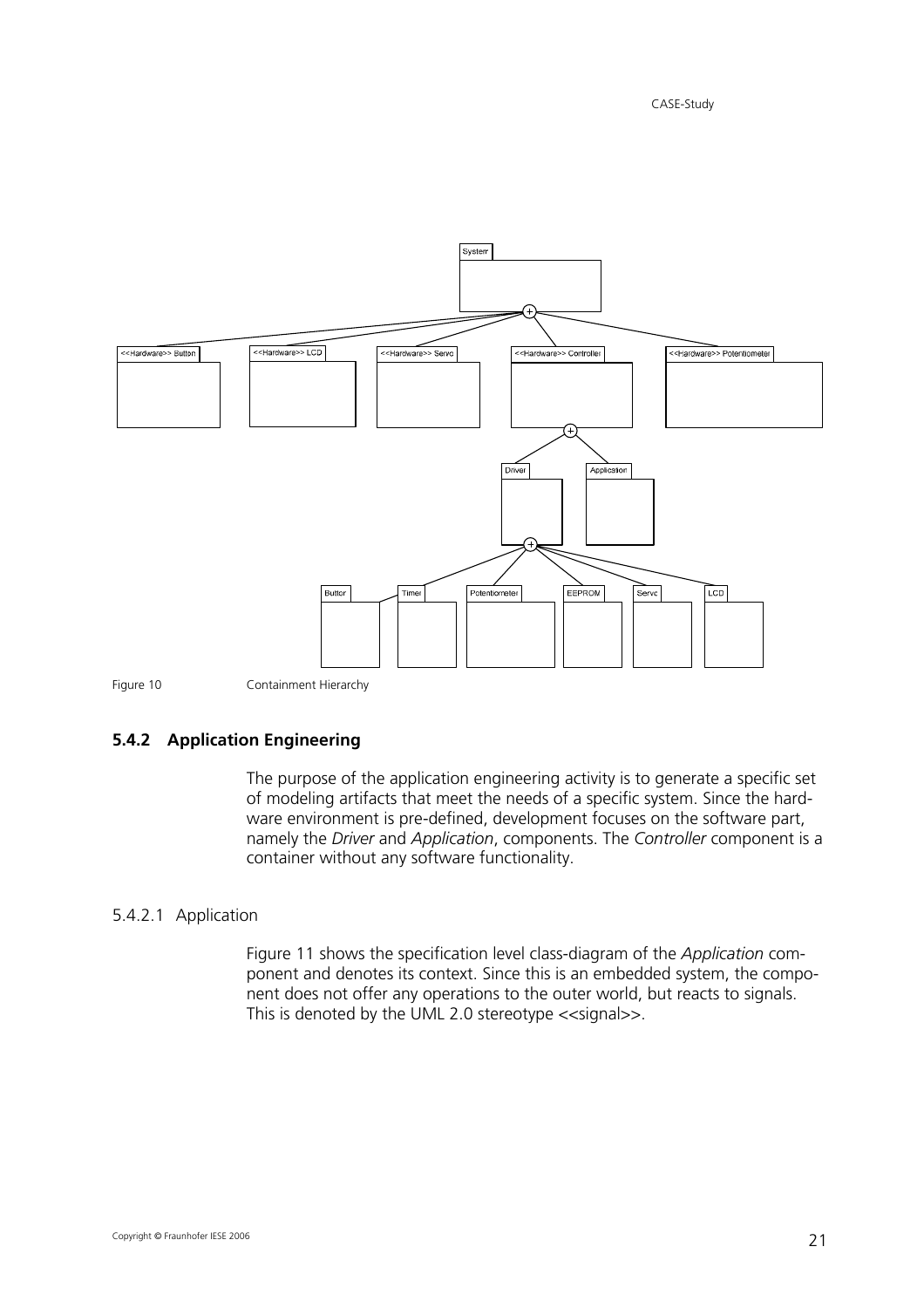

Figure 11 Class Diagram - Application (Specification)

Table 4 specifies the functionality of the *Application* component by means of an operation specification.

| <b>Name</b> | Main                                                                                                                                                                                                                                                                                                                                                                                                                                             |  |
|-------------|--------------------------------------------------------------------------------------------------------------------------------------------------------------------------------------------------------------------------------------------------------------------------------------------------------------------------------------------------------------------------------------------------------------------------------------------------|--|
| Description | The turning degree of two servos (i.e., for controlling the vertical and<br>horizontal aptitude of an exterior mirror) is controlled by means of<br>two potentiometers. In addition by the press of a button the current<br>position (turning degrees) can be persistently stored, if the button is<br>pressed for more than 5. If the button is pressed shorter than 5 sec<br>the turning degrees of both servos is set to the stored position. |  |
| Constraints |                                                                                                                                                                                                                                                                                                                                                                                                                                                  |  |
| Receives    | · Signals are received from the Button and the Potentiometer.<br>. In addition, the System_On and System_Off signals are received<br>from the microcontroller.                                                                                                                                                                                                                                                                                   |  |
| Returns     | Controls the Servo Position and prints messages on a display (see Use<br>Cases).                                                                                                                                                                                                                                                                                                                                                                 |  |
| Sends       | Operations calls to the Driver component concerning<br>• LCD (init, write)<br>• Servo (init, set)<br>• Potentiometer (init, send)<br>• Button (init)<br>• EEPROM (store, retrieve)<br>• Timer (start, stop)                                                                                                                                                                                                                                      |  |
| Reads       | • The ADC value of the Potentiometer (in Driver).<br>• Stored data within the EEPROM (in Driver).                                                                                                                                                                                                                                                                                                                                                |  |
| Changes     | • The turning degree of both servos (in <i>Driver</i> ).<br>• Stored position data in the EEPROM (in Driver)                                                                                                                                                                                                                                                                                                                                     |  |
| Rules       | . Pressing the Button for less than 5 sec will move the servos to the<br>stored position                                                                                                                                                                                                                                                                                                                                                         |  |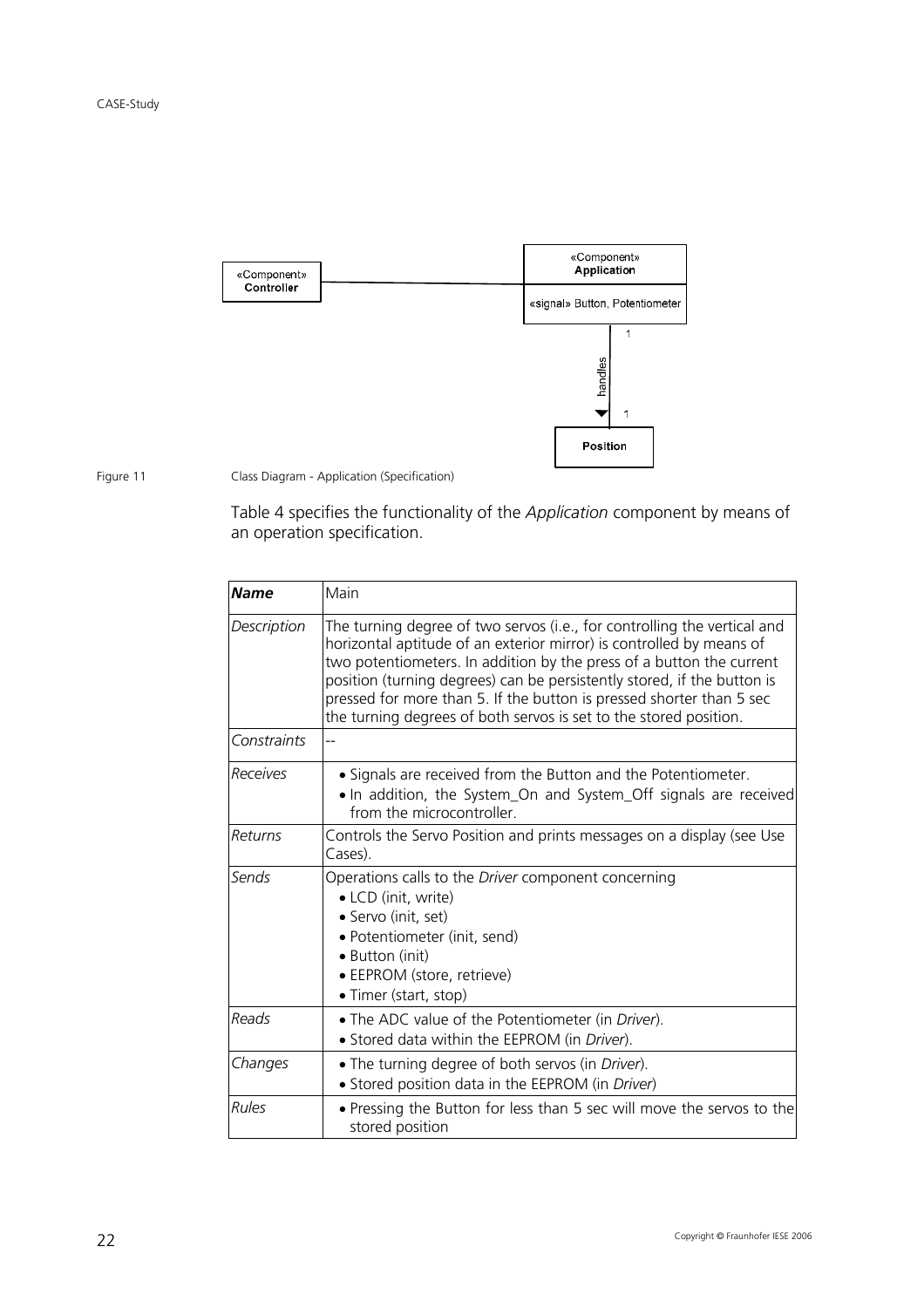|         | • Pressing the Button for more than 5 sec will store the actual posi-<br>tion as the default position |
|---------|-------------------------------------------------------------------------------------------------------|
| Assumes |                                                                                                       |
| Result  | The vertical and horizontal aptitudes are controlled, whereby positions<br>are stored and retrieved.  |

Table 4 Operation Specification – Application

The state diagram of the *Application* component (see Figure 12) shows that the system is typically in the Set state where the position of the servos can be controlled. By pressing the button the system will go into the Recall or Store state in which manual servo control is disabled.



Figure 12 State Diagram – Application

Figure 13 shows the realization level class-diagram of the *Application* component. The diagram defines that the application component needs services of the 'Driver' component to fulfill its tasks. However, there is no direct link between both components at this level since they appear at the same level of the component hierarchy. However, the MARMOT visibility rules define that they can see each other, via their super component, so that there is a dependency between these two.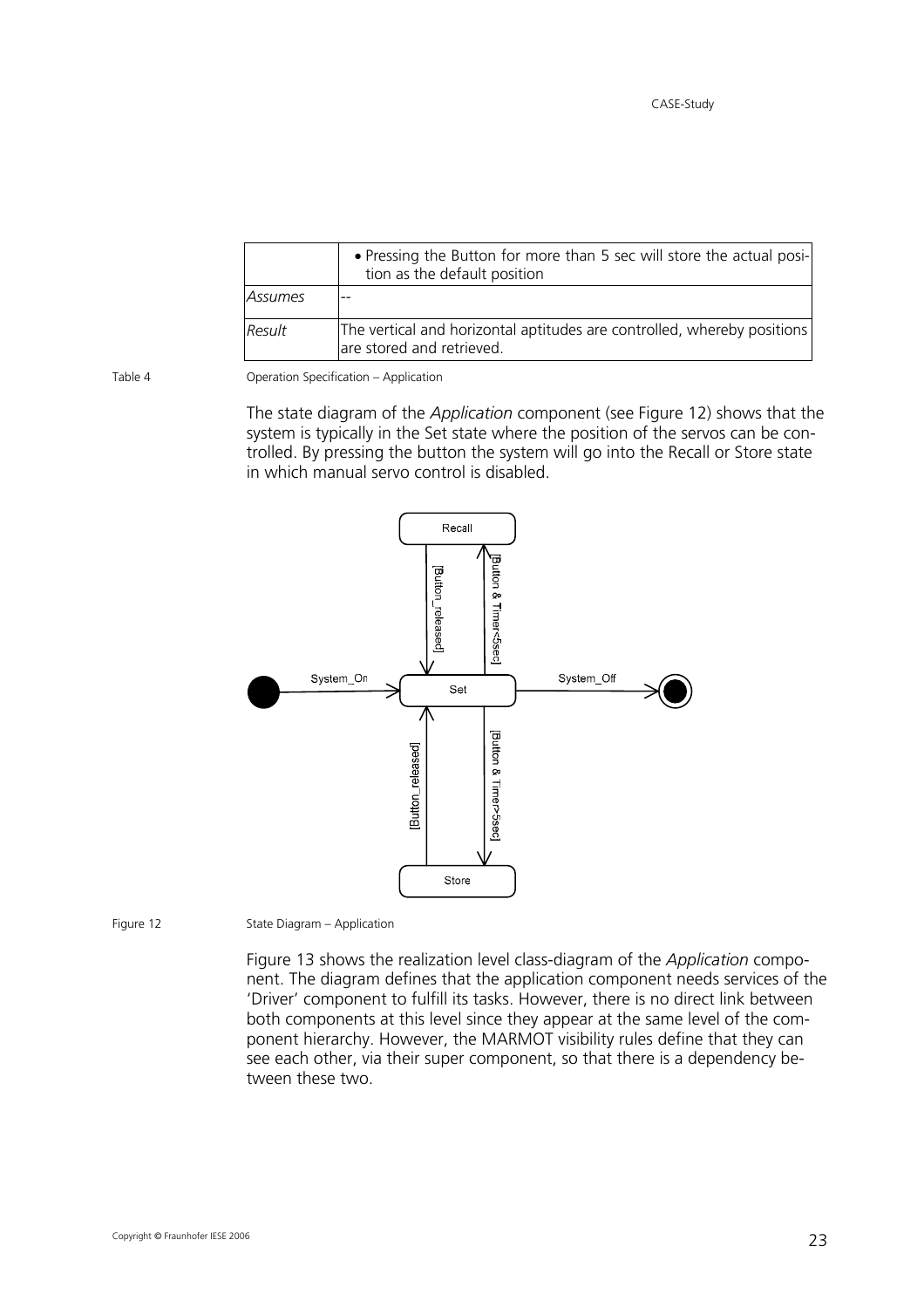



Figure 13 Class Diagram – Application (Realization)

The class *Position*, which is a data-entity handled by the *Application* component, has been refined using the <<Persistent>> stereotype. In detail, this means that stored position data should survive system shutdowns. In turn, this means that the position data are stored in, and retrieved from the EEPROM of the controller (i.e., 1KByte concerning the ATMega8), which results in additional operations concerning the *Driver* component.

Another refinement within the realization of the *Application* component is the addition of the Main() operation which encapsulates the system control algorithm. This is described in more detail within the component's activity diagram (Figure 15). Furthermore the general signals mentioned in the specification are refined to depict the nature of the concrete signals onto which the component has to react.

Based on the realization class diagram the communication of the *Application*  component with other components has to be specified by means of interaction diagrams.

Figure 14 displays the relevant sequence diagrams for the *Application* component and defines the flow of communication between the *Application* and the *Driver* component.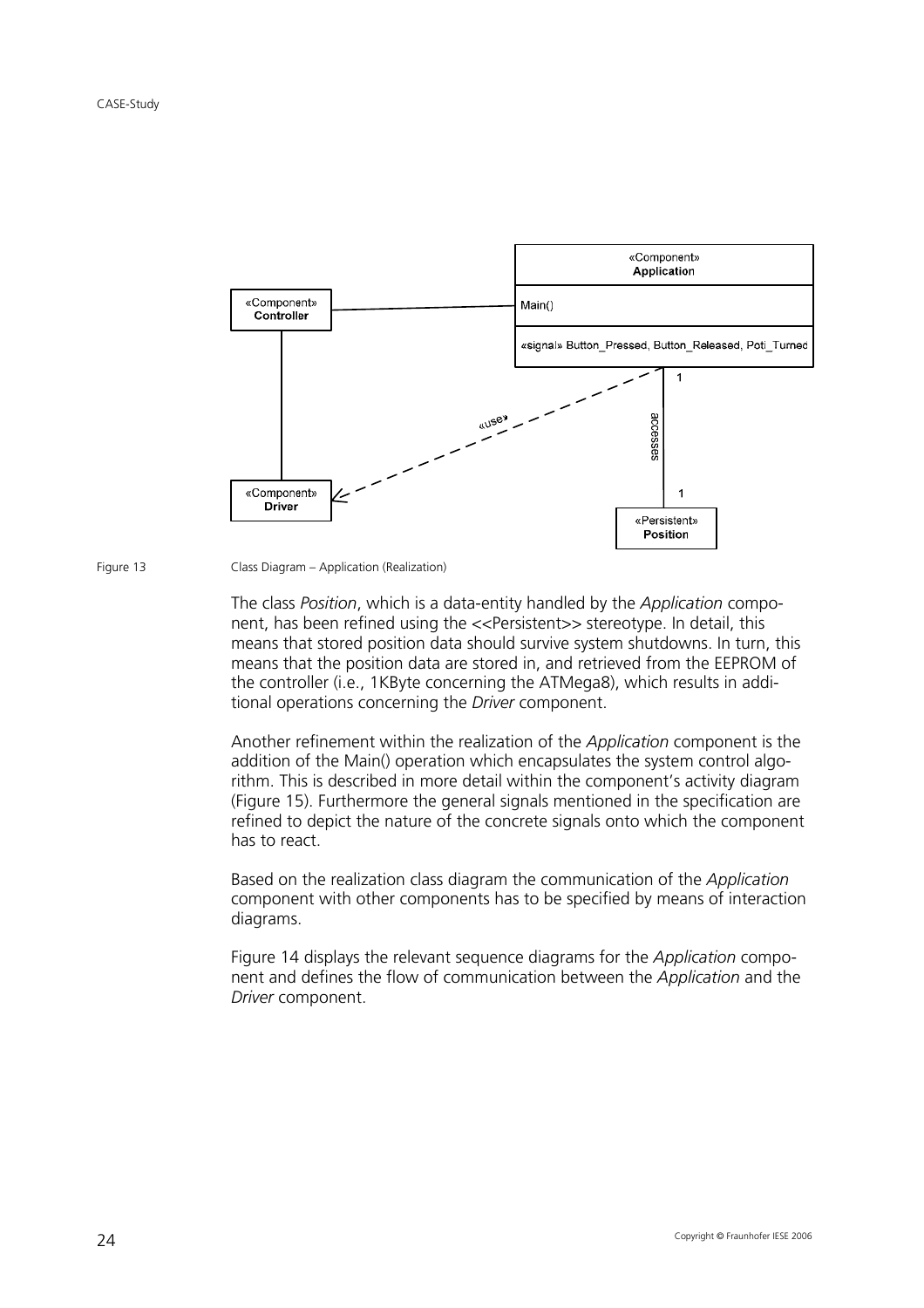

Figure 14 **Sequence Diagrams – Application** 

The algorithmic behavior of the *Application* component is specified by means of an activity diagram (see Figure 15). Basically after an initialization an endlessloop is started in which the necessary control activities are performed. Using an endless loop is typical for micro-controller systems in order to prevent the sys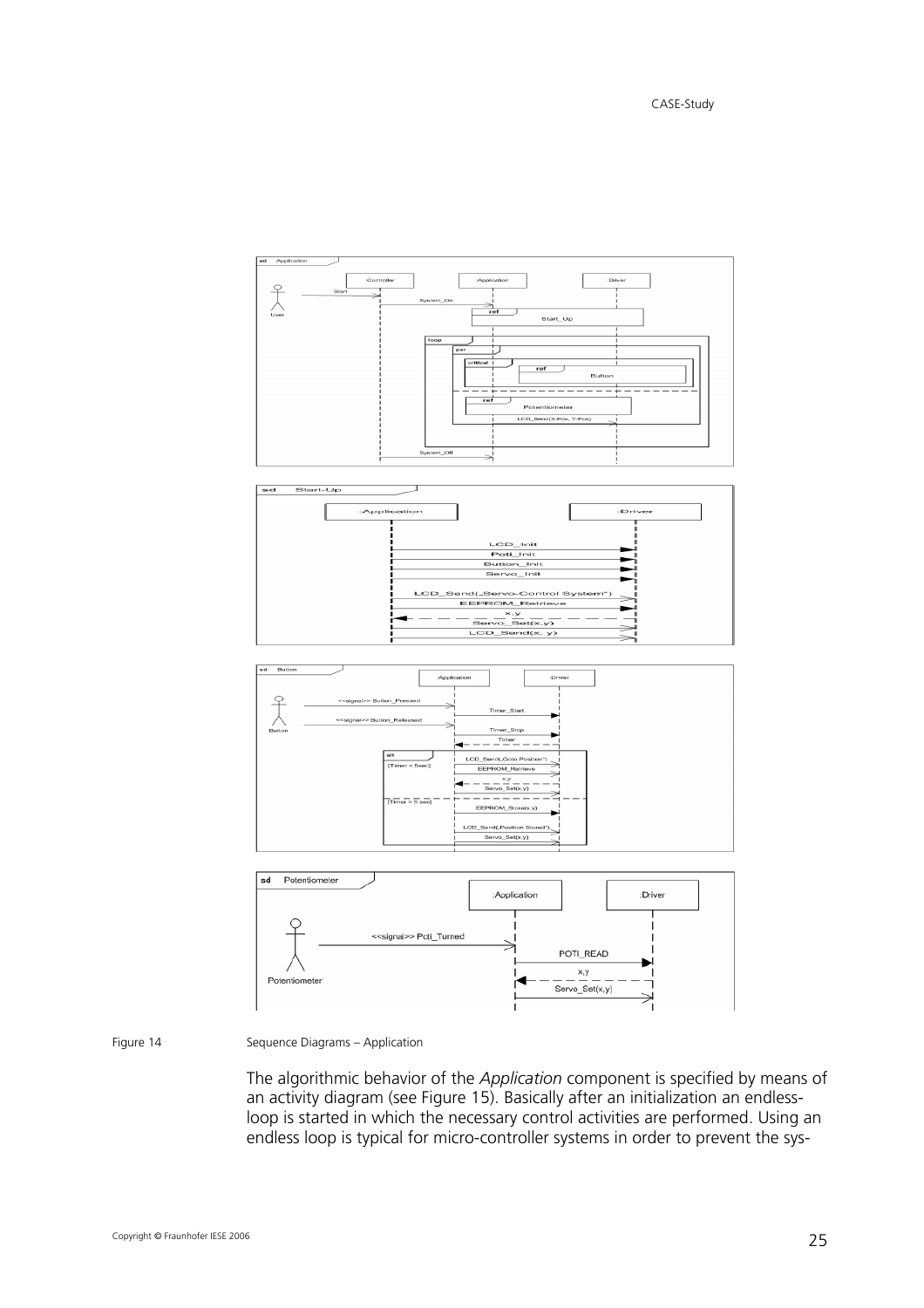tem from resetting or getting in an undefined state. Within the loop the component reacts to various signals it receives from the *Driver* component. In general, the flow of control shown in Figure 15 becomes the Main() routine of the latter implementation.





### 5.4.2.2 Driver

The *Driver* component encapsulates the Service Access Points (SAPs) of the system from the application. Thus, it separates application and hardware, and thus, allows exchanging hardware components more easily. Therefore, the application can only access hardware elements via the *Driver* component.

Figure 16 shows the specification class diagram of the *Driver* component and specifies the operations<sup>3</sup> available via its interface. Furthermore, the diagram depicts that the driver component is able to send signals. These are then rerouted via the controller (i.e., a container) to the *Application* component. Thus, there is no need for a state diagram since *Driver* has only one state.

 <sup>3</sup> Please note, that operation names are already indicating the later decomposition of *Driver* into subcomponents. Naming is a result of later consistency checks, aimed at making decomposition clearly visible.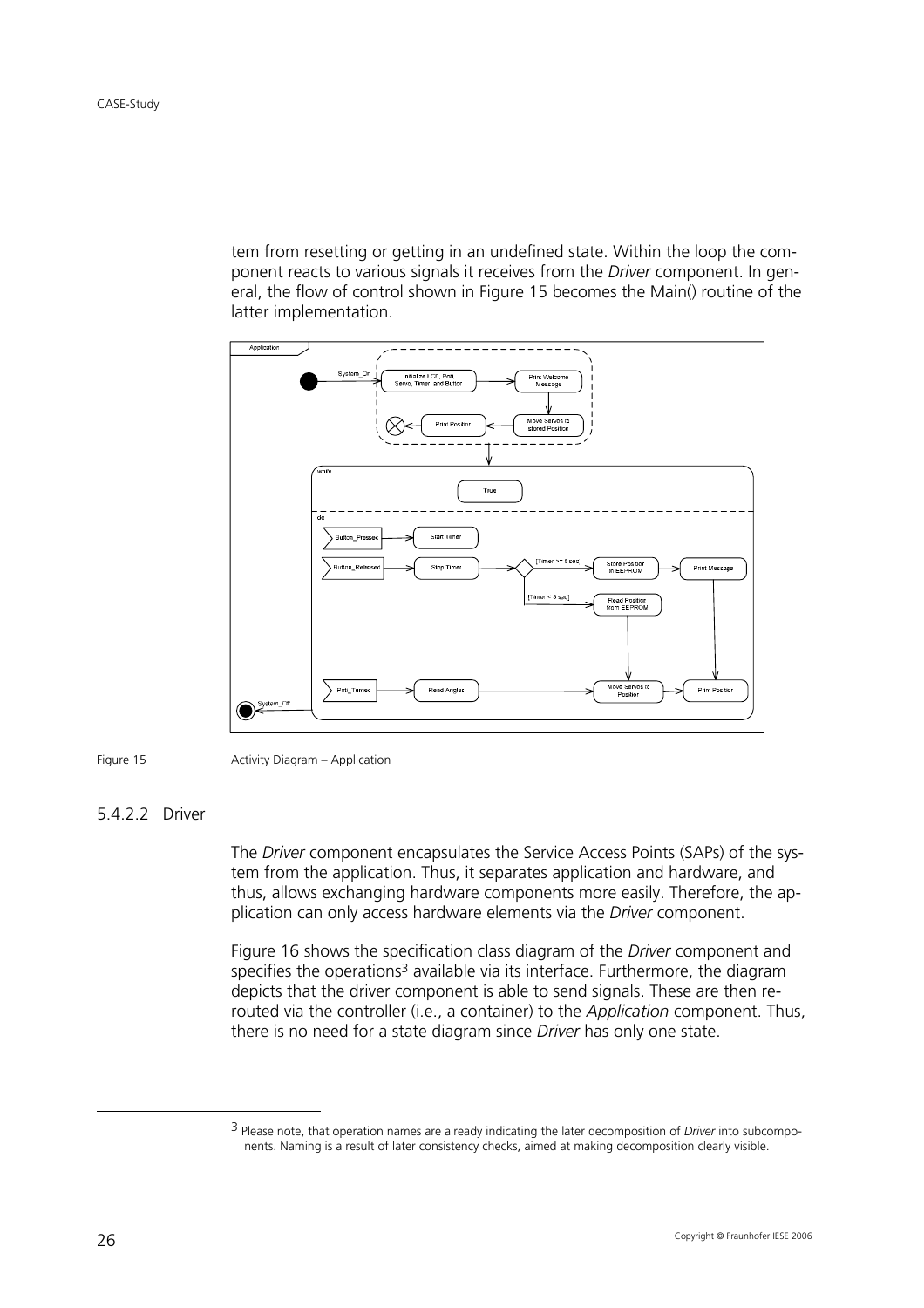



### Figure 16 Class-Diagram – Driver (Specification)

| <b>Name</b> | Name of the operation.                                                                                                                                                                                        |
|-------------|---------------------------------------------------------------------------------------------------------------------------------------------------------------------------------------------------------------|
| Description | Identification of the purpose of the operation, followed by an informal<br>description of the normal and exceptional effects.                                                                                 |
| Constraints | Properties that constrain the realization and implementation of the<br>komponent.                                                                                                                             |
| Receives    | Information input to the operation by the invoker.                                                                                                                                                            |
| Returns     | Information returned to the invoker by the operation.                                                                                                                                                         |
| Sends       | Signals which the operation sends to imported komponents. These can<br>be events or operation invocations.                                                                                                    |
| Reads       | Externally visible information accessed by the operation.                                                                                                                                                     |
| Changes     | Externally visible information changed by the operation.                                                                                                                                                      |
| Rules       | Rules governing the computation of the result.                                                                                                                                                                |
| Assumes     | Precondition on the externally visible state of the komponent and on<br>the inputs (in receives clause) that must be true for the komponent to<br>guarantee the post condition (result clause).               |
| Result      | Strongest post condition on the externally visible properties of the kom-<br>ponent and the returned entities (returns clause) that become true after<br>execution of the operation with true assumes clause. |

Table 5 Operation Specification – Driver´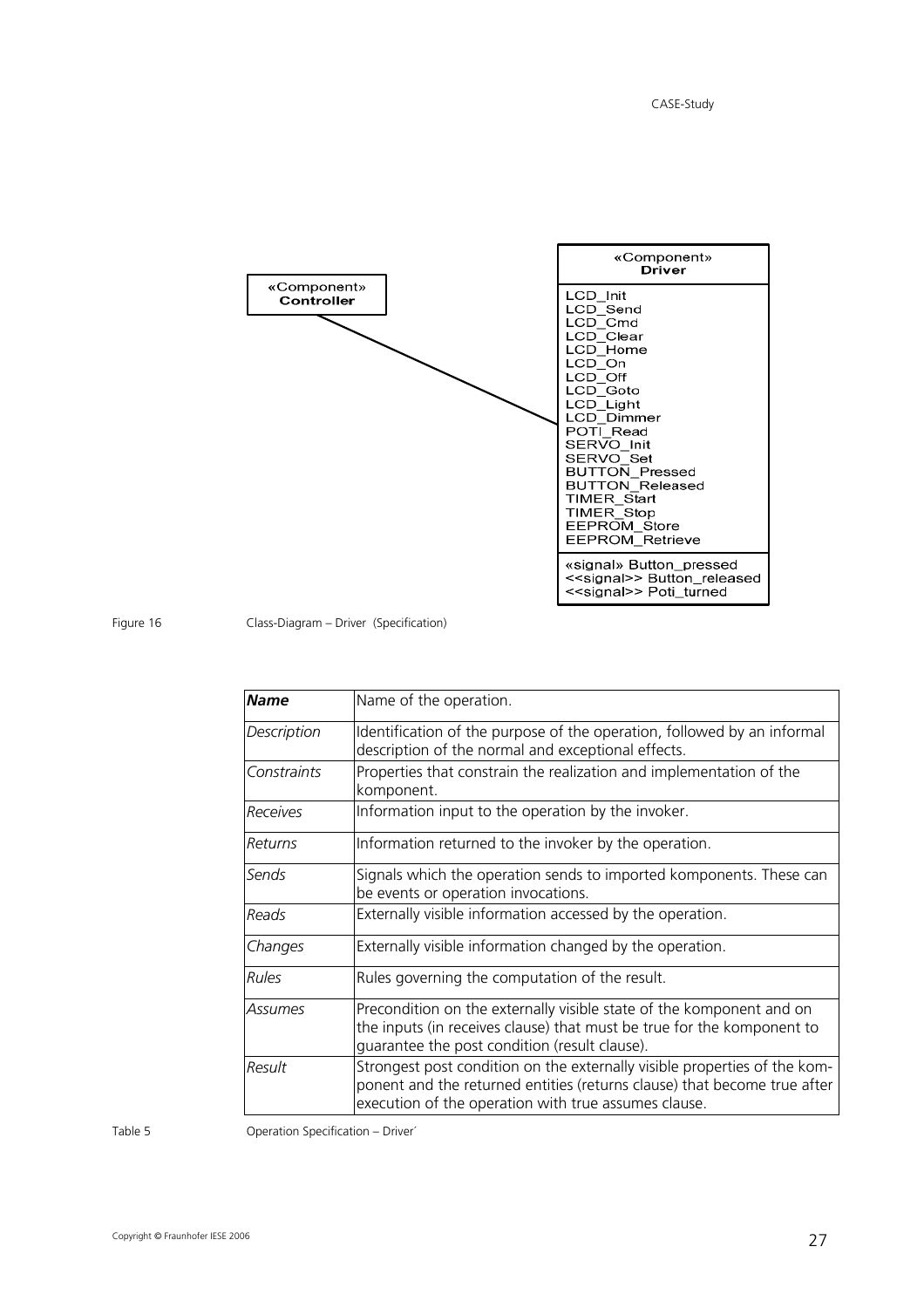Figure 17 shows the realization class diagram of the *Driver* component. The diagram specifies that *Driver* uses several classes to fulfill its services. Basically, every hardware component, connected to the controller (see Figure 9), is assigned to a class of the *Driver* component. This is also reflected by the naming of classes. Therefore, *Driver* is declared to be abstract which means that it will only route requests to specific "subclasses". Therefore, the *Timer* class was added since, which specifies the use of in-built (hardware) timers.



Figure 17 Class-Diagram – Driver (Realization)

Interaction Diagrams for the *Driver* component are simple. Since Driver is an abstract component it sends received command directly to its subcomponents. This is depicted by Figure 184. The assignment of operations to subclasses is simple, since the specification class diagram uses the class-name as a prefix of the operation name. The only exception is the *Button* component. *Button* does not provide any externally visible operations but sends signals. Thus, there are no messages send to the *Button* component.

<sup>&</sup>lt;sup>4</sup> For reasons of simplicity a wildcard notation has been used to indicated that all operations of a specific group are meant (e.g., LCD\_\* stands for all LCD display related operations of the *Driver* component).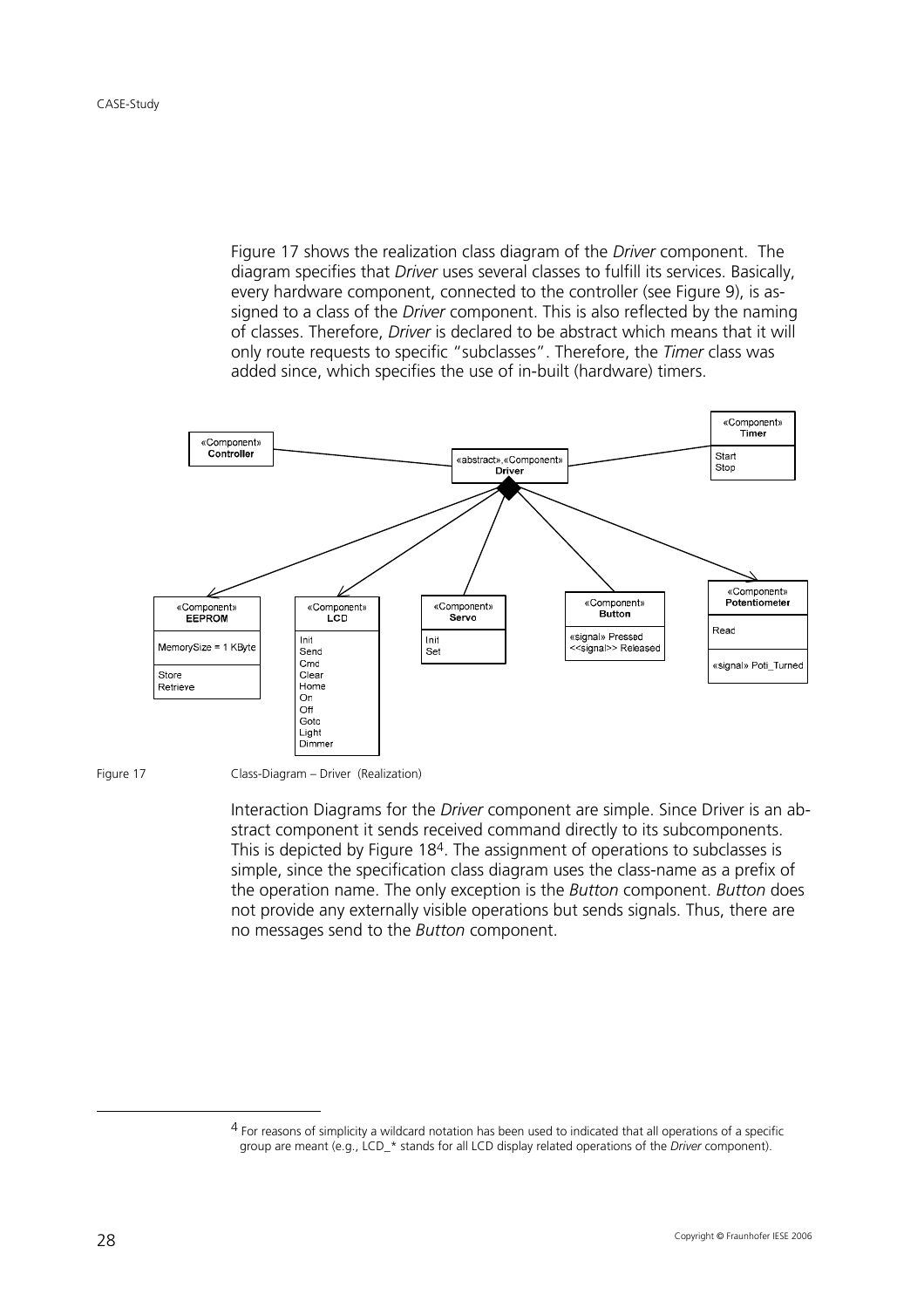



Figure 18 Sequence Diagram – Driver

Typically the realization of a component MARMOT contains activity diagrams, describing the algorithms and flow of control concerning specific operations. Since *Driver* is a container that propagates messages, activity diagrams would be quite simple, and are therefore intentionally left out.

### 5.4.2.3 Button

The *Button* component is responsible for reacting on physical button presses/releases in the context of the Servo-Control system. The specification class level diagram (see Figure 19) specifies that the *Button* component receives all its direct input via the *Driver* component. Communication relationships with components such as Controller are implicitly given since *Controller* is a supercomponent of *Button*.

| «Component»<br><b>Driver</b> | <b>Button</b>                                                        |
|------------------------------|----------------------------------------------------------------------|
|                              | «signal» Button_Pressed<br>< <signal>&gt; Button Released  </signal> |

Figure 19 Class Diagram – Button (Specification)

In Figure 20 the state diagram concerning the *Button* component is shown. Basically the component has two different states since a button can solely be pressed or released. If one of these events occurs, the *Button* component will notify the *Application* (via Driver) by sending signals.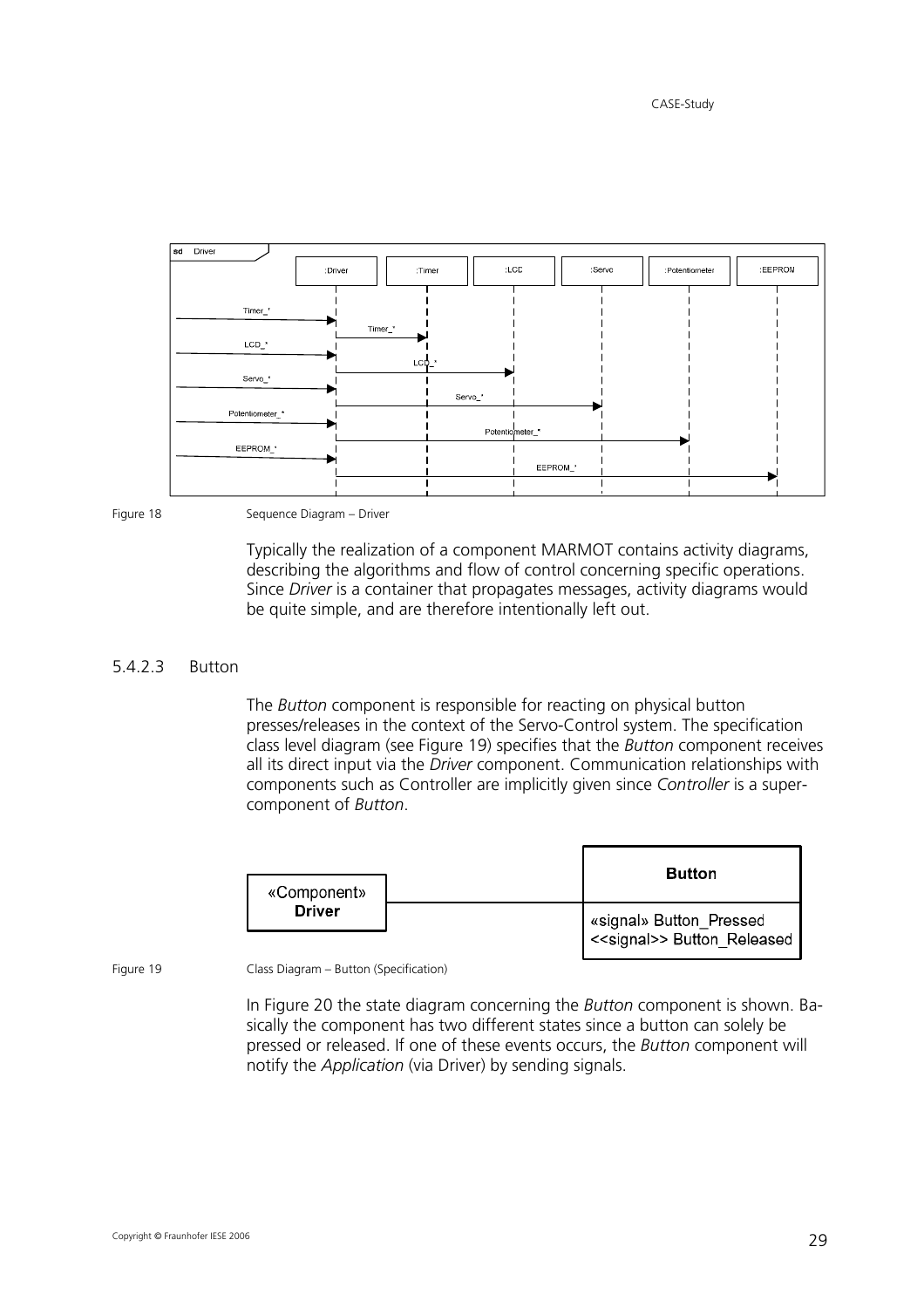



Figure 20 State Diagram – Button

Table 6 specifies Button's behavior concerning received and send signals by means of an operation specification.

| Name        | < <signal>&gt; Button_Pressed / &lt;<signal>&gt; Button_Released</signal></signal>                                                                                                                  |
|-------------|-----------------------------------------------------------------------------------------------------------------------------------------------------------------------------------------------------|
| Description | <u>&lt;<signal>&gt; Button Pressed:</signal></u><br>$\bullet$<br>< <signal>&gt; Button Released:<br/>٠</signal>                                                                                     |
| Constraints | The system is powered and the hardware button is connected to port<br>25 of the microcontroller (see Figure 9).                                                                                     |
| Receives    | The component receives signals (i.e., Pressed and Released) from the<br>controller as soon as the hardware button has been pressed or released.                                                     |
| Returns     | NА                                                                                                                                                                                                  |
| Sends       | As soon as the hardware button is pressed the component sends the<br>signal Button_Pressed, or the signal Button_Released when the button<br>is released to the Application component (via Driver). |
| Reads       | NА                                                                                                                                                                                                  |
| Changes     | NА                                                                                                                                                                                                  |
| Rules       | NА                                                                                                                                                                                                  |
| Assumes     | NА                                                                                                                                                                                                  |
| Result      | Signals were sent to the Application component upon the receipt of the<br>corresponding hardware events or signals.                                                                                 |
|             |                                                                                                                                                                                                     |

Table 6 Operation Specification – Button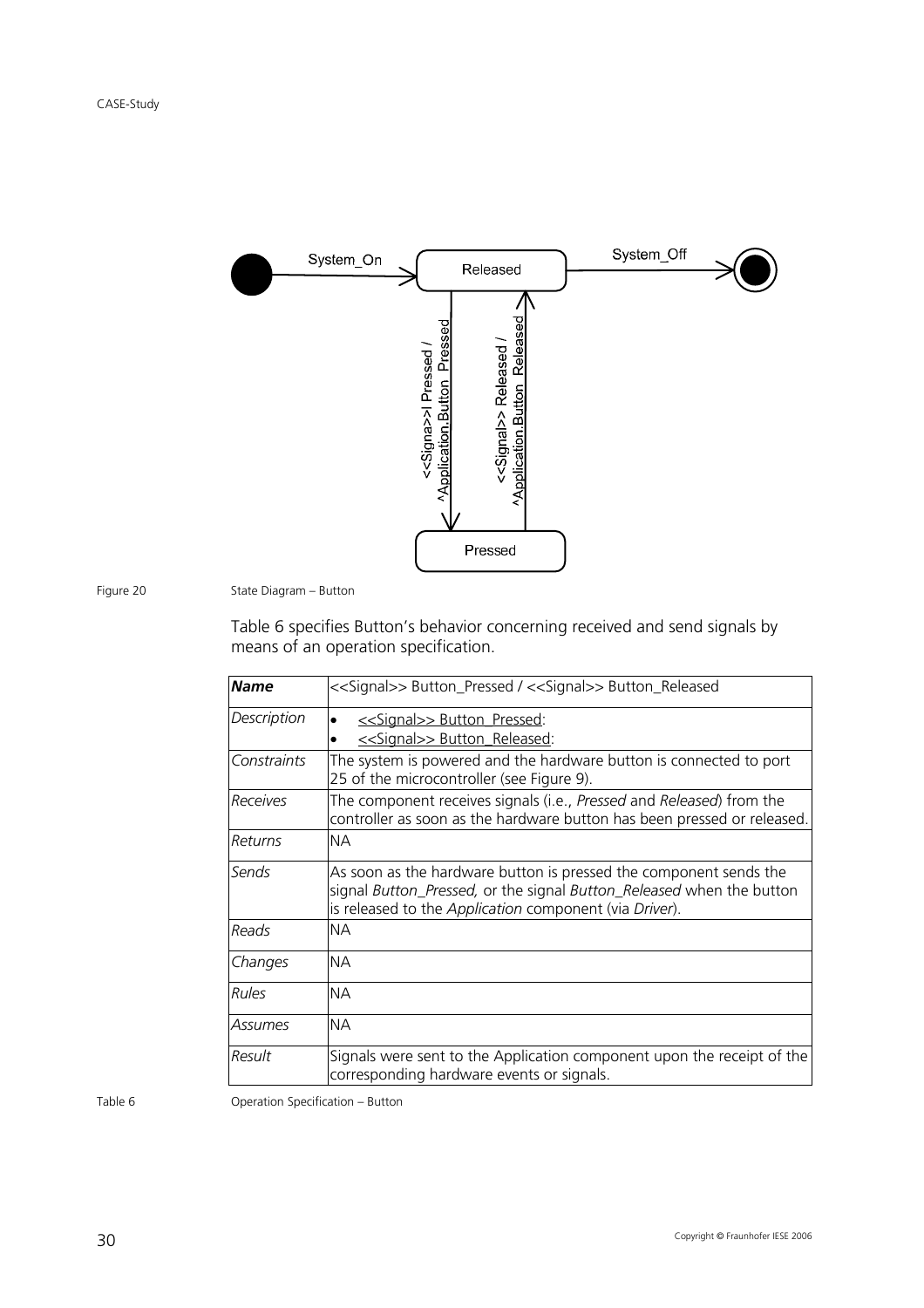The realization class diagram for *Button* is equal to the specification class diagram (Figure 19) since no additional structural details have been identified. Therefore, it has been left out.

Figure 21 shows the sequence diagram concerning the *Button* component. In principle it sends signals to the *Application* component (via *Driver*) upon the receipt of signals from the microcontroller.



Figure 21 Sequence Diagram – Button

The simple behavior of the *Button* component is also reflected in the component's activity diagram (see Figure 22). In specific, once the component has initialized the button (i.e., define ports, interrupts, etc.), it reacts on a signal from the controller, occurring at physically pressing the button, and sends this signal on to the *Application* component.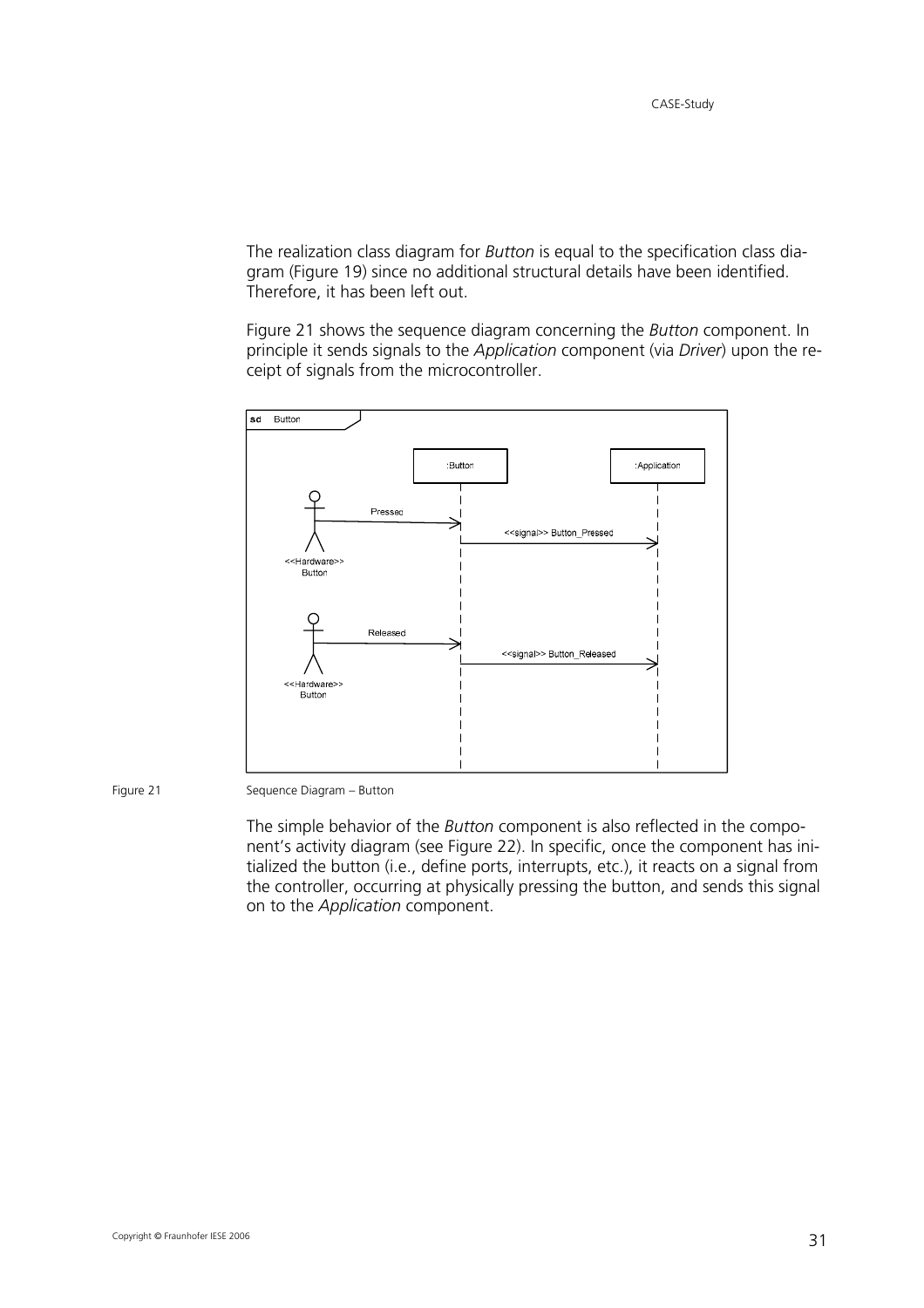



Figure 22 **Activity Diagram – Button** 

The reason for having a driver component for the button is not only the encapsulation of hardware- from the application. Another reason is that buttons often bounce (see Figure 23). By physically pressing/releasing a button it might send a series of ON/OFF signals before it settles in a specific state. This is caused by the mechanical properties of a button and cannot be avoided easily. Thus, the hardware signal has to be preprocessed in order to get a clear signaling behavior.



Timing diagrams provide a notation to specify system behavior with time. Figure 24 presents the timing diagram concerning storing/recalling positions. In general, the diagram describes system behavior with time in the context of messages/events passed among the different objects/lifelines. The 'Application'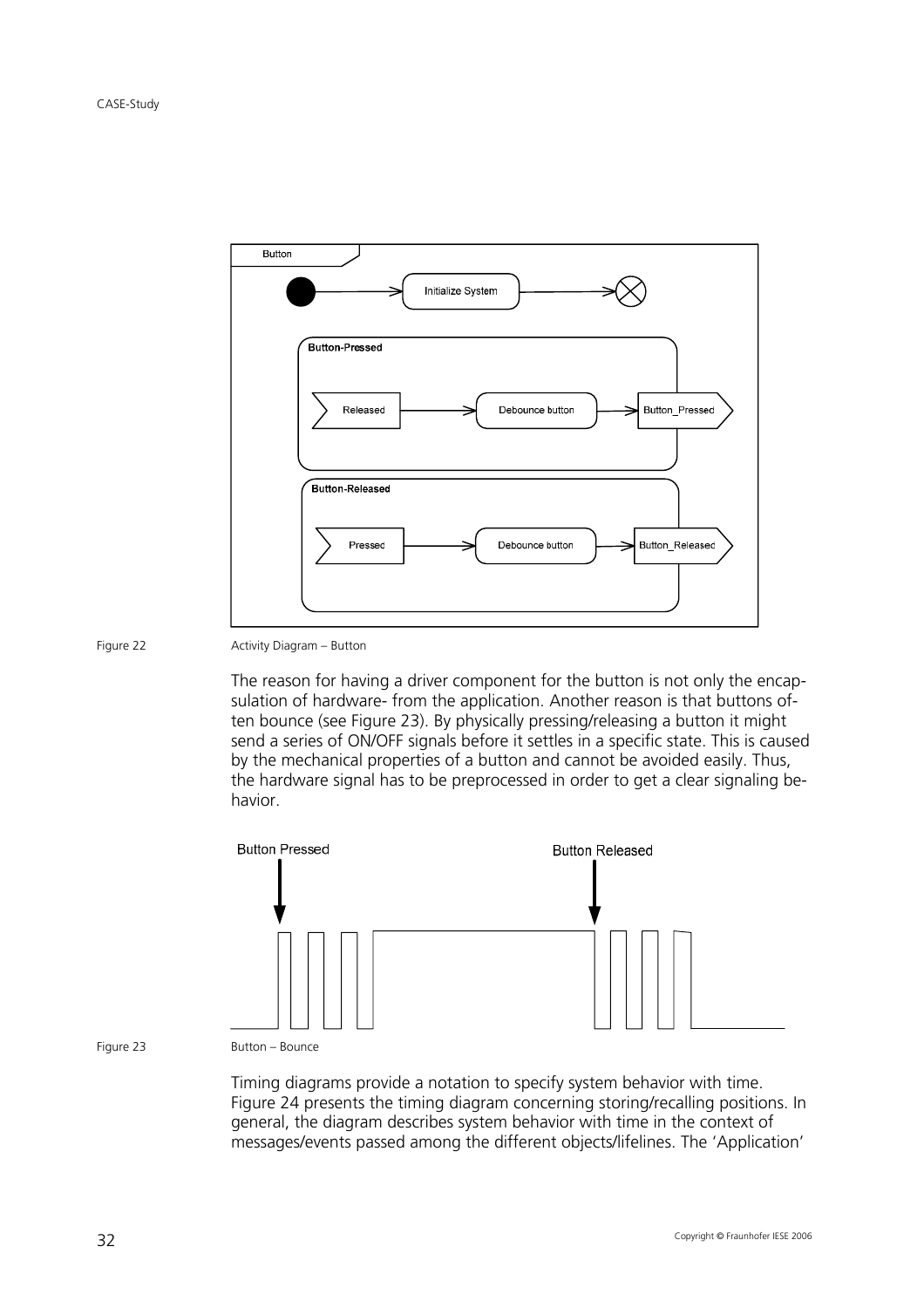

lifeline represents the 'Application' object which takes the main control decisions and which has three different states.

Figure 24 Timing Diagram – Button

### 5.4.2.4 Potentiometer

The *Potentiometer* component is responsible for reading in the actual position of the hardware potentiometer and providing it as a digital value on request. The specification class level diagram (see Figure 25) specifies that the *Potentiometer* component receives all its direct input via the *Driver* component. Communication relationships with components such as Controller are implicitly given since *Controller* is a super-component of *Potentiometer*.



Figure 25 Class Diagram – Potentiometer (Specification)

In Figure 26 the state diagram concerning the *Potentiometer* component is presented. Basically the component has two different states an idle or standby state it is initially in, and a changed state which is entered as soon as the hard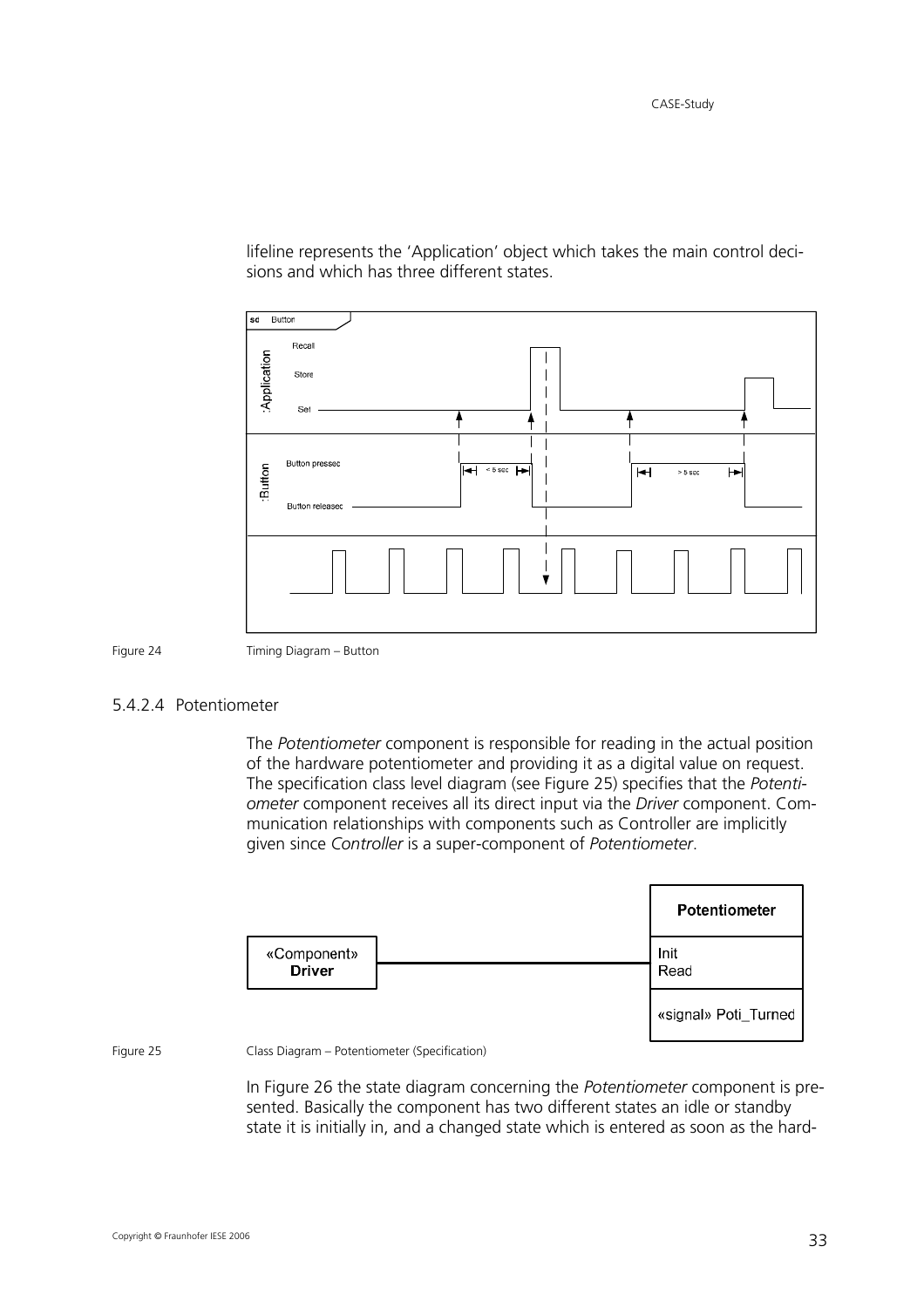ware potentiometer is moved (via an event from the controller). If this event occurs, the *Potentiometer* component will notify the *Application* (via Driver) by sending a signal. Any other events then will bring the component back to the *Standby* state. This is denoted by using the 'all' specifier.



Figure 26 State Diagram – Potentiometer

Table 7 specifies Potentiometer's operations, as well as its received and send signals, by means of an operation specification.

| <b>Name</b> | Init / Read / << Signal>> Poti_Turned                                                                                                                                                                                                                                                                                              |
|-------------|------------------------------------------------------------------------------------------------------------------------------------------------------------------------------------------------------------------------------------------------------------------------------------------------------------------------------------|
| Description | • Init: Initialize the system concerning the needs of the Potentiometer<br>component.<br>• Read: Return the actual value (turning degree) of each potentiometer<br>to the caller by performing an ADC conversion.<br>• << Signal>>>>>>> Poti_Turned: Notifies the application that the hardware<br>potentiometer has been changed. |
| Constraints | The system is powered and the hardware poti's are connected to ports<br>23&24 of the microcontroller (see Figure 9).                                                                                                                                                                                                               |
| Receives    | The component receives a signal (i.e., Turned) from the controller as<br>soon as the hardware potentiometer has been changed.                                                                                                                                                                                                      |
| Returns     | The Read operation returns two 10-Bit integer values (i.e., 0 -1024)<br>representing the actual turning degree for the servo of the X- and Y-<br>Axis.                                                                                                                                                                             |
| Sends       | As soon as the hardware potentiometer is moved the component sends<br>the signal Poti_Turned to the Application component.                                                                                                                                                                                                         |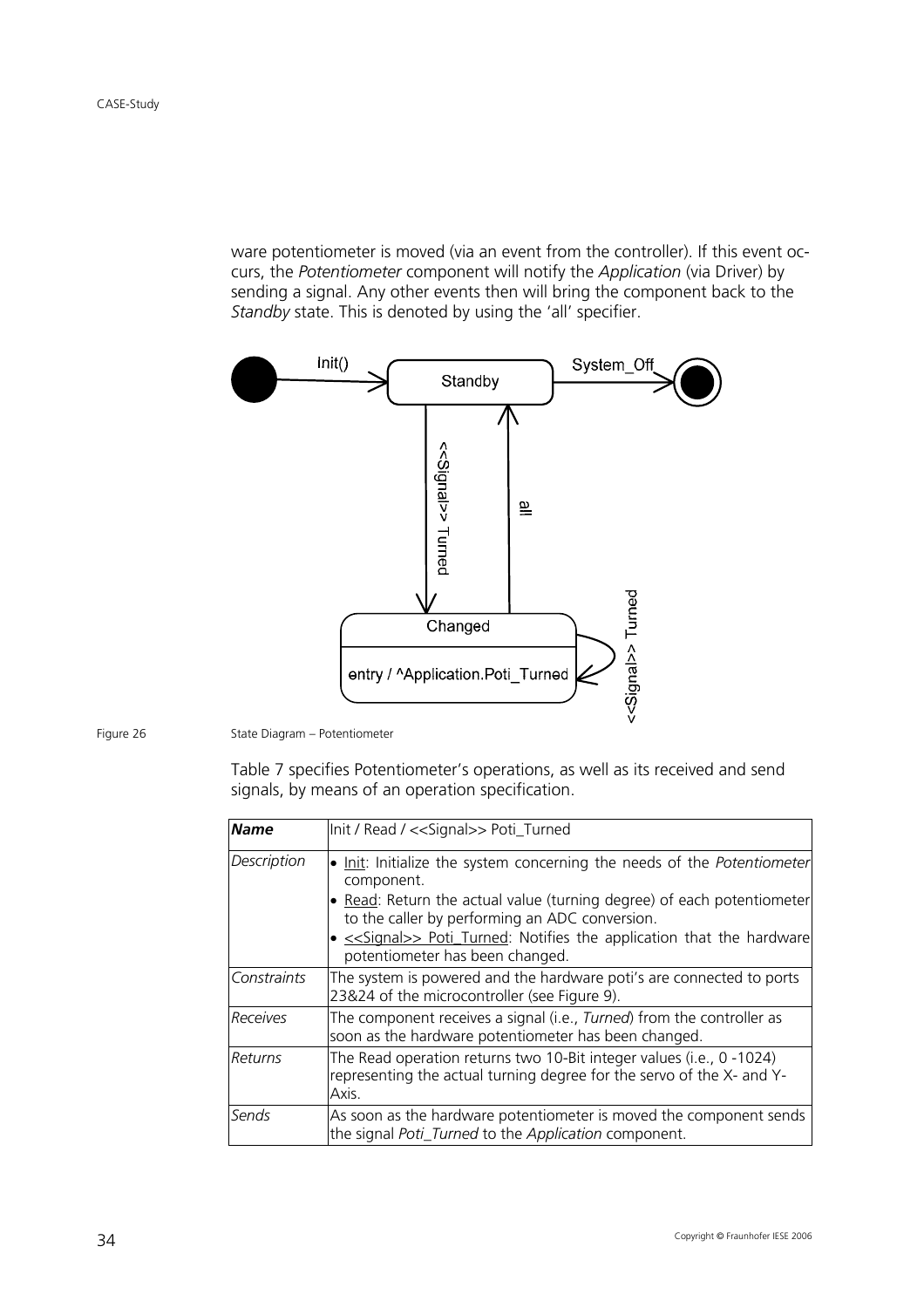| Reads        | The Read() operation reads the turning degree of the hardware poten-<br>tiometer by means of an ADC conversion.                                                                                                                                 |  |  |  |  |
|--------------|-------------------------------------------------------------------------------------------------------------------------------------------------------------------------------------------------------------------------------------------------|--|--|--|--|
| Changes      | NА                                                                                                                                                                                                                                              |  |  |  |  |
| <b>Rules</b> | NА                                                                                                                                                                                                                                              |  |  |  |  |
| Assumes      | NА                                                                                                                                                                                                                                              |  |  |  |  |
| Result       | The hardware potentiometer was initialized and, upon request, the<br>actual turning degree for both servos was returned to the caller. In ad-<br>dition the Application component was notified of any changes of the<br>hardware potentiometer. |  |  |  |  |

Table 7 Operation Specification – Potentiometer

The realization class diagram for *Potentiometer* (Figure 27) is similar to the corresponding specification class diagram (Figure 25), but has been refined concerning parameters and their type.



Figure 27 Class Diagram – Potentiometer (Realization)

The interactions of the Potentiometer component are specified using the sequence diagram shown in Figure 28. To ease understanding operation calls to *Potentiometer* are made directly via the *Application* component, neglecting that such requests are routed via the *Driver* component, although this is not entirely correct. Signals received from hardware components are directly modeled since the *Controller* is a super-component of *Potentiometer*.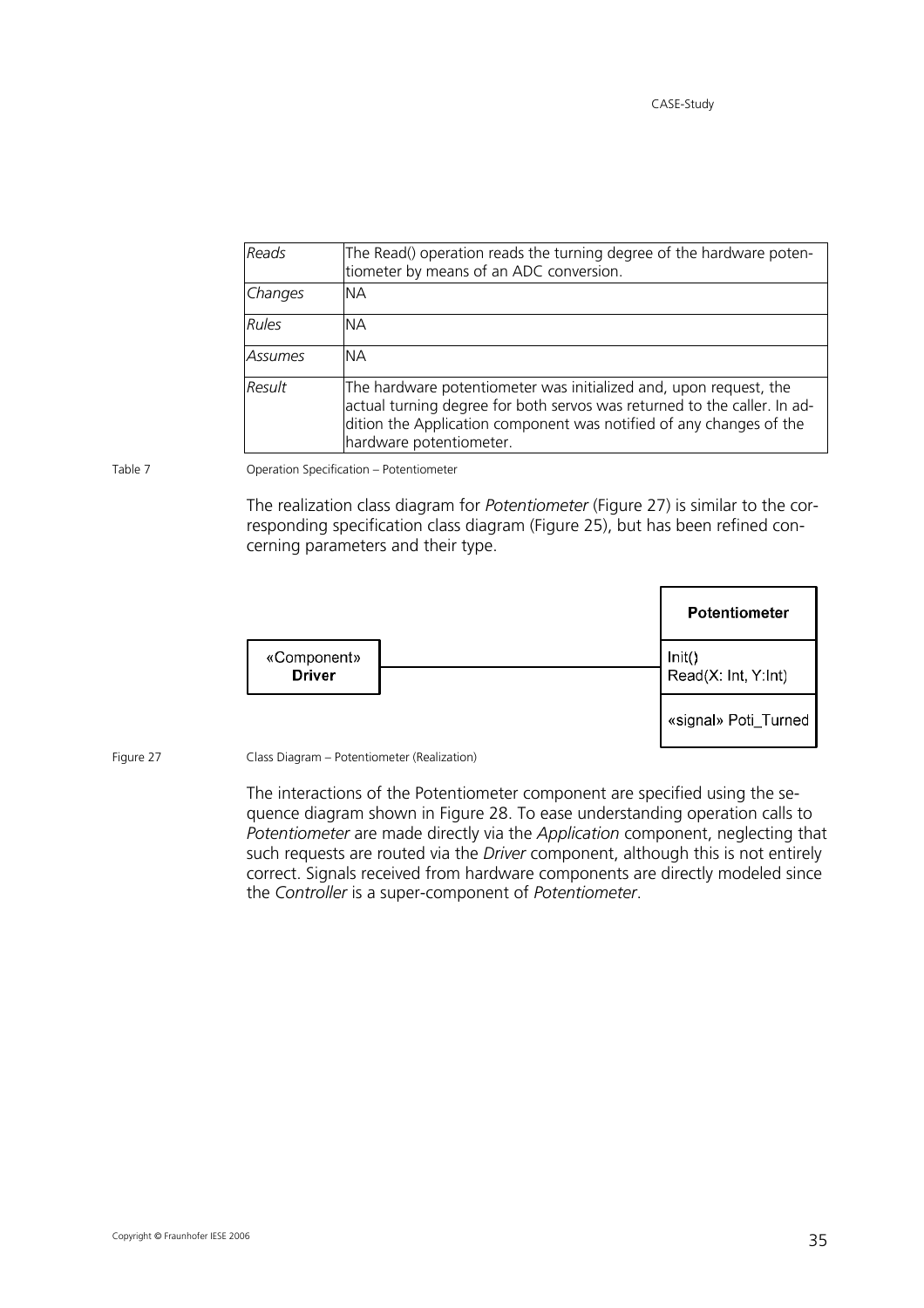

Figure 28 Sequence Diagram – Potentiometer

The activity diagram concerning the *Potentiometer* component is shown in Figure 29. After component initialization (e.g., initializing ports, etc.) the component waits for the *Turned* signal of the microcontroller, validates it (i.e., are the signals plausible and correct), and sends the *Poti\_Turned* signal to the *Application* component. In addition, the component offers the *Read()* operation which return the actual turning degrees of the hardware potentiometers.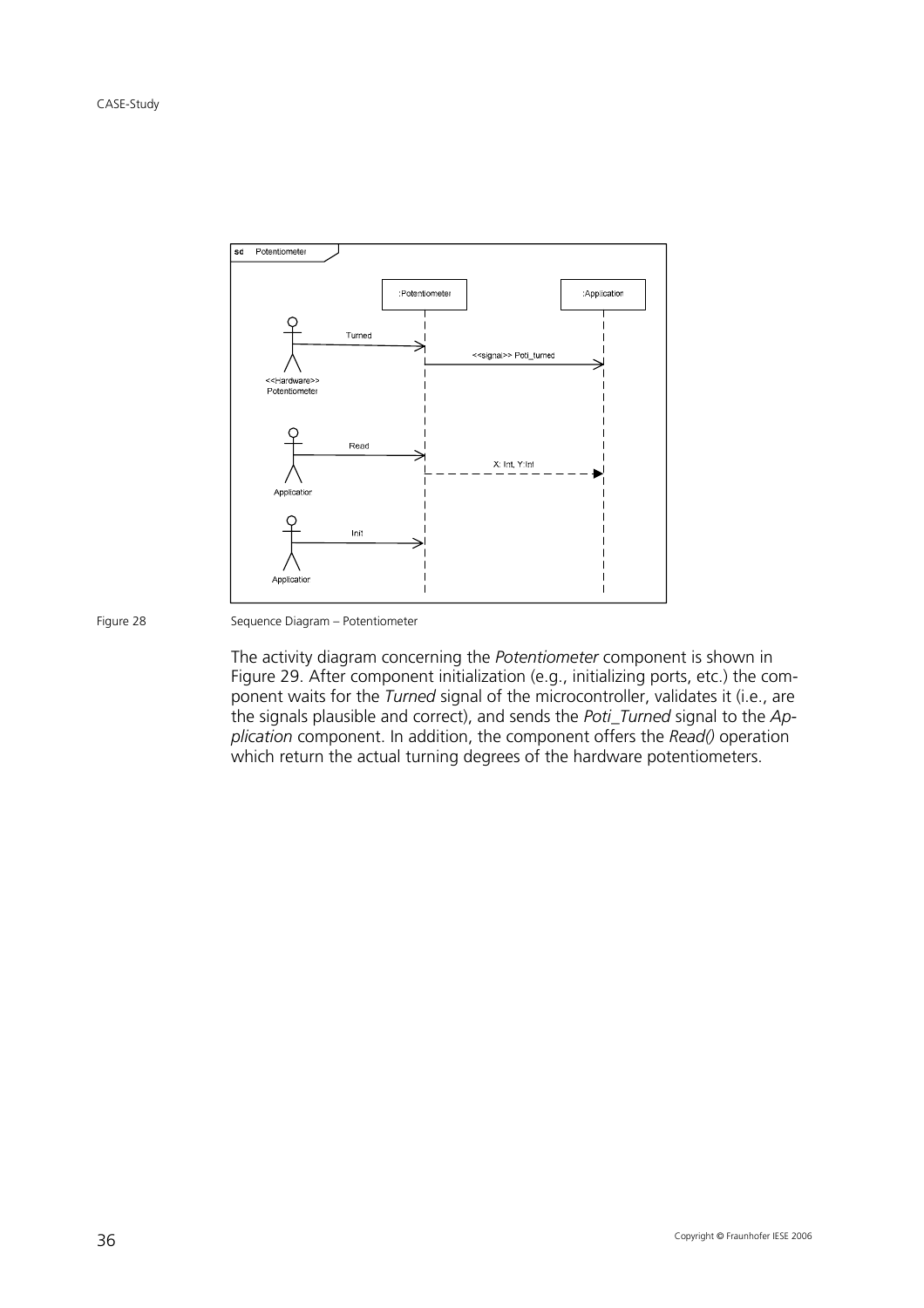



### 5.4.2.5 Servo

The *servo* component is responsible for controlling the servos (i.e., concerning both mirror aptitudes) in the context of the Servo-Control system and therefore offers two operations to the outer world. The specification class level diagram (see Figure 30) specifies that the *Servo* component receives all its direct input via the *Driver* component, although in reality these may come from the *Application* component.



Figure 30 Class Diagram – Servo (Specification)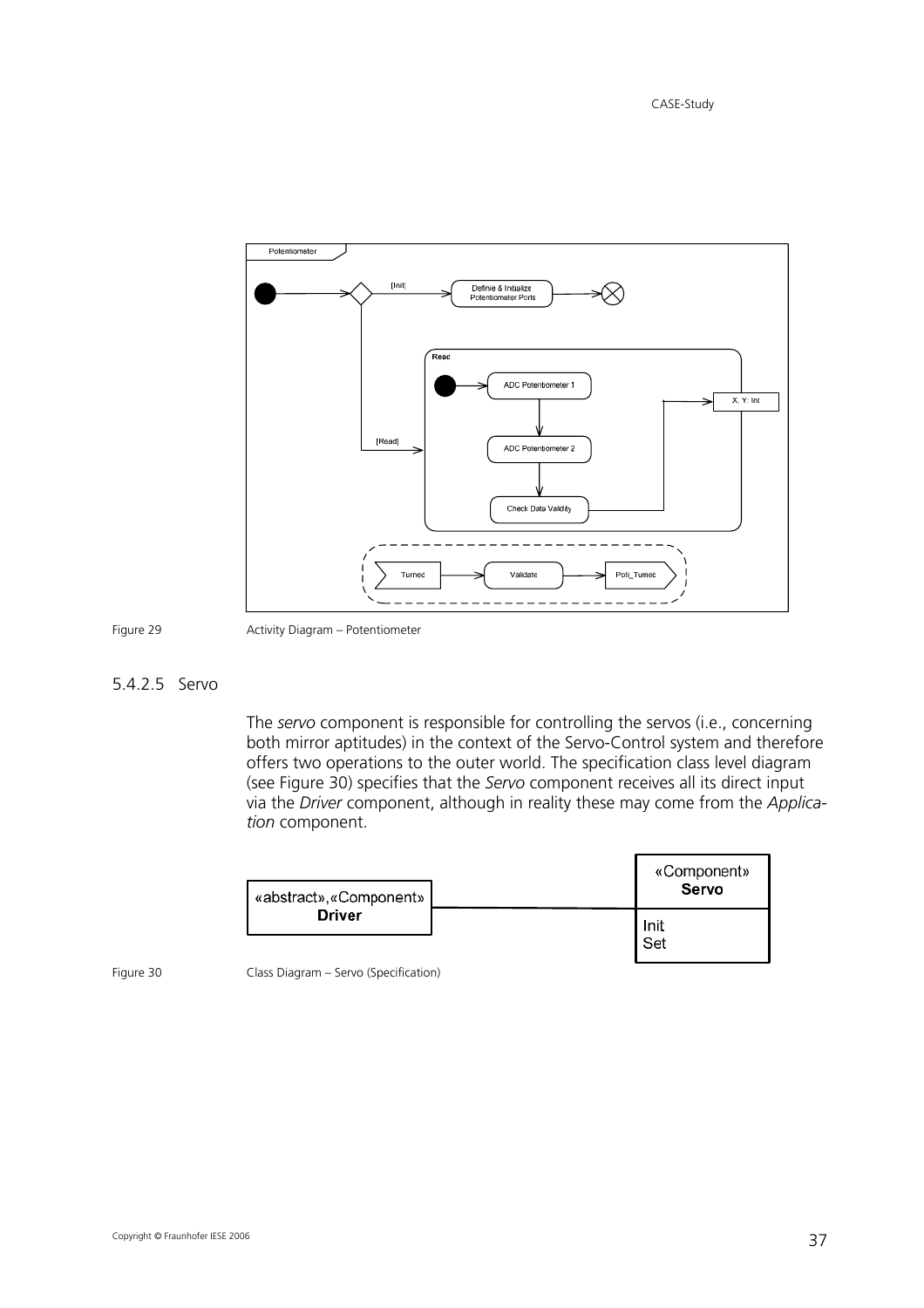| Init / Set<br><b>Name</b> |                                                                                                                                                                                                             |  |  |  |  |
|---------------------------|-------------------------------------------------------------------------------------------------------------------------------------------------------------------------------------------------------------|--|--|--|--|
| Description               | Init: Initialize the system concerning the needs of the Servo com-<br>$\bullet$<br>ponent.<br>Set: Move the connected servos to a specific position specified by<br>a 10-Bit integer value.                 |  |  |  |  |
| Constraints               | The system is powered and the hardware servos are connected to<br>ports 15 and 16 of the microcontroller (see Figure 9).                                                                                    |  |  |  |  |
| Receives                  | Init: NA<br>$\bullet$<br>Set: The set operation receives two 10-Bit integer values (i.e., 0-<br>1024) representing the desired turning degree for the servo of the<br>X- and Y-Axis.                        |  |  |  |  |
| Returns                   | NА                                                                                                                                                                                                          |  |  |  |  |
| Sends                     | Timer: Timer 1 and 2 of the Timer component are started and<br>stopped.                                                                                                                                     |  |  |  |  |
| Reads                     | Externally visible information accessed by the operation.                                                                                                                                                   |  |  |  |  |
| Changes                   | Externally visible information changed by the operation.                                                                                                                                                    |  |  |  |  |
| Rules                     | Rules governing the computation of the result.                                                                                                                                                              |  |  |  |  |
| Assumes                   | Precondition on the externally visible state of the komponent and on<br>the inputs (in receives clause) that must be true for the komponent to<br>quarantee the post condition (result clause).             |  |  |  |  |
| Result                    | Strongest post condition on the externally visible properties of the<br>komponent and the returned entities (returns clause) that become<br>true after execution of the operation with true assumes clause. |  |  |  |  |

Table 8 Operation Specification – Servo



Figure 31 State Diagram concerning the PWM Signal generation

The realization class diagram for *Servo* (see Figure 32) is quite similar to the specification class diagram (Figure 30). One difference being, that the operation of the *Servo* component have been refined by adding parameters and data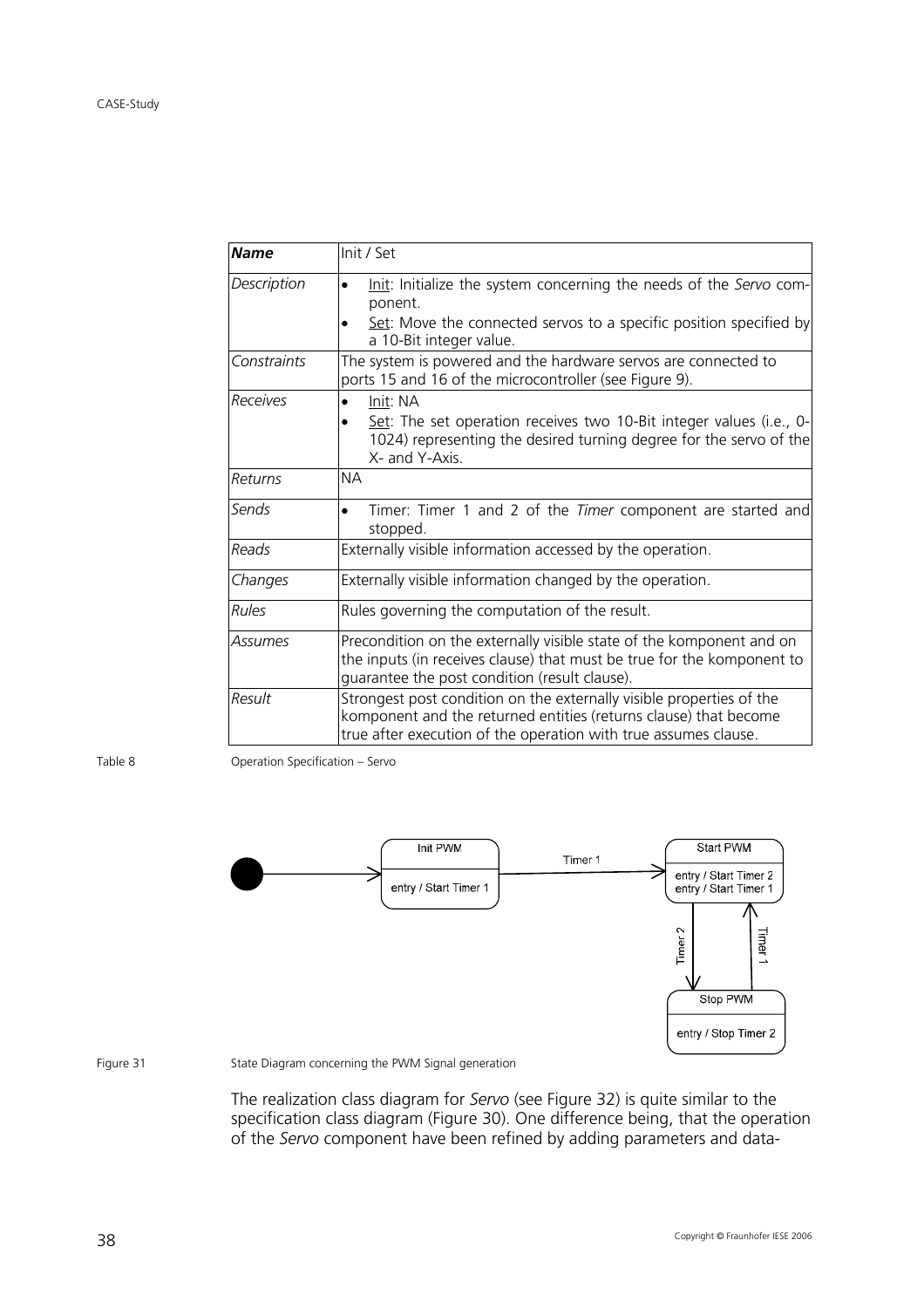types. In addition a use relationship to the *Timer* component has been added which is implicitly realized via both components super-component *Driver*.





Figure 32 Class Diagram – Servo (Realization)

Figure 33 presents the flow of control within the servo component in form of an activity diagram. In addition, Figure 34 presents timing information of the servo.





Figure 33 Activity Diagram – Servo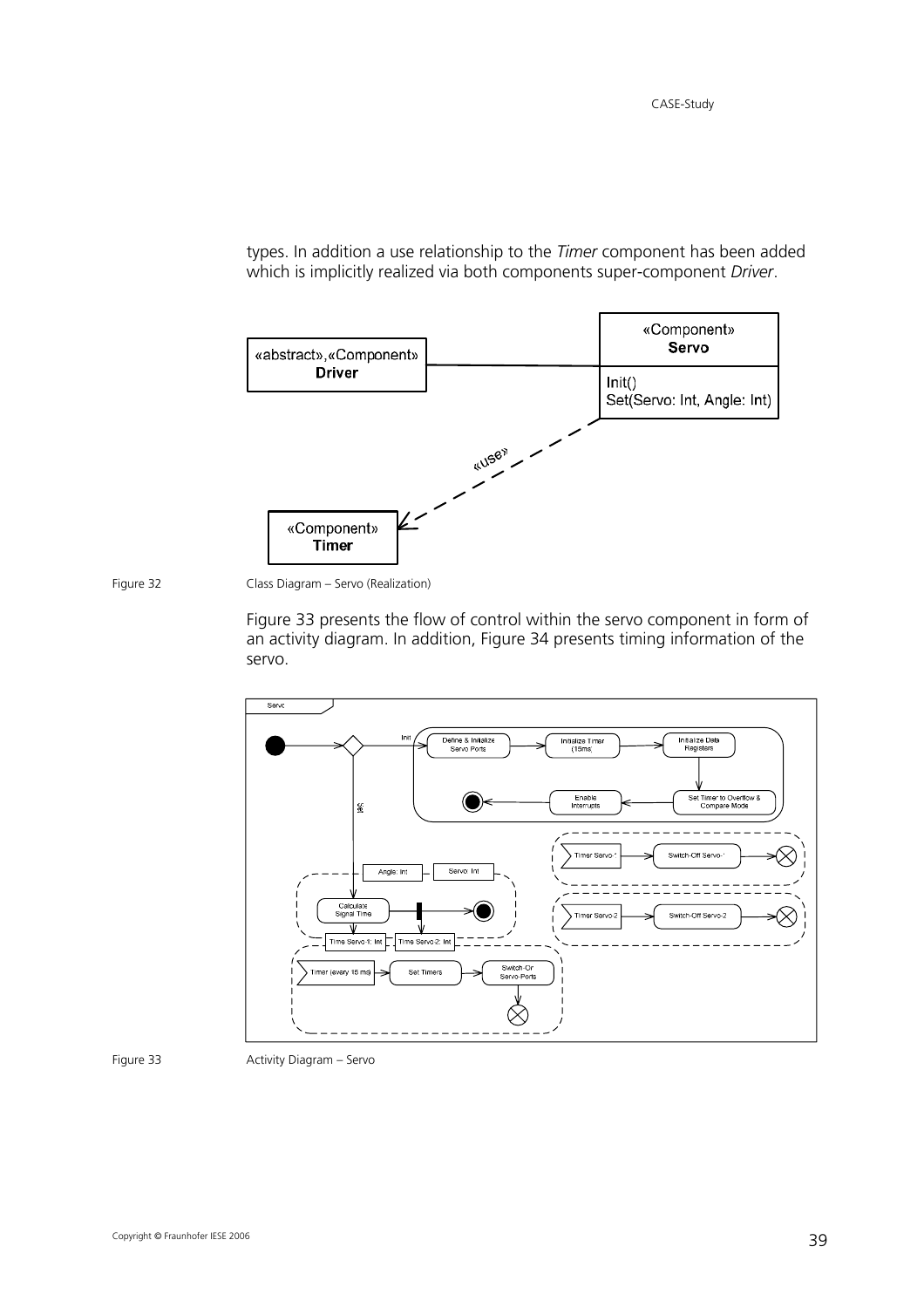



Figure 34 Timing Diagram – Servo

### 5.4.2.6 LCD

The LCD component (hardware) represents a standard module using a 8/4 Bit parallel interface<sup>5</sup>, whereby the example system uses the 4-Bit variant in order to minimize the number of needed pins.



Figure 35 Class Diagram – LCD (Specification)

 <sup>5</sup> In detail the module has 16 Pins: 8 data, 3 control, 3 connectors (VCC, Ground and contrast), 2 Backlight (anode, cathode).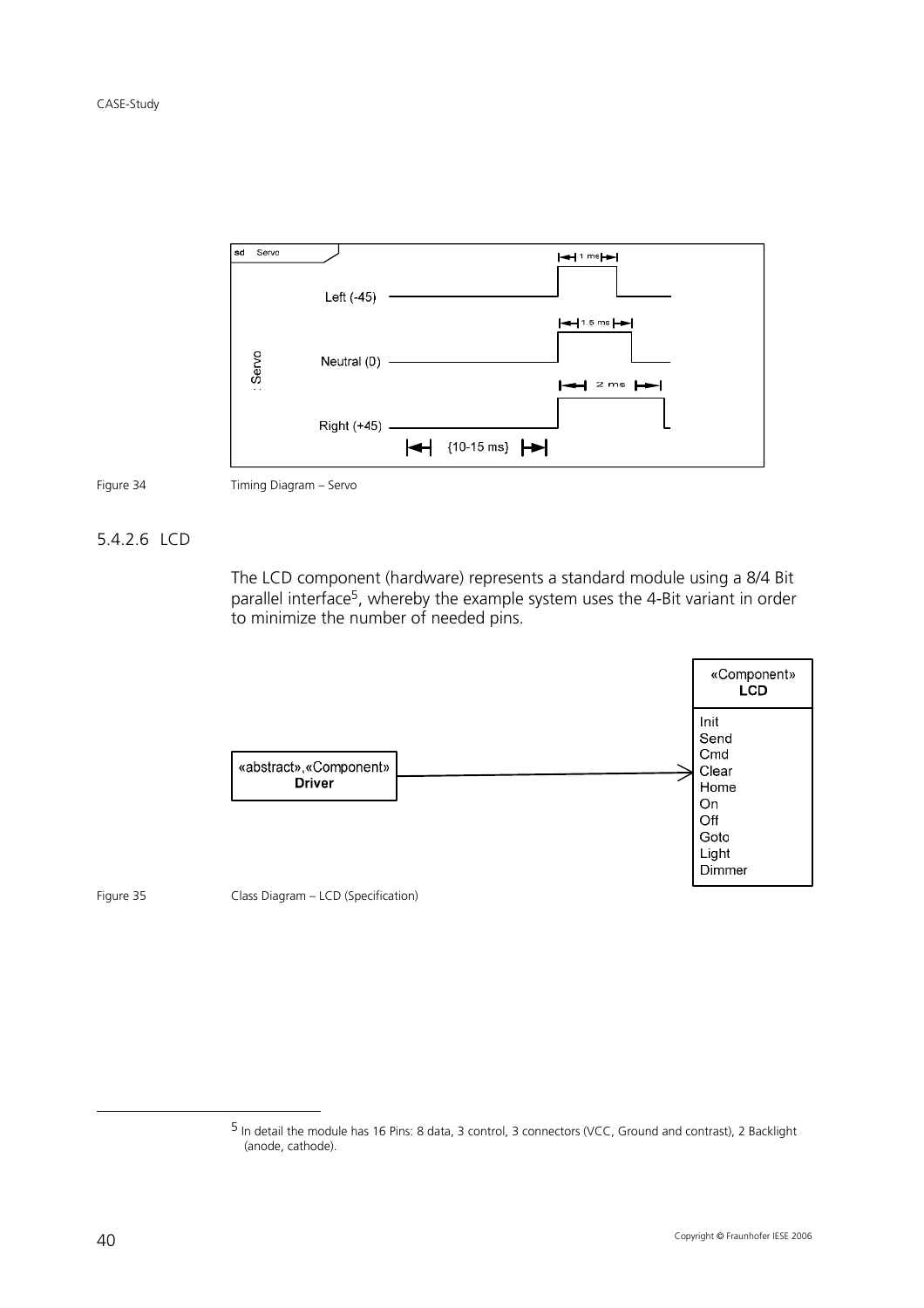| <b>Name</b>    | Name of the operation.                                                                                                                                                                                      |  |  |  |  |
|----------------|-------------------------------------------------------------------------------------------------------------------------------------------------------------------------------------------------------------|--|--|--|--|
| Description    | Identification of the purpose of the operation, followed by an informal de-<br>scription of the normal and exceptional effects.                                                                             |  |  |  |  |
| Constraints    | The system is powered and the hardware LCD are connected to the specified<br>ports of the microcontroller.                                                                                                  |  |  |  |  |
| Receives       | Information input to the operation by the invoker.                                                                                                                                                          |  |  |  |  |
| Returns        | Information returned to the invoker by the operation.                                                                                                                                                       |  |  |  |  |
| Sends          | Signals which the operation sends to imported komponents. These can be<br>events or operation invocations.                                                                                                  |  |  |  |  |
| Reads          | Externally visible information accessed by the operation.                                                                                                                                                   |  |  |  |  |
| Changes        | Externally visible information changed by the operation.                                                                                                                                                    |  |  |  |  |
| <b>Rules</b>   | Rules governing the computation of the result.                                                                                                                                                              |  |  |  |  |
| <b>Assumes</b> | Precondition on the externally visible state of the komponent and on the in-<br>puts (in receives clause) that must be true for the komponent to quarantee the<br>post condition (result clause).           |  |  |  |  |
| Result         | Strongest post condition on the externally visible properties of the komponent<br>and the returned entities (returns clause) that become true after execution of<br>the operation with true assumes clause. |  |  |  |  |

Table 9 Operation Specification – LCD

The LCD hardware component uses a Hitachi HD44780 controller for controlling the display. The controller has its own set of command which are called by sending 8-Bit ASCII codes to the controller. This controller is slightly slower (2 MhZ) than the controller of the Servo-Control system. Therefore, the software driver of the Servo-Control system concerning the LCD component has to guarantee some timing rules. Basically after initialization the system has to wait 30ms before the first commands are accepted and executed. Furthermore, after sending a command to the LCD a 5ms pause is required (i.e., for executing the command) before the next command can be send. This is depicted by the state diagram (see Figure 36).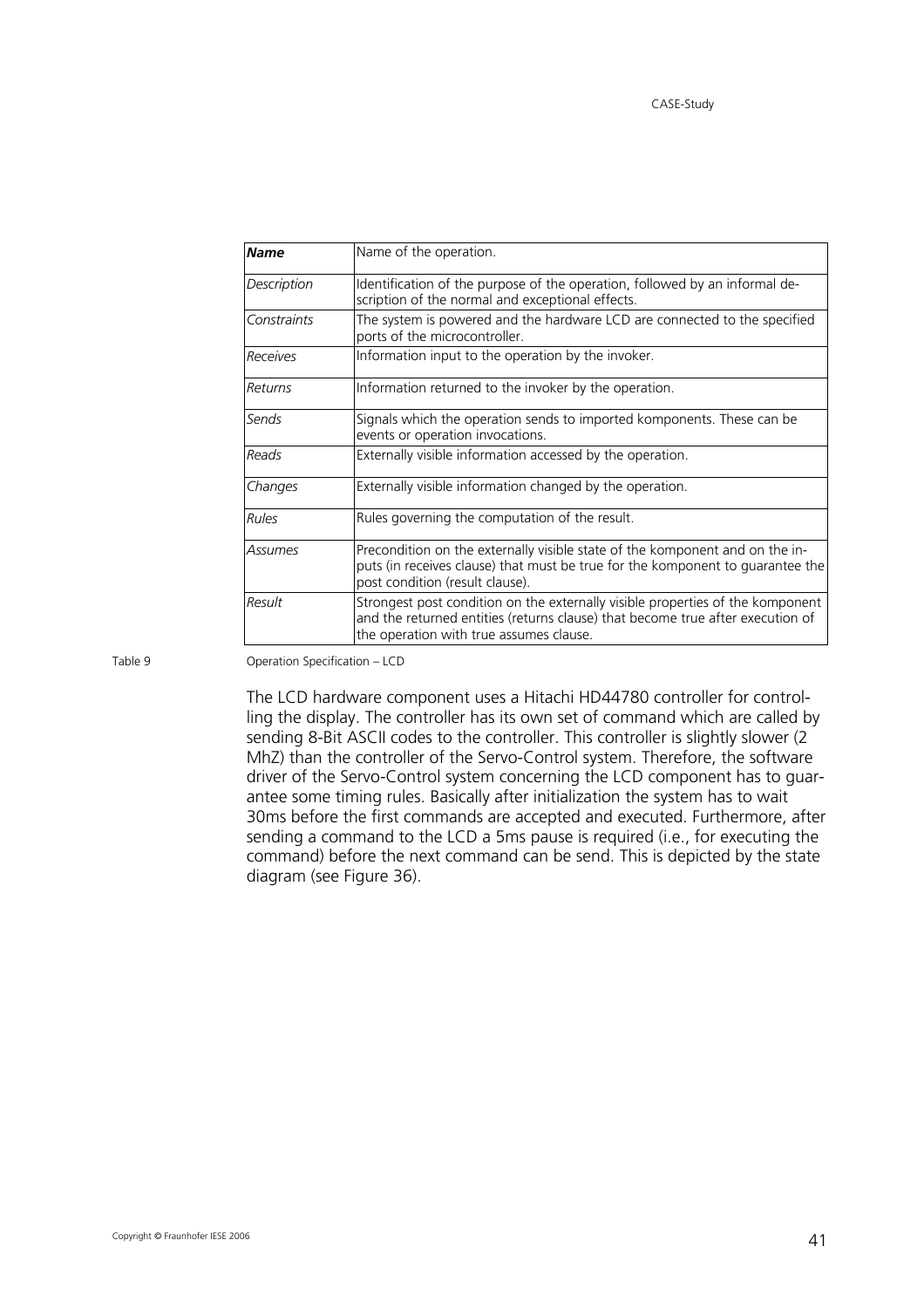



### 5.4.2.7 EEPROM



Figure 38 Class Diagram – EEPROM (Specification)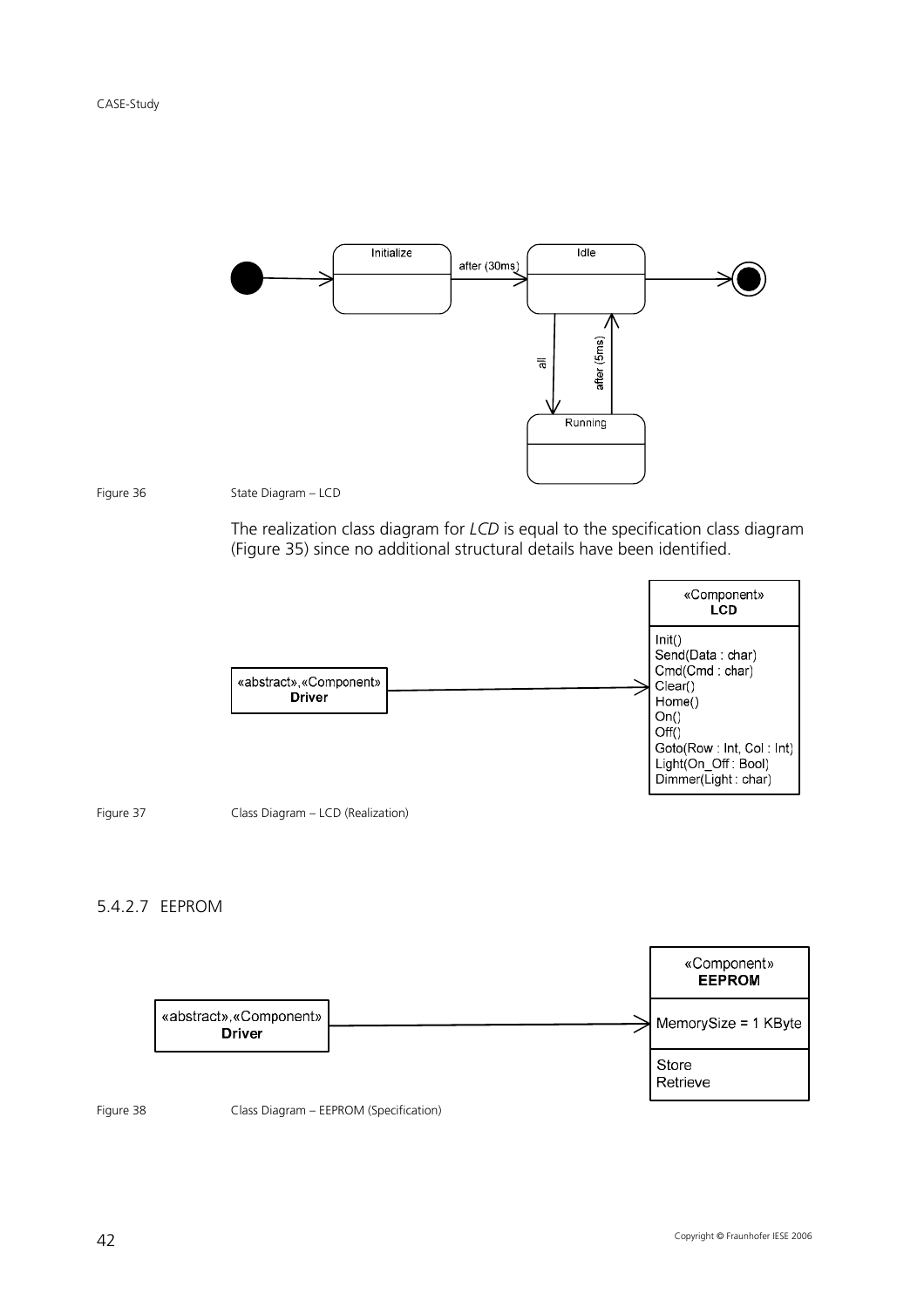The state diagram for the *EEPROM* component is quite simple (see Figure 39). Basically the component is typically in the idle state and goes into the Read or Write state by calling the Store() or Retrieve() operation. Thus, the *EEPROM* component is only able to store or retrieve data sequentially and not in parallel.





Figure 39 State Diagram – EEPROM

The operations of the *EEPROM* component are specified by the operation schemata of Table 10. It is important to note that there is a physical life-time limitation for EEPROM operations and that the operation assumes that there are stored values, which in turn requires a fail-safe handling by guaranteeing that always meaningful data is stored. Thus, within the realization this issue has to be addressed.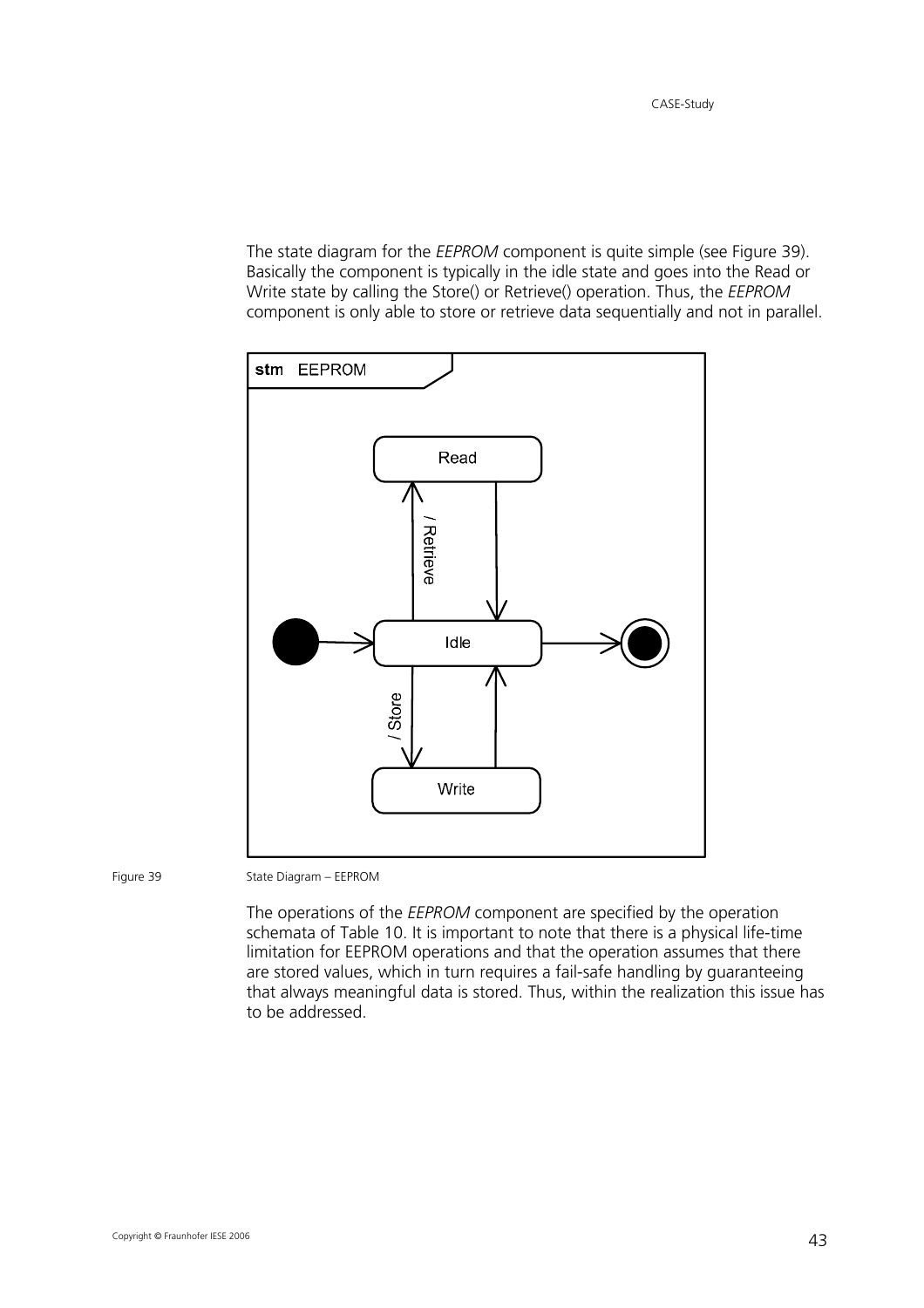| <b>Name</b>     | Store / Retrieve                                                                                                                                                                                                                                    |  |  |  |  |
|-----------------|-----------------------------------------------------------------------------------------------------------------------------------------------------------------------------------------------------------------------------------------------------|--|--|--|--|
| Description     | The Store operation supports the persistent storage of two inte-<br>$\bullet$<br>ger values within the EEPROM of the microcontroller.<br>The Retrieve operation allows reading two stored integer values<br>from the EEPROM of the microcontroller. |  |  |  |  |
| Constraints     | The EEPROM allows approx. 100.000 storages before it is physically<br>damaged.                                                                                                                                                                      |  |  |  |  |
| <b>Receives</b> | Store: X, Y : Integer<br>$\bullet$<br>Retrieve: --<br>$\bullet$                                                                                                                                                                                     |  |  |  |  |
| Returns         | $Store: -$<br>$\bullet$<br>Retrieve: X, Y: Integer                                                                                                                                                                                                  |  |  |  |  |
| Sends           |                                                                                                                                                                                                                                                     |  |  |  |  |
| Reads           | The Retrieve operations reads two integer-values from the EEPROM.                                                                                                                                                                                   |  |  |  |  |
| Changes         | The Store operation changes the two stored integer values within<br>the EEPROM to the new values it has received.                                                                                                                                   |  |  |  |  |
| Rules           | --                                                                                                                                                                                                                                                  |  |  |  |  |
| Assumes         | Prior to the first invocation of Retrieve default values were stored.                                                                                                                                                                               |  |  |  |  |
| Result          | Store: Two integer values have been persistently stored.<br>٠<br>Retrieve: Two integer values have been read from the<br>٠<br>EEPROM and returned.                                                                                                  |  |  |  |  |

Table 10 Operation Specification – EEPROM

The realization class diagram for *EEPROM* (Figure 40) is quite similar to the specification class diagram (Figure 38). The only difference that the operation signatures are more precise due to parameter and type definitions.



Figure 40 Class Diagram – EEPROM (Realization)

The *EEPROM* component does only communicate with its caller, and does not need any additional external communication relationships. Therefore, the components' sequence diagram is simple (see Figure 41).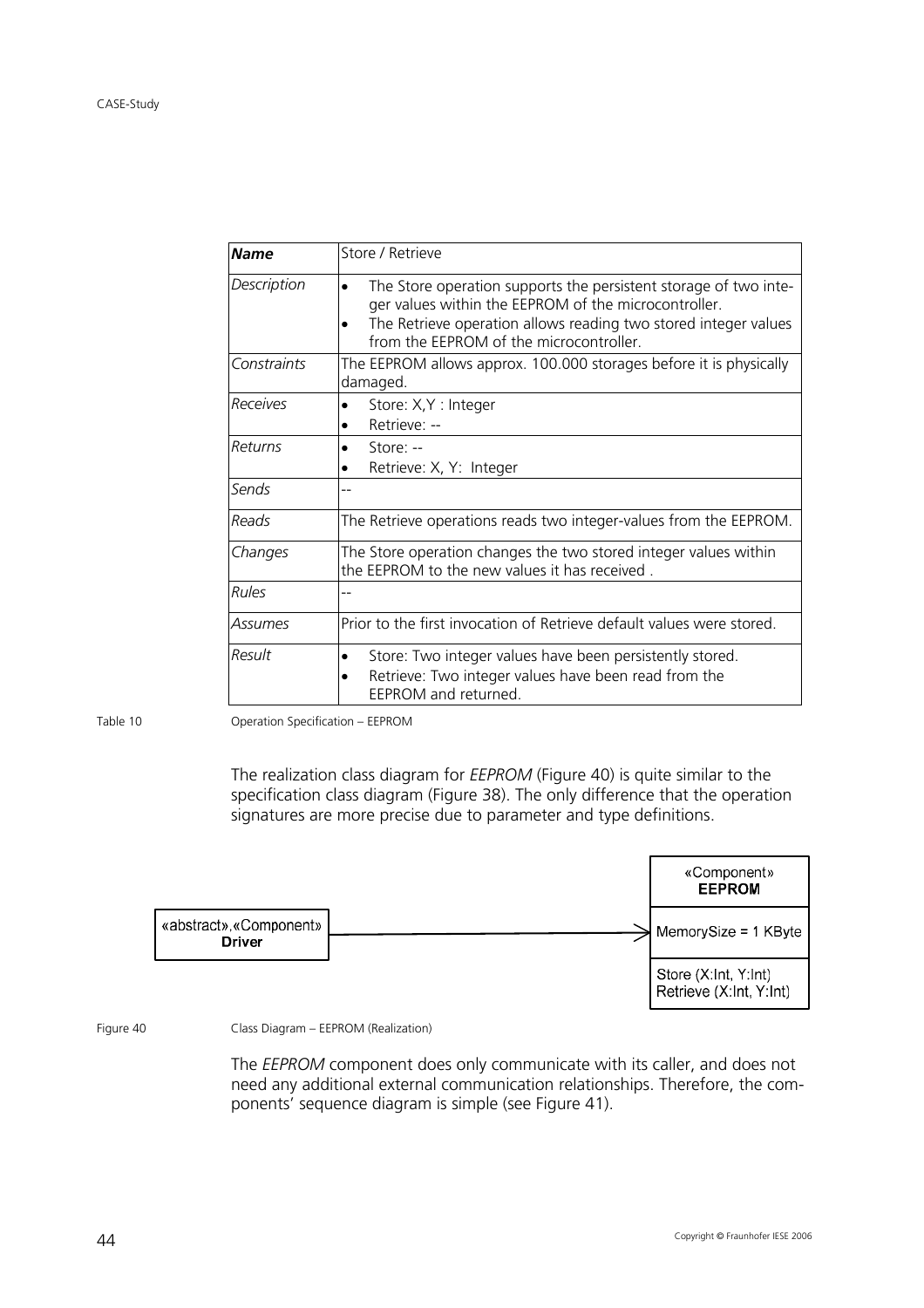

Figure 41 Sequence Diagram – EEPROM

The activity diagram for the *EEPROM* component (Figure 42) describes the flow of control/algorithm of its operations. Within the Retrieve operation the constraint defined in the operation specification (Table 10), concerning the initialization of values, has been realized.





Figure 42 Activity Diagram – EEPROM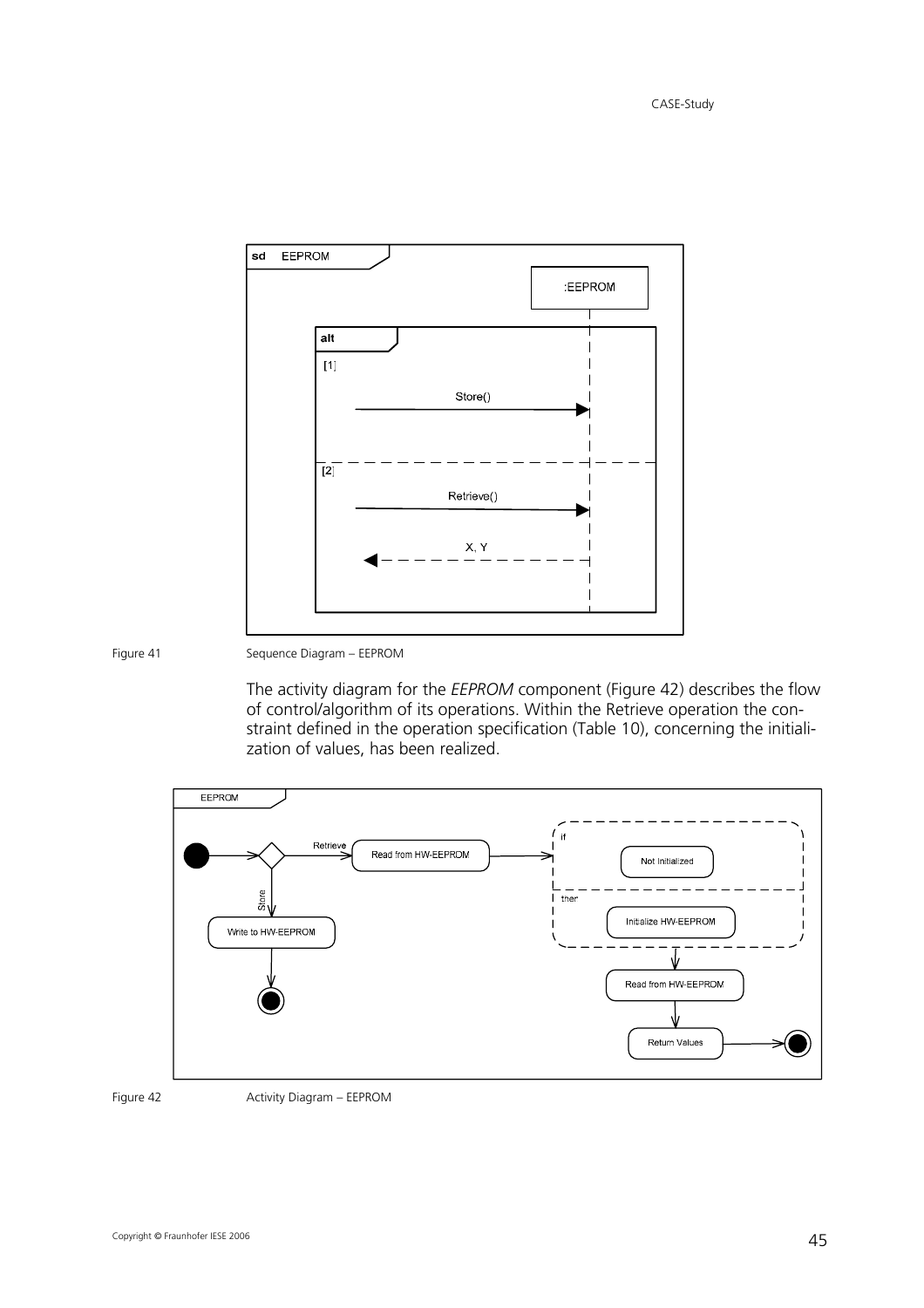### 5.4.2.8 Timer

The *Timer* component is used for measuring time between different events. Since it must be generally applicable timers are started and stopped via operation calls. Figure 43 shows the specification level class diagram of the *Timer* which receives its operation calls via the *Driver* component. Of course *Driver* is a container component without specific operations which reroutes calls from the *Application* component directly to the timer.



Figure 43 Class Diagram – Timer (Specification)

The state diagram of Figure 44 describes the externally visible states of *Timer* and the transitions between them. Basically the *Timer* is in the *Idle* state at start-up and moves to the *Running* state as soon as the *Start()* operation is called, and stays there until the *Stop()* operation is called. By entering the *Idle* state the counter is set back to zero in order to be prepared for the next run. It is important to note that the counter cannot be started again if running and that overflows are handled as self-transitions. The latter is needed in order to count the number of overflows.



Figure 44 State Diagram – Timer

Table 11 specifies the operation schemata for the *Timer* operations. In addition to a textual description it provides formulas and technical background informa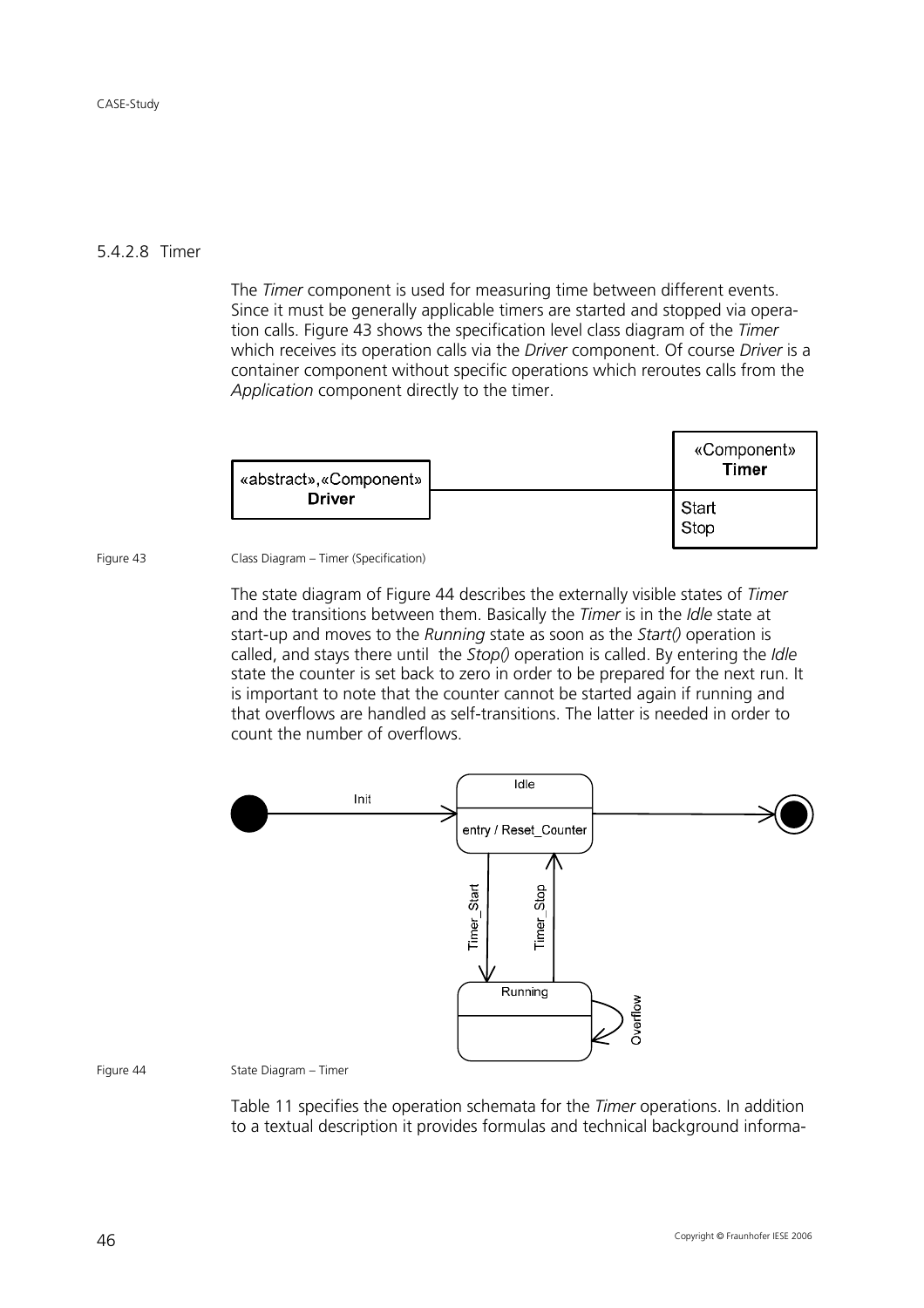tion according the use of timers. At this time an attribute of the *Controller* component that is visible to all sub-components becomes important because clock speed has a major impact on time measurement.

| <b>Name</b>    | Start / Stop                                                                                                                                                                                                                                                                          |  |  |  |  |  |
|----------------|---------------------------------------------------------------------------------------------------------------------------------------------------------------------------------------------------------------------------------------------------------------------------------------|--|--|--|--|--|
| Description    | This operation starts or stops the timers of the microcontroller. When a<br>timer is stopped a time value is returned, describing the runtime period<br>of the timer. In addition, the timer registers of the microcontroller are<br>reset.                                           |  |  |  |  |  |
| Constraints    | Given that we are interested in timing periods between 1 - 5s, and that<br>the controller is running on 4Mhz using an 8Bit counter, there are 15<br>timer overflows every millisecond. Thus, a pre-scaler (e.g. 1024) should<br>be used. This results in an overflow rate of 65.6 ms. |  |  |  |  |  |
| Receives       | Every operation receives a unique identifier which of the four dif-<br>$\bullet$<br>ferent timers is addressed.<br>The Start() operation receives a Timer_Value which specifies the<br>value at which the timer sends a signal.                                                       |  |  |  |  |  |
| Returns        | The stop operation returns an integer value describing the runtime of<br>the timer in milliseconds.                                                                                                                                                                                   |  |  |  |  |  |
| Sends          | Signals concerning the reach of the predefined threshold value (i.e.,<br>Timer_Value) are send to the Servo component.                                                                                                                                                                |  |  |  |  |  |
| Reads          |                                                                                                                                                                                                                                                                                       |  |  |  |  |  |
| Changes        | --                                                                                                                                                                                                                                                                                    |  |  |  |  |  |
| Rules          | Time is calculated by using an controller-internal 8BIT timer by<br>$\bullet$<br>counting overflows and timer values. In detail the formula can be<br>defined as:                                                                                                                     |  |  |  |  |  |
|                | <i>Duration</i> = $(\sum$ <i>Overflows</i> $) * 65 +$ <i>Timer</i> _ <i>Value</i>                                                                                                                                                                                                     |  |  |  |  |  |
|                | Multiplying the sum of overflows with 65 adds a little imprecise-<br>ness, however this is tolerable since using floats increase memory<br>consumption.                                                                                                                               |  |  |  |  |  |
|                | The Timer_Value for the timer used by the Application component<br>is preset to 6 secs, since Application is interested in time ranges of<br>0-5.1 secs.                                                                                                                              |  |  |  |  |  |
| <b>Assumes</b> | The timer will not run for more than 65000 ms (65sec). Otherwise the<br>data type of the return value has to be changed.                                                                                                                                                              |  |  |  |  |  |
| Result         | The time between the start and stop event has been measured and<br>returned to the caller. Furthermore timing signals needed by the Servo<br>component were sent.                                                                                                                     |  |  |  |  |  |

Table 11 Operation Specification – Timer

The realization class diagram for *Timer* (see Figure 45) is quite similar to its specification class diagram (see Figure 43). The only difference being that the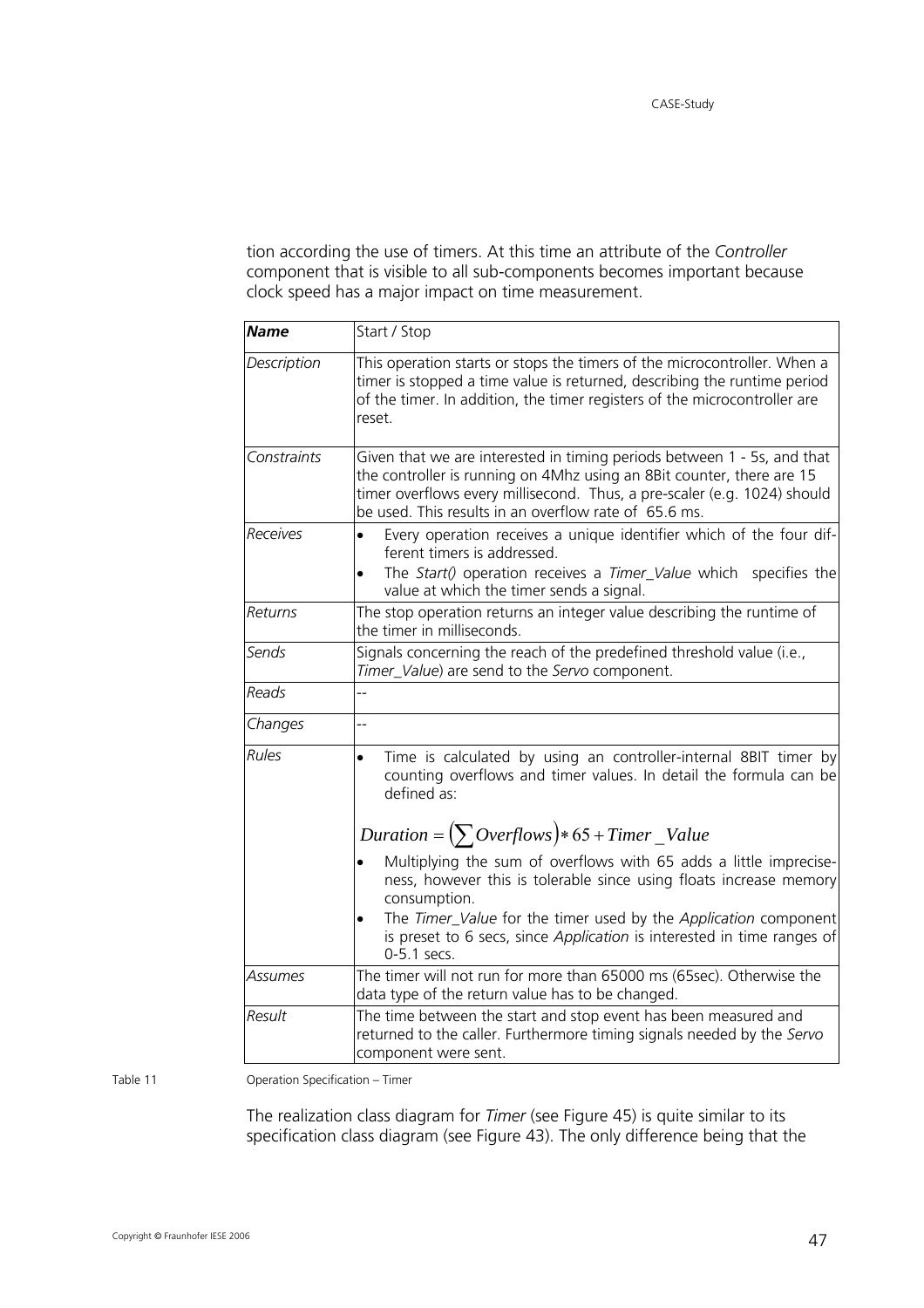*Stop* operation returns an integer value depicting how long the timer had run. Furthermore, two new operations (identified within the state diagram) were added that allows the timer to be initialized and reset. The realizations of the *Application* and *Servo* component require that the *Timer* component should handle at least four different timers6. Thus, the *Start, Stop* and *Reset* operation allow selecting a specific timer. This in turn, has to be reflected in the implementation of the *Application* and the *Servo* component (→ embodiment).

|                                          |   | «Component»<br>Timer                                           |
|------------------------------------------|---|----------------------------------------------------------------|
| «abstract», «Component»<br><b>Driver</b> | 4 | Init(Timer_ID: Int)<br>Start(Timer_ID : Int, Time_Value : Int) |
|                                          |   | Stop(Timer_ID: Int): Int<br>Reset(Timer ID: Int)               |

Figure 45 Class Diagram – Timer (Realization)

The realization class diagram of Timer does not show any newly identified subcomponents or classes (i.e., *Time* is a leaf component). This is also supported by the sequence diagram (see Figure 46) which clearly indicates that *Timer* does not need to cooperate with other components to fulfill its task. In general, the sequence diagram, except concerning the Stop() operation, is therefore superfluous and can be neglected.

 <sup>6</sup> This is also denoted by setting the multiplicity of *Timer* to four.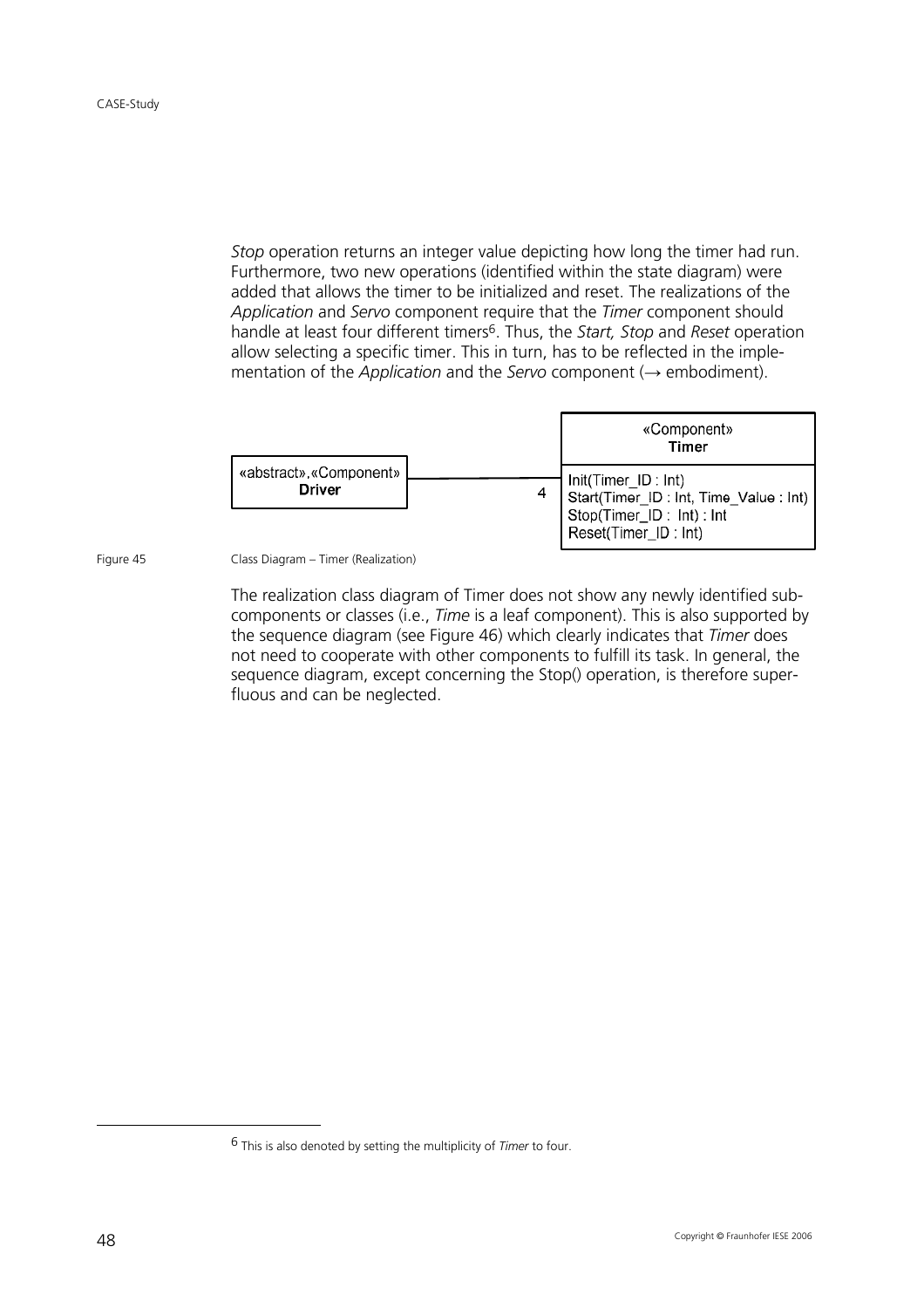

Figure 46 Sequence Diagram – Timer

The algorithmic behavior of the *Timer* component is specified by means of two activity diagrams (see Figure 47 and Figure 48). In this context, it was easy to see that *Reset()* is an internal operation which is only used in the context of the *Stop()* operation. Therefore, *Reset()* does not need its own activity diagram.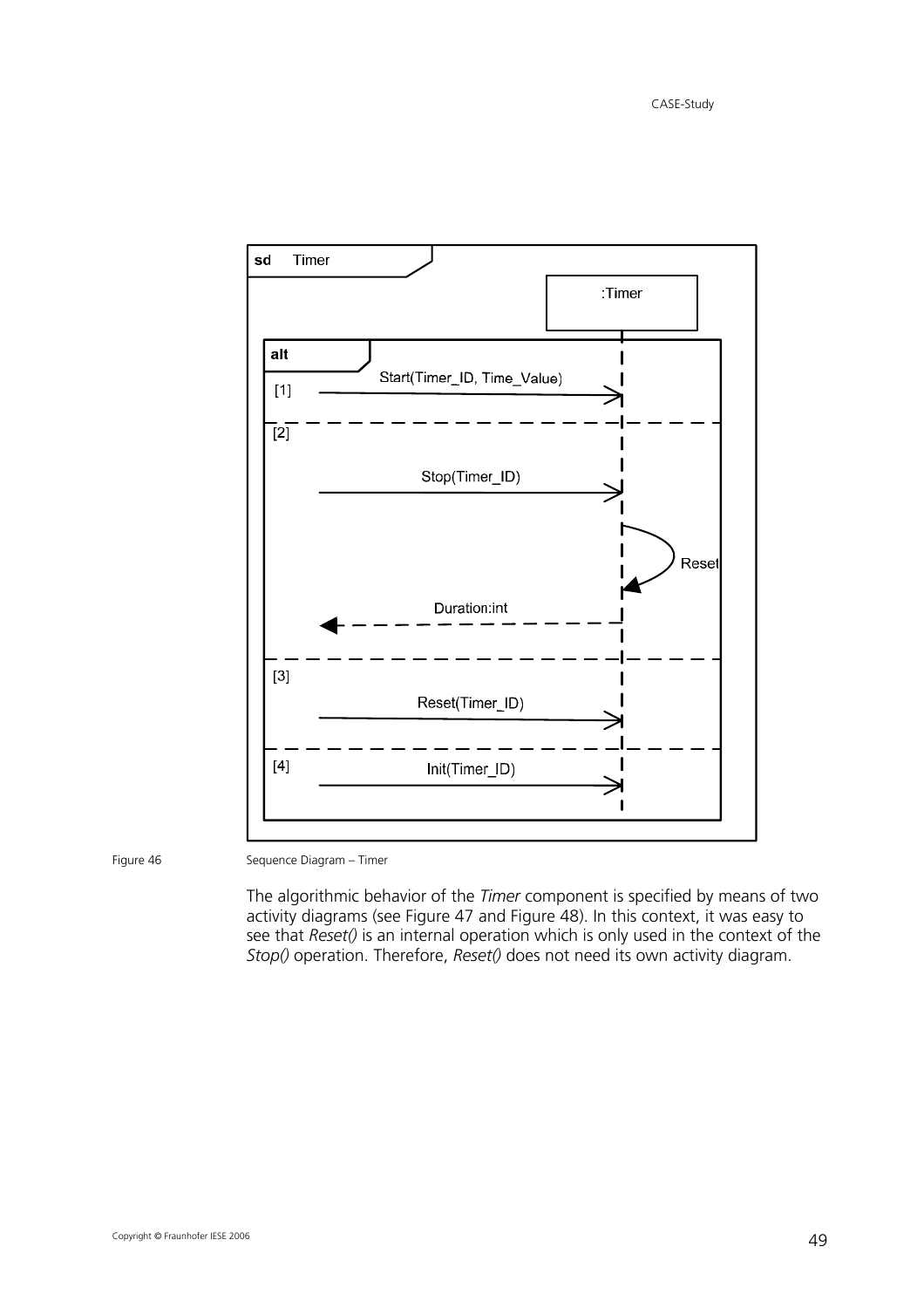



Figure 47 Activity Diagram – Timer



Figure 48 Activity Diagram – Timer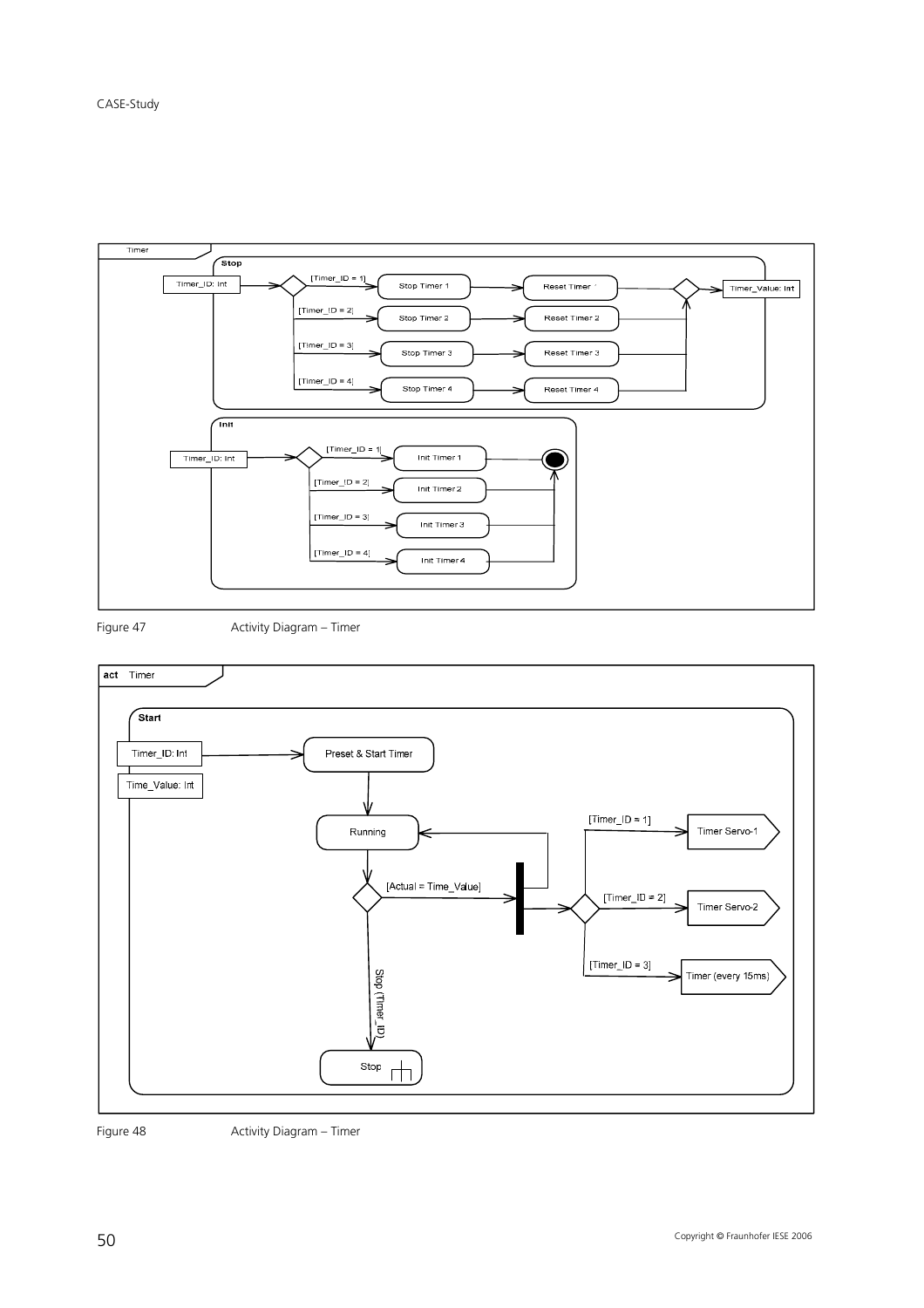### **5.4.3 Embodiment & Model Transformation to C**

The general goal of the MDA approach to software development is to reduce time-to-market by automating the mapping of models to code. Therefore, the models and artifacts, generated by the component engineering activities, describe the properties of components at a level akin to analysis and design. Before any running software can be deployed, these must be transformed into semantically equivalent executable forms. In practice this involves a manual step, in which the artifacts are translated into an intermediate representation amenable to processing by automatic tools (e.g. source code), and an automated step in which these tool are applied to generate the truly executable (e.g. binary) forms. In common with prevailing terminology, this intermediate representation is termed an implementation, and the manual activity responsible for transforming a realization into an implementation is known as the implementation activity.

The only constraint on a component implementation is that it faithfully embodies the semantics of the component realization in a way that conforms to the non-functional requirements. Any implementation technology capable of satisfying this constraint can be used to implement components, including highlevel programming languages (e.g. Java, C++, C, Ada, Python), physical component technologies (e.g. JavaBeans, EJBs, COM, CORBA), and databases. Because of the properties of components, physical component technologies are likely to provide the most flexible and natural implementation of KobrA components, followed by programs written in object-oriented programming languages.

Although a component's implementation can be thought of as being closely coupled to its realization, it is not regarded as being part of the component containment hierarchy. Component implementations exist in a separate dimension, orthogonal to the component containment hierarchy. This dimension is concerned with the abstraction level and representation form of components rather than their containment relationships. The orthogonality of these dimensions is important because it means that, in general, any process capable of producing a faithful implementation of a component can be used in conjunction with the KobrA component modeling activities. However, KobrA defines its own recommended implementation activity that fits in with the spirit of simplicity and systematic development that underpins KobrA. This is the topic of this chapter.

Within the context of the MARMOT method, the logical component hierarchy (see Figure 10) is first mapped to the resulting physical component hierarchy prior to its translation to source-code. This is the goal of the embodiment step. The resulting physical hierarchy, as shown in Figure 49, is significantly smaller than the logical one. All hardware related components have been removed since the MARMOT development focuses on the software part. Furthermore,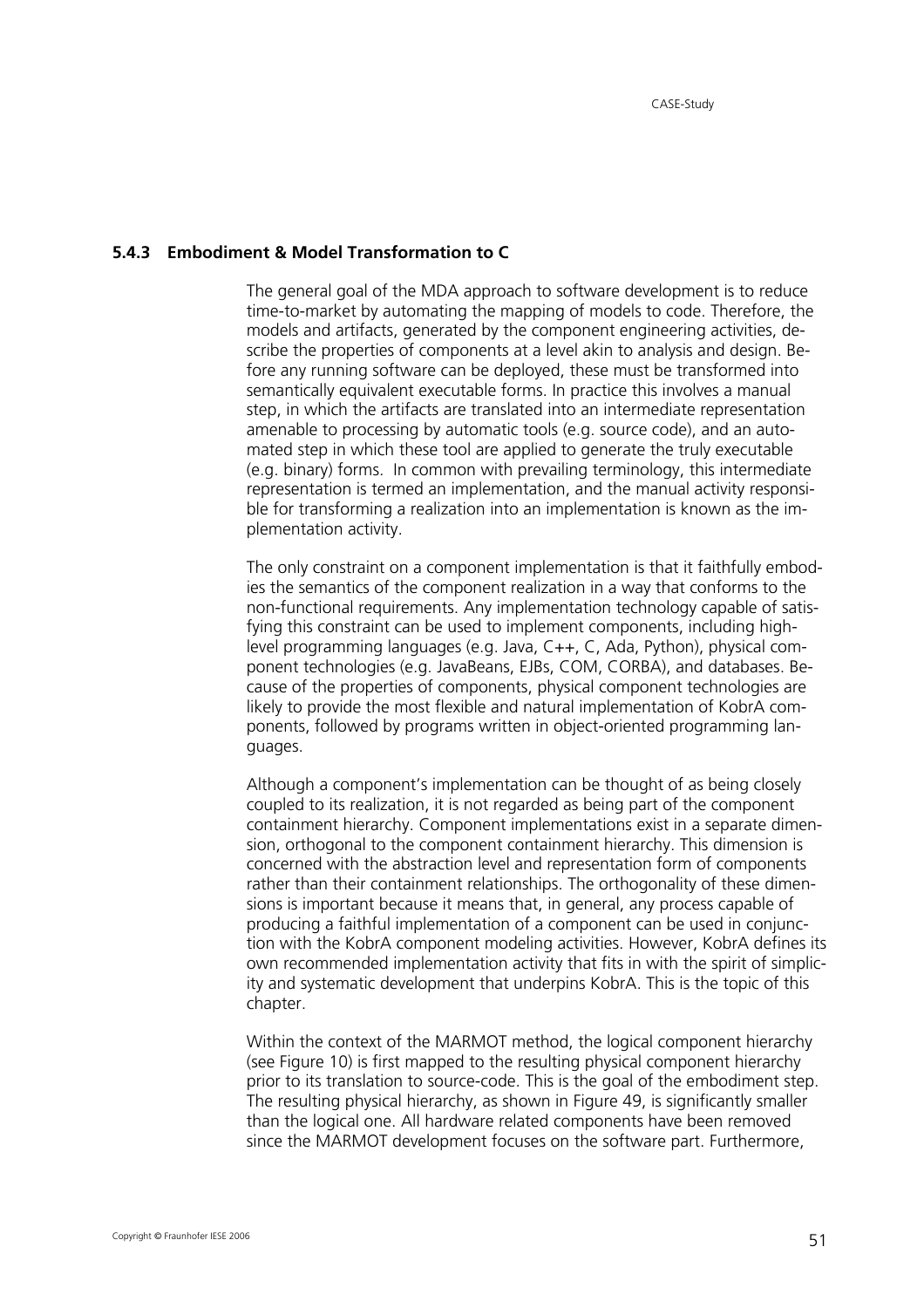the *Driver* component, which acted as a 'forwarder', does not provide own functionality and can therefore be left out. Finally the *Application* component has been moved up in the component hierarchy in order to allow direct accesses to the hardware-access components.





Figure 49 Containment Hierarchy – Physical

Concerning implementation, the physical containment hierarchy can nicely be mapped to source code structure. Figure 50 shows the hierarchy of C body and header files as well as their dependencies. The *Application* component, comprising the overall system functionality, contains the *main()* function. A deployment model is not needed since it is a one-node (processor) system



Figure 50 Source-Code Structure

The final translation step then results in the associated C source-code (e.g., see

Figure 51 for an excerpt). The translation was done by applying the mappingrules provided in [13] which were found to be more efficient than other toolbased generators (e.g., Ameos or Rose Real-Time).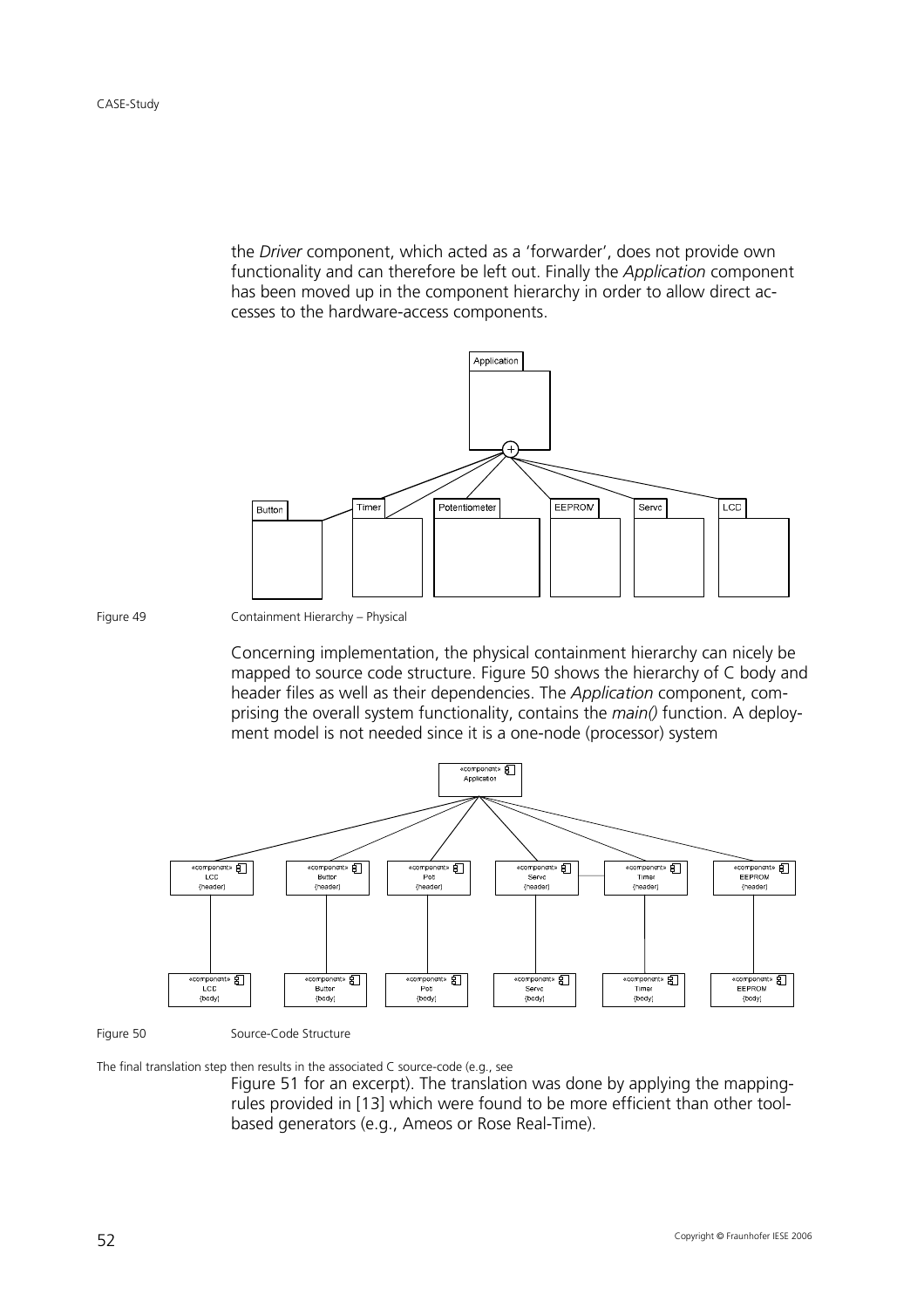```
#include "servo.h" 
volatile int servo1, servo2; 
SIGNAL(SIG_OUTPUT_COMPARE1A)
{ 
   //End Servo Pulse 1 
 PORTB | = (0 < DDB1);} 
SIGNAL(SIG_OUTPUT_COMPARE1B)
{ 
   //End Servo Pulse 2 
 PORTB \&= \sim (1 \times \text{DDB2});
} 
SIGNAL(SIG_OVERFLOW1) 
{ 
   // Trigger every 16ms 
  int srv; 
\begin{array}{lcl} \text{PORTB} & = & (1 & \ltimes & \text{DDB1}); \\ \text{PORTB} & = & (1 & \ltimes & \text{DDB2}); \end{array}//Servo1 
 srv = servol + 6000;OCR1AH = srv >> 8;
 OCR1AL = srv & 0xFF; //Servo 2 
 srv = servo2+6000;
 OCR1BH = srv \gg 8;OCR1BL = srv & 0xFF; // Reset Counter 
 TCNT1H = 0x00:
 TCNT1L = 0x00;} 
                                                         void Init_Servos() 
                                                         { 
DDRB |= (1 << DDB1); 
DDRB |= (1 << DDB2); 
PORTB &= ~(0<<DDB1); 
PORTB &= ~(1<<DDB2); 
                                                         TCCR1A = 0x00; 
TCCR1B |= (1<<CS10); 
                                                         TCNT1H = 0x00;\begin{array}{lcl} {\rm TCNT1L} & = & 0 \times 00 \; ; \end{array}servo1 = servo2 = 0; 
                                                         TIMSK |= ((1 << OCIE1A) | (1 << 
OCIE1B) | (1 << TOIE1)); 
TIMSK |= ((1 << OCIE1B) | (1 << 
                                                         TOIE1)); 
                                                         sei(); 
                                                         } 
                                                         void Set_Servo(unsigned char 
                                                         servo, unsigned int angle) 
                                                         { 
                                                           int intermediate; 
                                                          intermediate = ((angle * 4) -2000); 
                                                           if (intermediate < -2000) 
                                                             intermediate = -2000; if (intermediate > 2000) 
                                                          intermediate = 2000; 
 if (servo == 1) 
 servo1 = intermediate; 
                                                           else 
                                                              servo2 = intermediate; 
                                                         }
```
Figure 51 Source Code – Servo Component

### **5.4.4 Testing and Debugging**

As soon as executable code exists it can be tested to check if all requirements are fulfilled. In the context of micro-controller based systems testing can be done in different steps. In principle one can distinguish between:

• Debugging to correct errors and check the general behavior. This is simply done by compiling the system and using the inbuilt simulator of AVRStudio. Therefore, we do not have to transfer the binary to the flash memory of the controller, and are able to step throughout the code and to manually manipulate registers of the processor.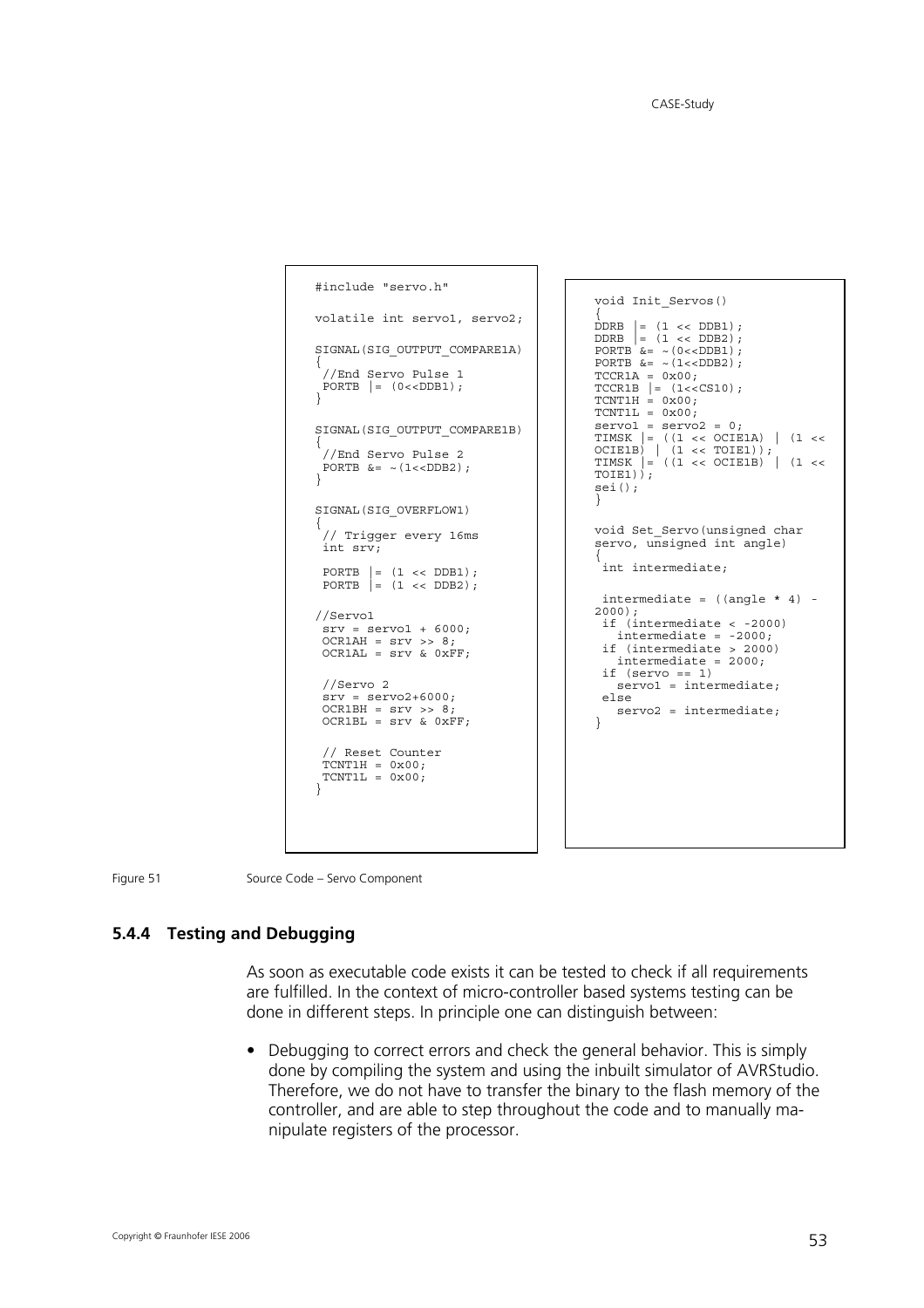- In a second step, the binary is flashed on the micro-controller and the system is tested by using its user-interface (e.g., button, potentiometer, etc.) and checking the corresponding behavior and output on the LCD display.
- The previous steps are unsystematic in that the do not use defined test-cases or follow specific procedures. Therefore, the third testing step requires the definition of test cases (within the requirements and design phase) in order to obtain systematic and repeatable tests.

### **5.5 Follow-Up Projects**

Since the effects of reuse can only be measured and analyzed in follow-up projects, a number of student development assignments, using the original mirror system as a basis, were defined and carried out. The goal of these assignments was to cover typical reuse situations such as those defined in [5]. In detail:

• The system was ported to different hardware platform whereby its functionality kept unchanged. First, the system was ported to a processor of the same family but with different characteristics (i.e., ATMega32, 32Kb Flash, 2Kb RAM, 1Kb EEPROM, 16MhZ). Second, the system was ported to a different processor family (i.e., PICF, 7Kb Flash, 192Byte RAM, 128Byte EEPROM, 20MHz).

In practice, porting a component implementation to other micro-controller platforms can often be automated at the code-level using high-level programming languages and advanced compilers. However, porting is a common reuse scenario that, following the ideas of the Model-Driven Architecture (MDA) [22], should also be supported on the model level.

- The mirror-system was adapted according to changed system requirements. In a third project (aka Adapt-), the functionality of storing and recalling position data was removed and the system had to be adapted according to this situation. In a fourth project (aka Adapt+) the mirror-system was extended by a defreeze/defog functionality using a humidity sensor and a heater.
- The mirror systems (parts thereof) were reused in the context of a different system (aka Door project). In detail, a door-control system was developed that controls the window and mirror of a door, including "puddle lights". This system was realized using three micro-controller boards (i.e., central control, window- and mirror control), and serial-line inter-board communication.

The projects were performed by students, applying MARMOT and (re)using the mirror system. As development tools the students used Rational Rose [26] or ARGO UML [1] for modeling and the AVRStudio/GCC environment [3] for programming and debugging. The mapping of models to code was performed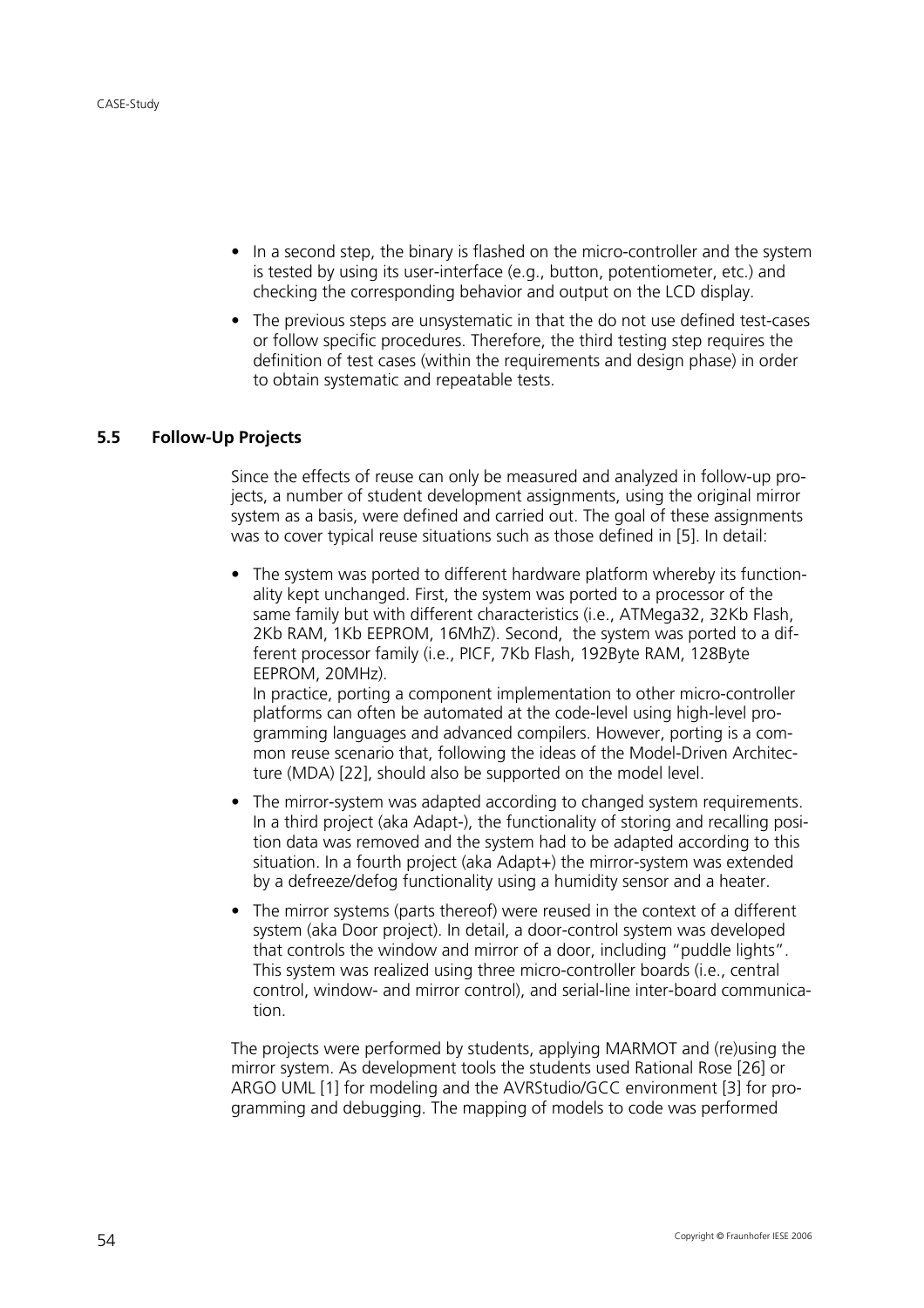manually without using automatic code generation facilities of software engineering tools.

The first impression of the participants was that reuse on both, the model and the implementation level, in the context of a MARMOT project is simple and straightforward. In addition, the participants believed that they completed their projects earlier than expected. However, these are the subjective statements of students that must be confirmed by objective measurement data.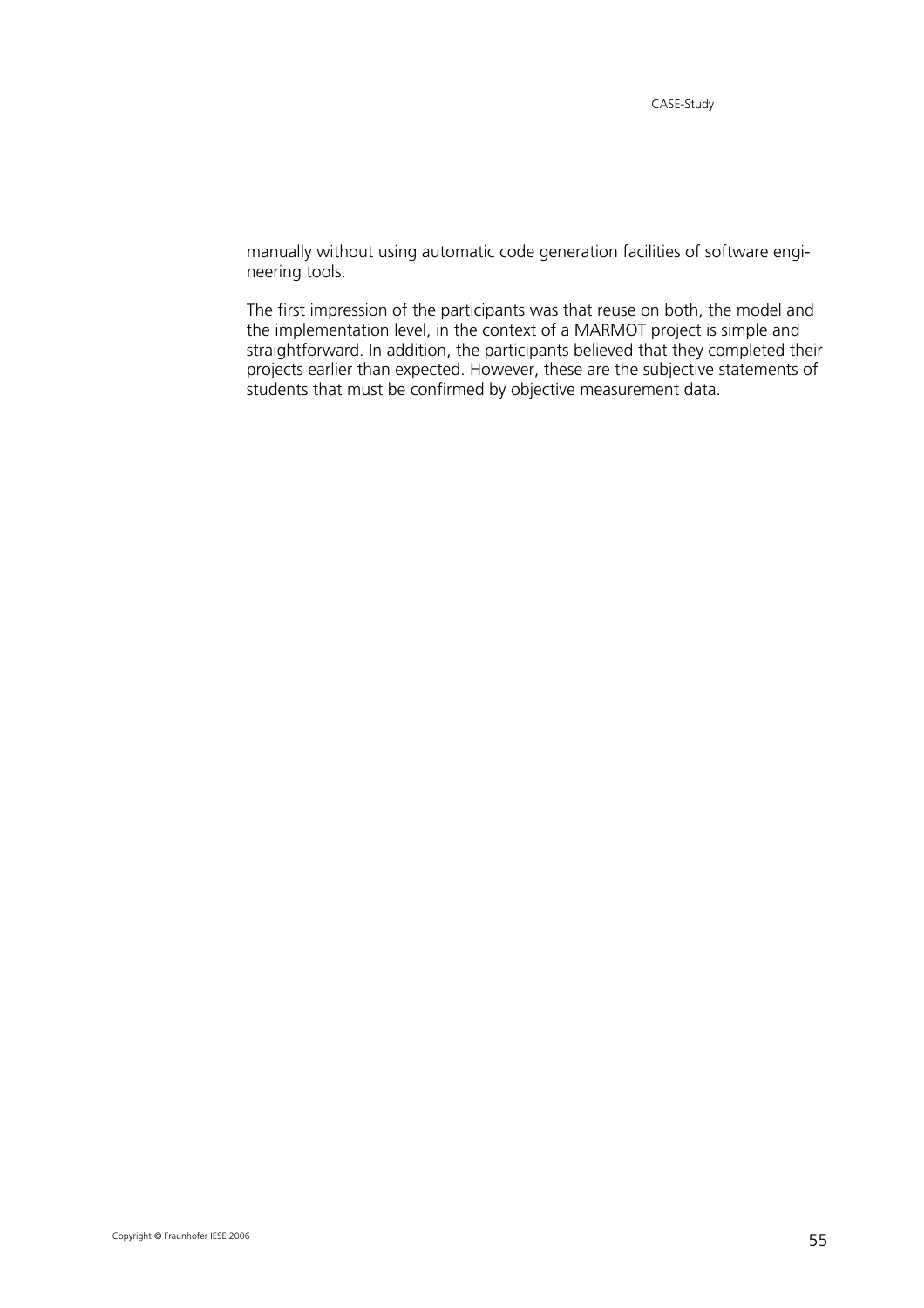## 6 Results

In the context of these small case studies, a number of measurements was performed in order to get a first impression if the maintainability, portability, and adaptability of software systems, developed with MARMOT, can be improved. Table 12 provides data concerning model and code size as well as data on quality- (e.g., number of defects), and process measures (e.g., effort). The metrics thereby follow the definitions of section 3.2.

At a first glance, the number of diagrams seems to be quite high for systems of that size. By modeling components at the specification and realization level, a component might be described by several diagrams including textual specifications. However, due to MARMOT's modeling principles, there is an overlap of diagrams between levels (e.g., structural diagrams), which reduces model complexity significantly.

It is interesting that porting the system to another hardware platform required only minimal changes to the models (e.g., UML hardware representation, ports, etc.). Thus, MARMOT supports the MDA idea [22] of platform independent modeling. Only in the embodiment step models become platform specific. The ease of porting a system to different platforms is also supported by the high amount of reuse with minimal changes, the low effort, and the low number of defects.

Concerning the adaptation of existing systems by adding or removing functionality, the data of Table 12 reveals that MARMOT provides sufficient support. First of all a large proportion of the systems could be reused from the original system. Second, in comparison to the initial development project (i.e., 'Original'), the effort for adaptation is low (26hrs vs. 3/10hrs). In addition, the quality of the system profits from the quality assurance activities carried out in the initial component development. Thus, the promises of component-oriented development concerning time-to-market and quality could be confirmed in this case-study.

Interesting to note is that the effort for the initial system corresponds to standardized effort distributions over development phases as used by common cost estimation methods, whereby the effort for the variants is significantly lower. In addition, this supports the assumption that component-oriented development has an effort-saving effect in subsequent projects.

In general, porting and adaptation of a component-based system takes place during developing system variants. Thus, the systems are highly similar, which,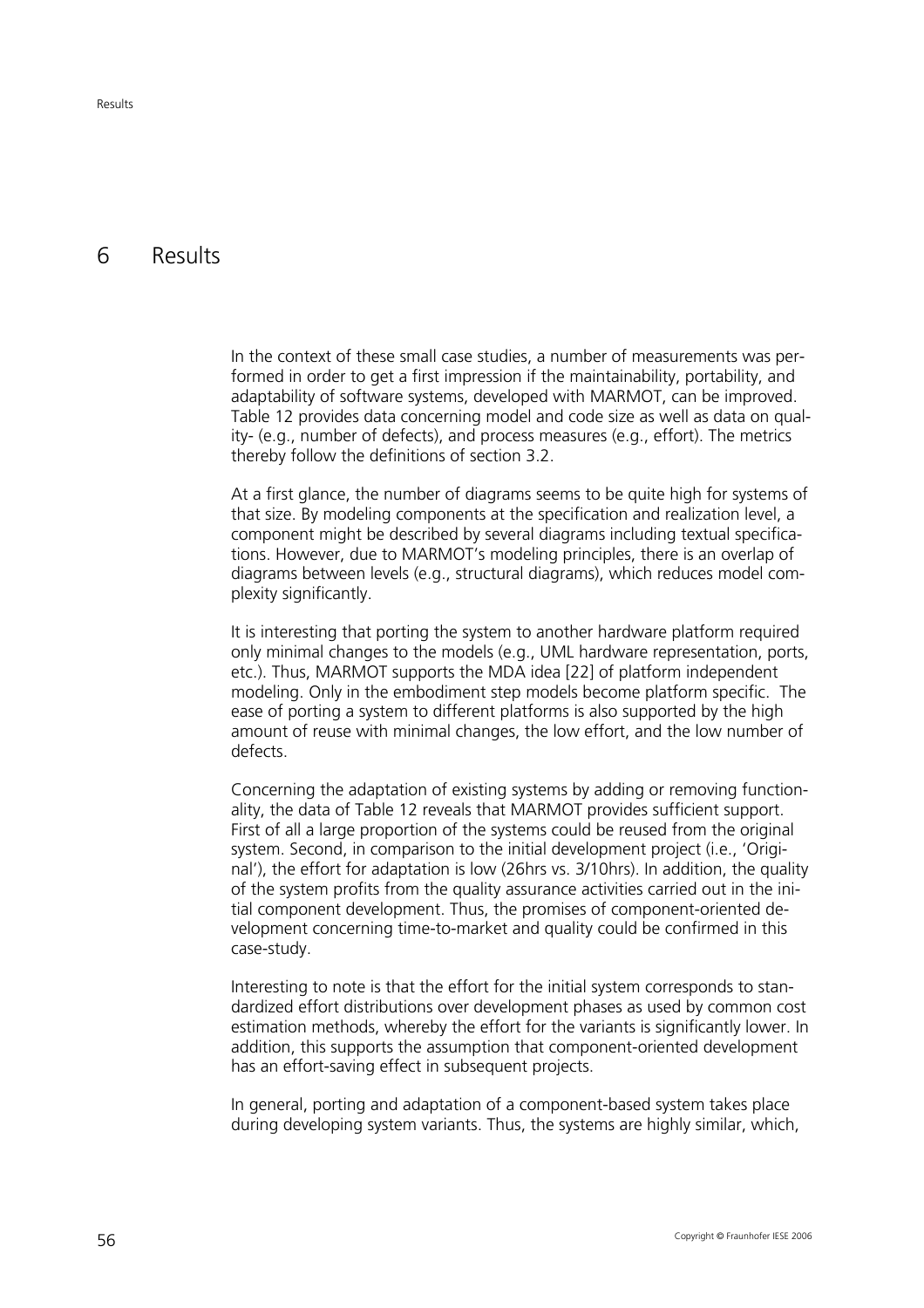in turn, explains why reuse works that well. It would therefore be interesting to look at larger systems (of the same domain) that reuse the original system as a whole and/or some of its components. The 'Door' project is such a project. When looking at Table 12 it indicates that 60% of the overall system was reused in form of the mirror system, which itself did not need major adaptations. The effort and defect density is higher than those of the mirror system variants due to the development of new additional components, major hardware extensions, and intensive quality-assurance. Thus, when directly compared to the initial effort and quality (i.e., the mirror system), a positive trend can be seen that supports the assumption that with MARMOT embedded systems can be quickly developed at a low cost but with high quality.

|                      |                                                | Original       | ATMega32       | <b>PICF</b>    | Adapt-         | Adapt+         | Door           |
|----------------------|------------------------------------------------|----------------|----------------|----------------|----------------|----------------|----------------|
| <b>LOC</b>           |                                                | 310            | 310            | 320            | 280            | 350            | 490            |
| Model Size           | <b>NCM</b>                                     | 8              | 8              | 8              | 6              | 10             | 10             |
| (Abs.)               | <b>NCOM</b>                                    | 15             | 15             | 15             | 11             | 19             | 29             |
|                      | <b>ND</b>                                      | 46             | 46             | 46             | 33             | 52             | 64             |
| Model Size<br>(Rel.) | NumberofStateCharts<br>NumberofClasses         | 1              | 1              | 1              | 1              | 0.8            | 1              |
|                      | <b>NumberofOperations</b><br>NumberofClasses   | 3.25           | 3.25           | 3.25           | 2.5            | 3              | 3.4            |
|                      | <b>NumberofAssociations</b><br>NumberofClasses | 1.375          | 1.375          | 1.375          | 1.33           | 1.3            | 1.6            |
| Reuse                | Reuse Fraction(%)                              | $\overline{0}$ | 100            | 97             | 100            | 89             | 60             |
|                      | New $(\% )$                                    | 100            | $\Omega$       | 3              | $\Omega$       | 11             | 40             |
|                      | Unchanged (%)                                  | $\Omega$       | 95             | 86             | 75             | 90             | 95             |
|                      | Changed (%)                                    | 0              | 5              | 14             | 5              | 10             | 5              |
|                      | Removed (%)                                    | $\Omega$       | $\Omega$       | $\overline{0}$ | 20             | $\overline{0}$ | 40             |
| Effort (h)           | Global                                         | 26             | 6              | 10.5           | 3              | 10             | 24             |
|                      | Hardware                                       | 10             | $\overline{2}$ | 4              | 0.5            | 2              | 8              |
|                      | Requirements                                   |                | $\Omega$       | $\mathbf{0}$   | 0.5            | 1              | $\overline{2}$ |
|                      | Design                                         | 9.5            | 0.5            | 1              | 0.5            | 5              | 6              |
|                      | Implementation                                 | 3              | 1              | 3              | 0.5            | $\overline{2}$ | 4              |
|                      | Test                                           | 2.5            | 2.5            | 2.5            | 1              | $\overline{2}$ | 4              |
| Quality              | Defect Density                                 | 9              | $\overline{0}$ | $\overline{2}$ | $\overline{0}$ | 3              | 4              |

Table 12 Case-Study Results

In summary the small case-studies presented in this paper show that the promises of component-oriented development concerning, reuse, effort, and quality can also be achieved in the context of embedded system development. However, similar to experiences with product-line engineering projects [5], component-based development projects require an upfront investment before they pay-off.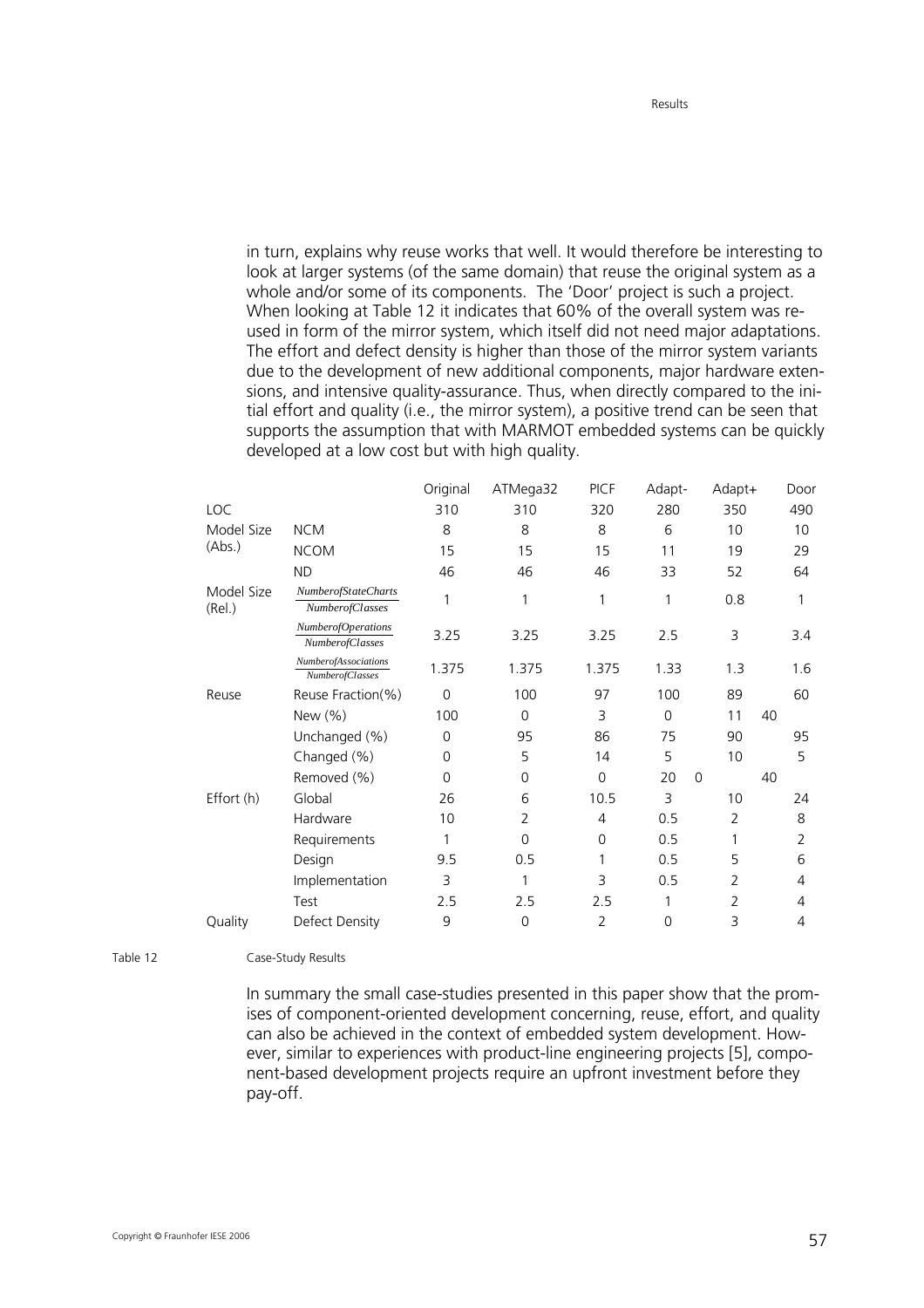There are some threats to the validity of these ob-served results which may hinder their generalization. First, the people participating in this study were students, and they may not be representative for software professionals. However, the results may also be useful in an industrial context, since engineers in industry have often no more experience in model-based development with UML than students. After all, introducing such methodological support requires a steep training curve, even in professional organizations. Second, the use of volunteers may affect the validity of the study (i.e., selection bias). Individuals who volunteer for an activity, people who like something, are almost certainly different from those who do not volunteer. Volunteers are, by definition, motivated to participate and presumably expect to receive some benefit from the intervention. In companies it is often the case that employees have a negative attitude toward new technology simply because they are afraid that the new technology takes too much of their valuable time. These differences between study participants and people in real organizations limit the ability to generalize the results of this study beyond the research sample. Finally, the systems developed in the scope of this paper may not be representative in terms of their size and complexity. However, the results of this study can be used as a trend indicating possible benefits and therefore allows defining industrial-scale case-studies.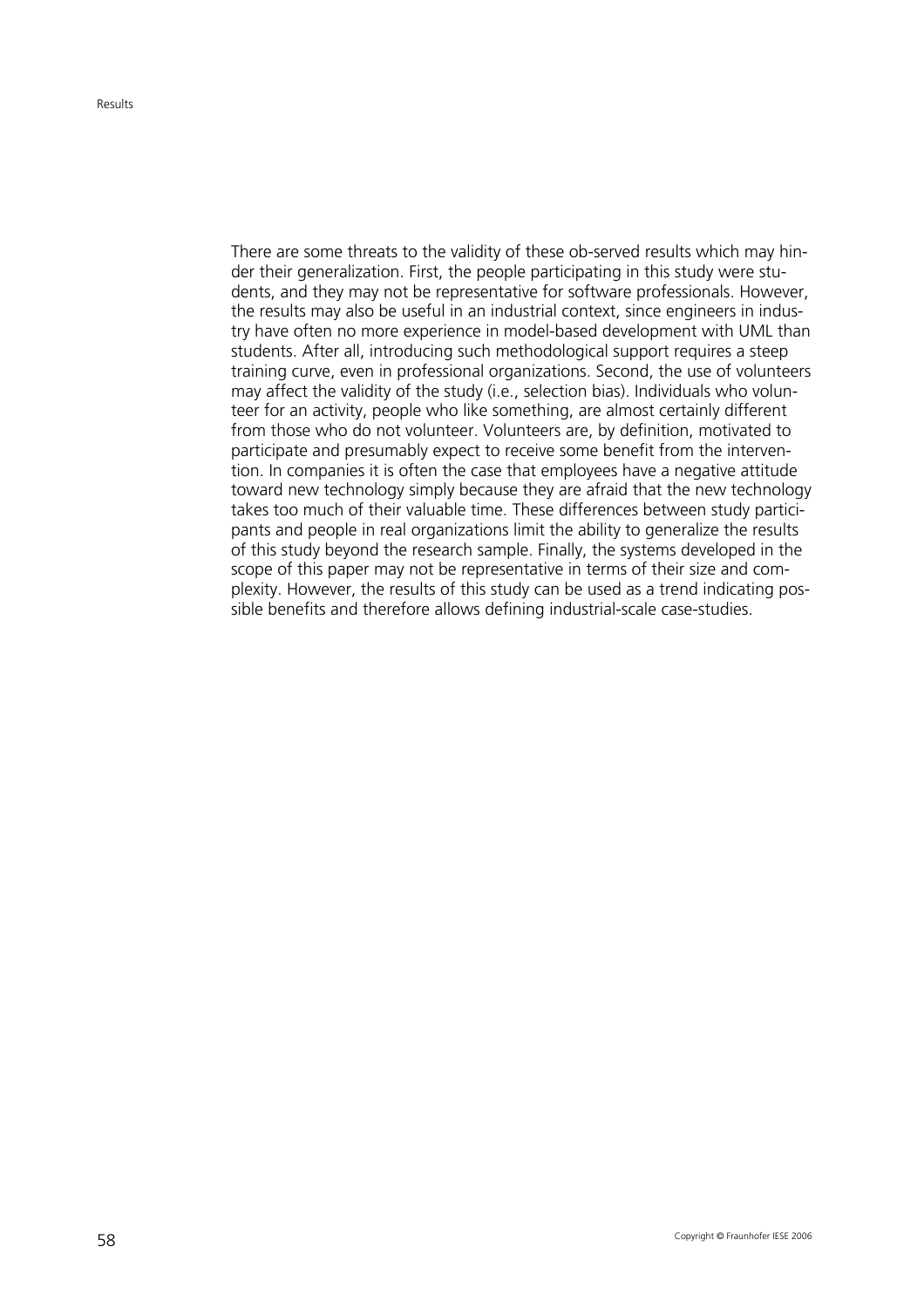# 7 Summary and Conclusions

The growing interest in the Unified Modeling Language provides a unique opportunity to increase the amount of modeling work in software development, and to elevate quality standards. UML 2.0 promises new ways to apply object/component-oriented and model-based development techniques throughout embedded systems engineering. However, this chance will be lost, if developers are not given effective and practical means for handling the complexity of such systems, and guidelines for systematically applying them.

This paper has outlined the UML modeling practices, which are needed in order to fully leverage the component paradigm in the development of software for embedded systems. Following the principles of encapsulation and uniformity, and describing both levels with a standard set of models – it becomes feasible to model hardware and software components of an embedded system with UML. This facilitates also a "divide and conquer" approach to modeling, in which a system unit can be developed independently. It also allows new versions of a unit to be interchanged with old versions provided that they do the same thing.

To validate MARMOT, a series of case-studies was performed. Quantitative and qualitative results of these studies indicate that MARMOT supports systematic reuse and thereby reduces development effort, and improves the quality of a software system. However, these results are only a starting point for more elaborate validation and generalization of the results. Therefore, a controlled experiment with a larger system is currently planned in order to obtain more, and more objective data. The next step will then be the provision of a tool.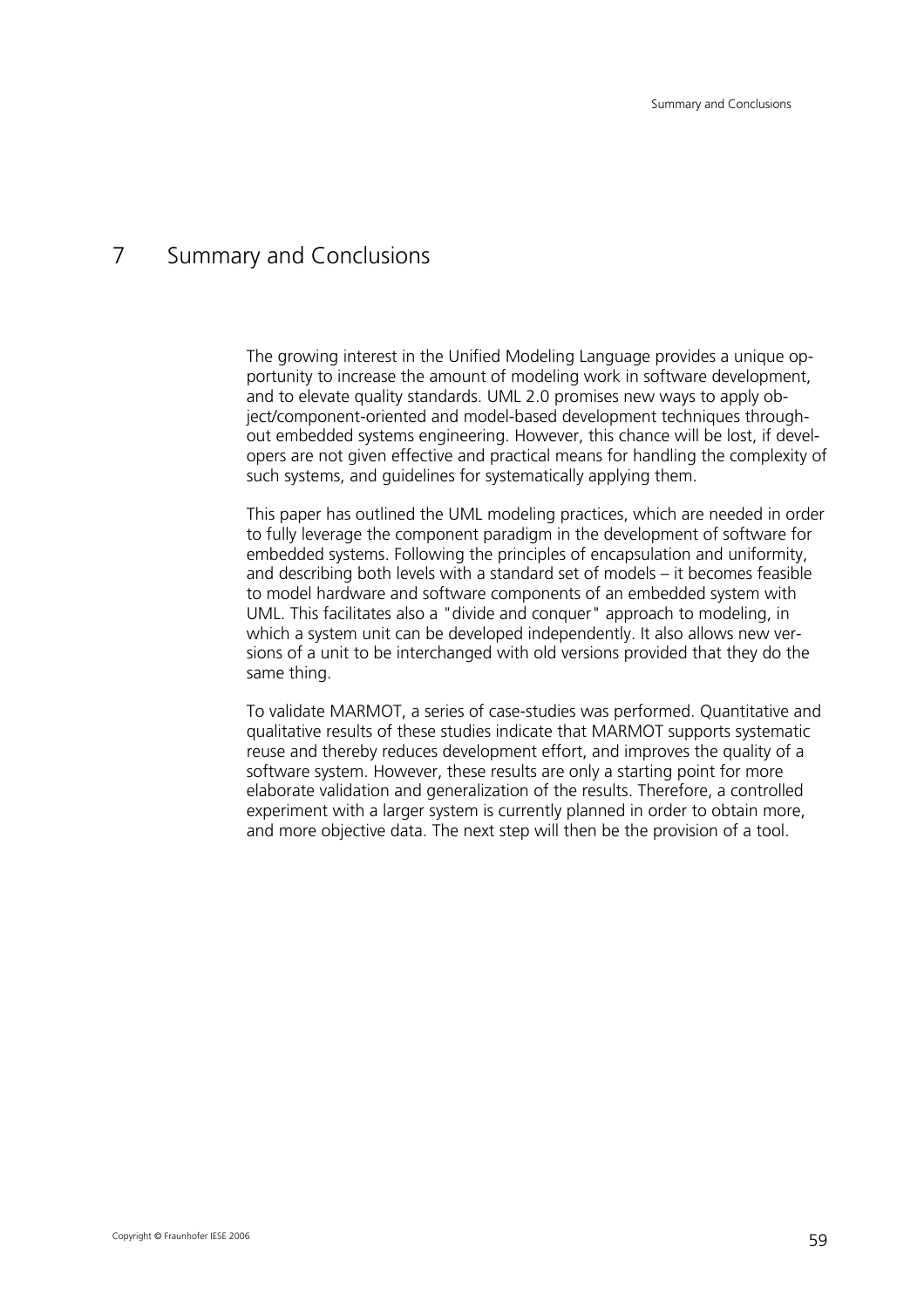# References

- [1] ArgoUML Homepage: http://argouml.tigris.org/
- [2] Atkinson, C., Bayer, J., Bunse, C., et al. Component-Based Product-Line Engineering with UML, Addison-Wesley, UK, 2001
- [3] AVR Studio, Atmel Corp. http://www.atmel.com
- [4] Bunse, C., Gross, H.G., Unifying Hardware and Software Components for Embedded System Development, In: Architecting Systems with Trustworthy Components, R. Reussner, J.A. Staffort, C.A. Szyperski (Eds), Lecture Notes in Computer Science, Vol. 3938, Springer, Heidelberg, 2006.
- [5] Cohen, S.. Predicting when Product Line Investment Pays. Proc. of the Second International Workshop on Software Product Lines: Economics, Architectures, and Implications, pages 15–18, 2001.
- [6] Crnkovic, I., Larsson, M. (Eds.), Building Reliable Component-Based Software Systems, Artech House, 2002
- [7] Douglass, B.P., Real-Time Design Patterns. Addison-Wesley, 2003
- [8] Fritzson, P., Principles of Object-Oriented Modeling and Simulation with Modelica2.1, Wiley, 2004
- [9] Gross, H.G., Component-Based Software Testing with UML. Springer, Heidelberg, 2005.
- [10]Harel, D., Lachover, H., Naamad, A. et al. Statemate: A working environment for the development of complex reactive systems. IEEE TSE, 16(4), April 1990.
- [11] Heck, B., Wills, L., Vachtenavos, G., Software technology for Implementing Reusable, Distributed Control Systems, IEEE Control Systems magazine, February, 2003
- [12]Hooman, J., Towards Formal Support for UML-based Development of Embedded Systems, Proc. of the 3d PROGRESS Workshop on Embedded Systems, Technology Foundation STW, 2002
- [13]Khan, M.U., Geihs, K., Gutbrodt et al Model-Driven Development of Real-Time Systems with UML 2.0 and C, 3rd International Workshop on Model-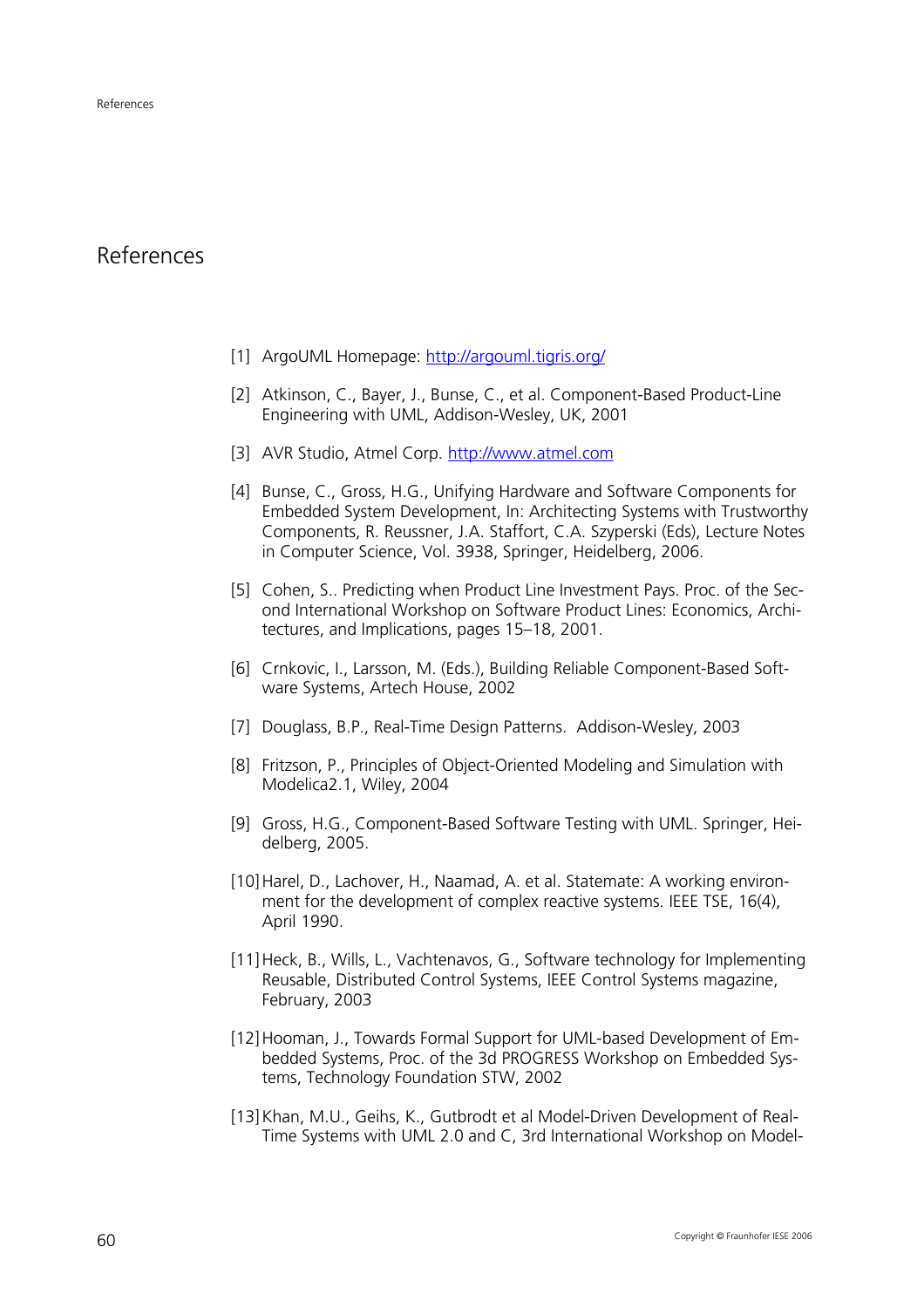based Methodologies for Pervasive and Embedded Software at the 13th IEEE Int. Conf. on Engineering, 2006

- [14]Kim, H., Boldyreff, C., Developing software metrics applicable to UML models. Proc. of the 6th ECOOP Workshop on Quantitative Approaches in Object-oriented engineering, Malaga, Spain, June 2002.
- [15] Lange, C.F.J., Model Size Matters, Workshop on Model Size Metrics 2006 (co-located with the ACM/IEEE MoDELS/UML Conference); October, 2006.
- [16] Lano, K. Formal Object-Oriented Development. Springer, 1995.
- [17] Lavagno, L., Martin, G., Selic, B. (Eds.) UML for Real Design of Embedded Real-Time Systems, Kluwer Academic Publishers, 2003
- [18] Li,J., Conradi, R., Mohagheghi, P., et al., A Study of Developer Attitude to Component Reuse in Three IT Companies, 5th Int. Conference Product Focused Software Process Improvement, PROFES 2004, Japan, 2004
- [19]Marcos, M., Estévez, E., Gangoiti, U., et al., UML Modeling of Industrial Distr. Control Systems, Proc. of the 6th Portuguese Conf. on Automatic Control, Portugal, 2004
- [20]Marwedel, P. Embedded System Design (Updated Version), Springer, 2006
- [21] The MathWorks, Inc., Simulink Reference, 2005. http://www.mathworks.com
- [22]Miller, J., Mukerji, J.: MDA Guide 1.0, omg/03-05-01, 2003 (http://www.omg.org/)
- [23]Mills, H.D., Basili, V.R., Gannon, J.D. et al. Principles of Computer Programming: A Mathematical Approach. Allyn and Bacon Inc., 1987.
- [24] Mockus, A., Fielding, R.T., Herbsleb, J., A Case Study of Open Source Software Development: The Apache Server, Proc. of the 22nd International Conference on Software Engineering, Limerick Ireland., 2000
- [25]Object Management Group, Inc. UML 2.0 Superstructure Specification, OMG document formal/05-07-04, 2005, http://www.omg.org/cgibin/doc?formal/05-07-04.
- [26] Rational Rose, http://www.rational.com
- [27] Selic, B., Gullekson, G., Ward, P. T., Real-Time Object-Oriented Modeling, John Wiley & Sons, 1994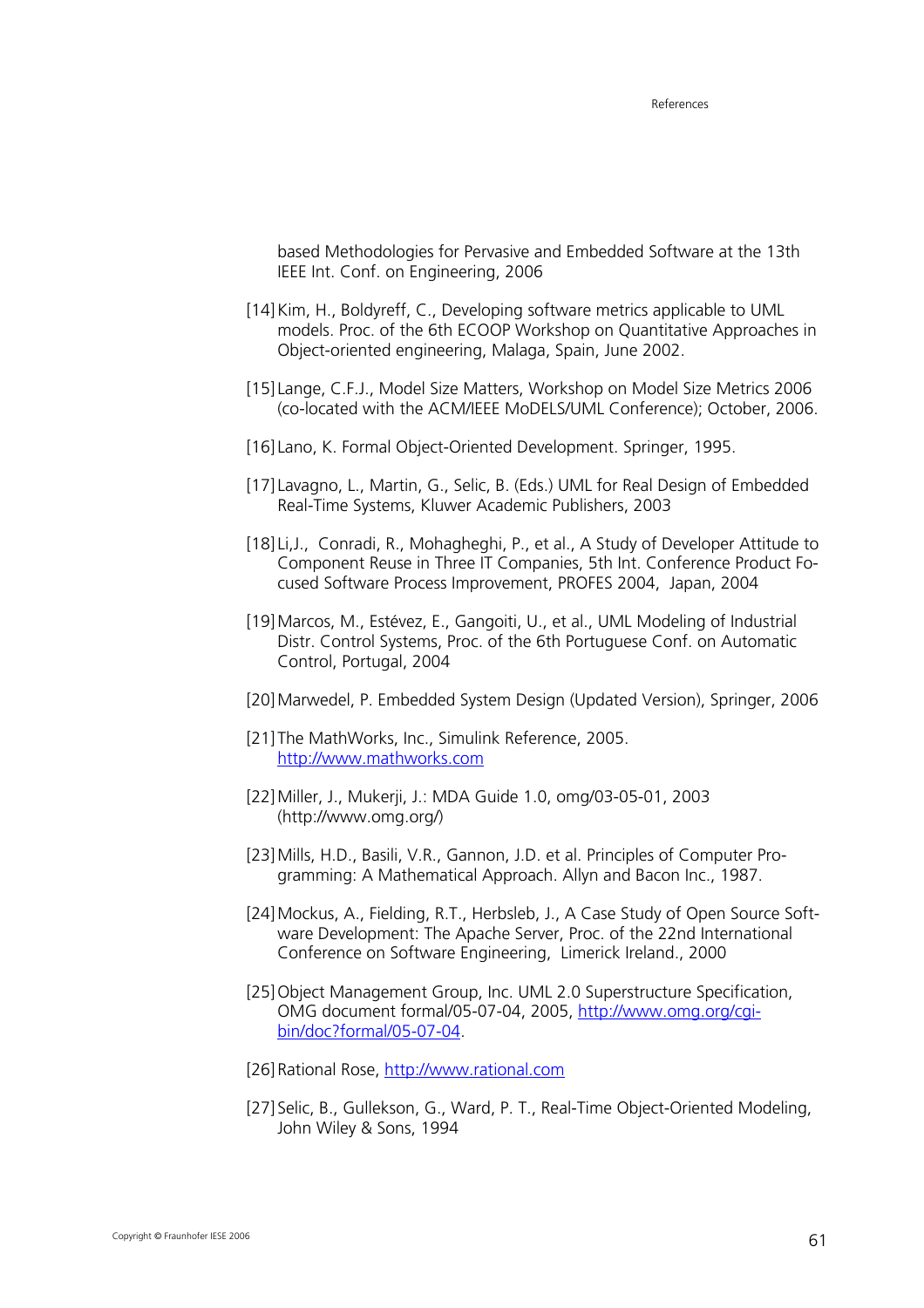- [28] Szyperski, J., Component Software. Beyond Object-Oriented Programming, Addison-Wesley, 2002
- [29]Ventura, J., Siebert, F., Walter et al., HIDOORS A High Integrity Distributed Deterministic Java Environment, Proc. of the 7th Int. Workshop on Object-Oriented Real-Time Dependable Systems, USA, 2002